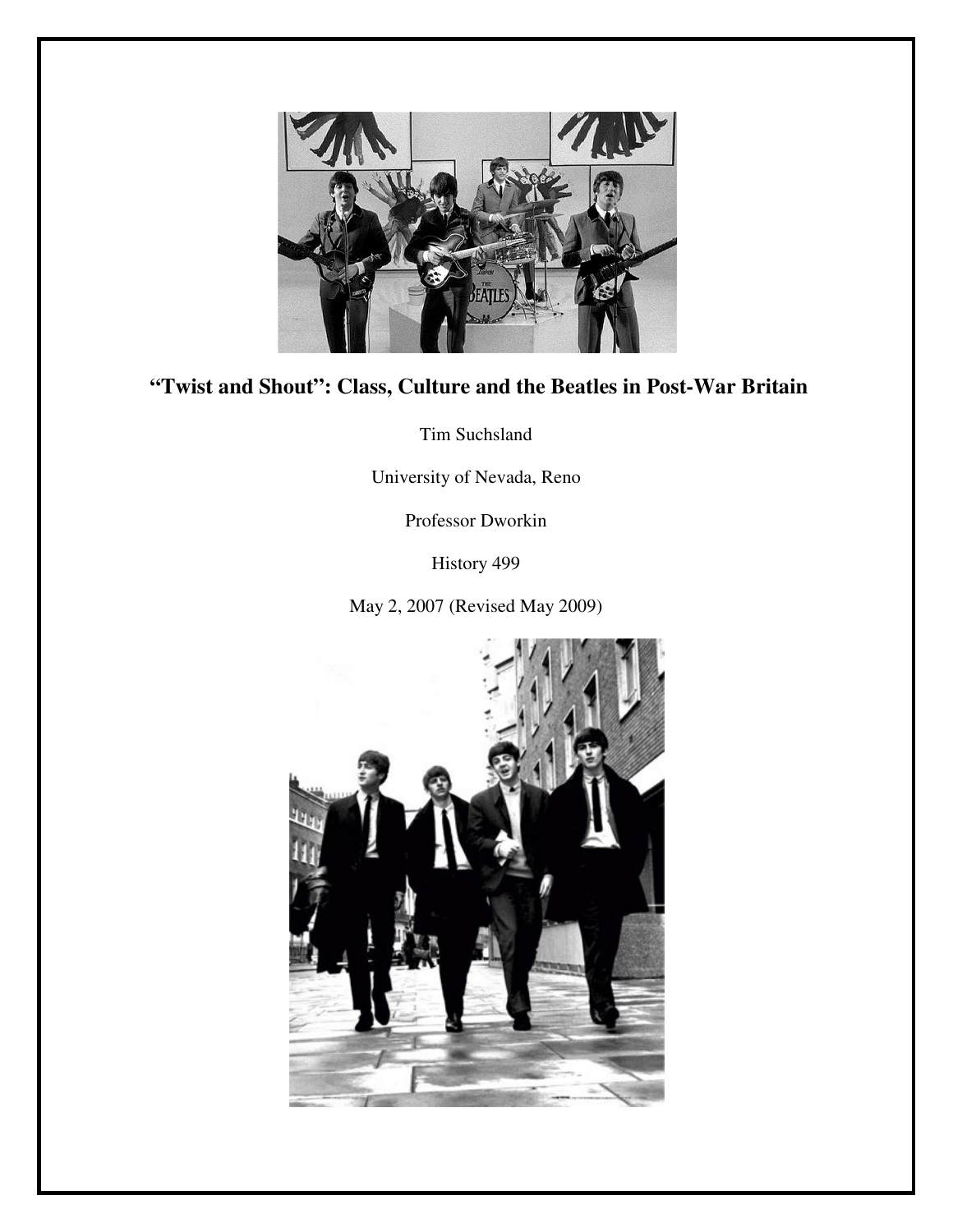# **Clap Your Hands… Rattle Your Jewelry**

As the curtains were drawn at the Royal Command Variety Performance on November 4, 1963, the audience at the Prince of Wales Theatre, London was filled with a crowd of glamour and importance.<sup>1</sup> From tuxedoed businessmen to the Queen Mother and Princess Margaret, the audience abounded with the most notable and elite of the British Establishment. The show itself traced its roots to the reign of Queen Victoria and often featured the most popular celebrities and performers of Britain and the world. This year the nineteen-act show included German actress Marlene Dietrich and British comedian Eric Sykes. While the performers rehearsed, five hundred police assembled outside the theatre. The police were not there to keep the small crowd of star gazers and royal enthusiasts in order. These police gathered to manage the thousands of screaming teenage girls who came to catch a glimpse of the Beatles before they entered the theatre to perform at the show.<sup>2</sup>

 Just one year earlier the Beatles were barely known. However, the reception by the fans outside the Royal Variety attested to the growing fame of the foursome: John Lennon, Paul McCartney, George Harrison and Ringo Starr. While the band's popularity among British teenagers was indisputable, the Beatles—who were voraciously promoted by the press for their provincial and "working-class" backgrounds—were to gain approval and recognition from the British Establishment.

The Beatles' performance before a royal audience this night demonstrated their ability to overcome notions of class division. John's introduction of their final song, a song by the Isley Brothers called "Twist and Shout," mockingly acknowledged this capacity. As John

<sup>&</sup>lt;sup>1</sup> Dominic Sandbrook, *Never Had it So Good: A History of Britain from Suez to the Beatles*, 1956-63 (London: Abacus, 2005), 717-718.

<sup>2</sup> Philip Norman, *Shout!: The Beatles in Their Generation* (1981; rev. and updated from 2003 ed. by Sidgwick and Jackson, New York: Fireside, 2005), 219-220.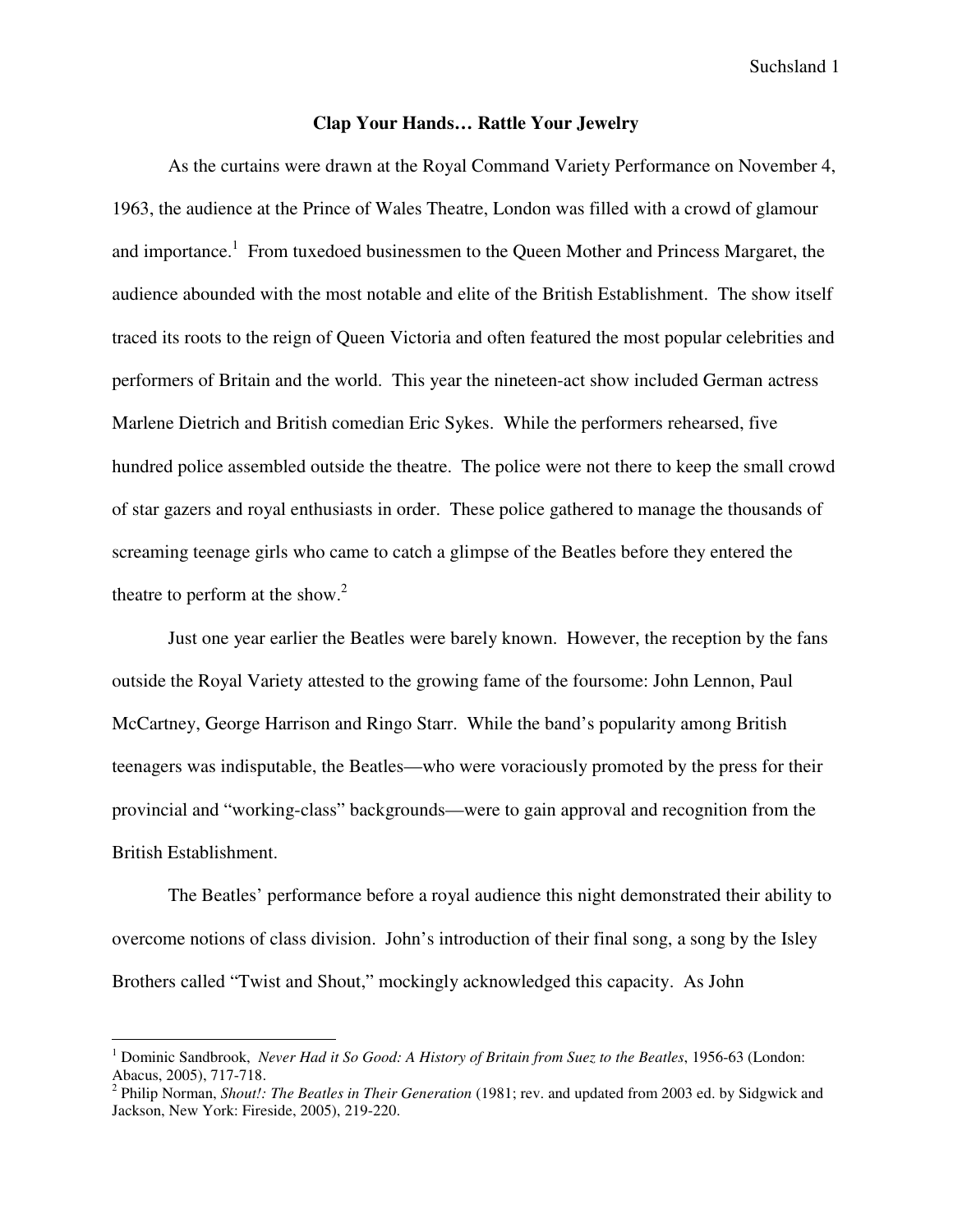lightheartedly directed the audience to participate in the song, he exclaimed, "Will people in the cheaper seats clap your hands? All the rest of you, if you'll just rattle your jewelry."<sup>3</sup> The crowd roared with laughter at the humorous request and the Beatles vigorously played the song.<sup>4</sup> The British press reported the following day that the Queen Mother particularly enjoyed the Beatles' performance of "Twist and Shout," and with this "Beatlemania" arrived.<sup>5</sup>

In the years following the Second World War and leading up to November 1963, Britain experienced a period of immense cultural and social transformation. The Americanization of British politics and culture intensified. Critiques and attacks on the ruling Establishment became more vocal. Developments within the class system changed people's attitude of what "class" meant. British youths began looking at lifestyle, music and culture differently, as a teenage market developed.

The emergence of the Beatles in the early 1960s and the ideas which they came to symbolize represented these post-war transformations. Thus, the Beatles were bestowed different images to correspond with these changes. The group acted as a medium for what various groups and individuals felt the band represented. The Beatles' management, the British press and various media went to great lengths to create their own imagery for the group. The different depictions of the Beatles helped create a dichotomous world in which the band inhabited within the British popular imagination.

The initial reaction by the band's management and the nation's press produced a popular and marketable image of the Beatles—one which embodied "working-class," provincial (Liverpool) and anti-Establishment values. This image altered as the success of the Beatles in

<sup>3</sup> Ibid., 221.

<sup>4</sup> Sandbrook, *Never Had it So Good*, 718.

<sup>5</sup> Norman, *Shout!*, 221.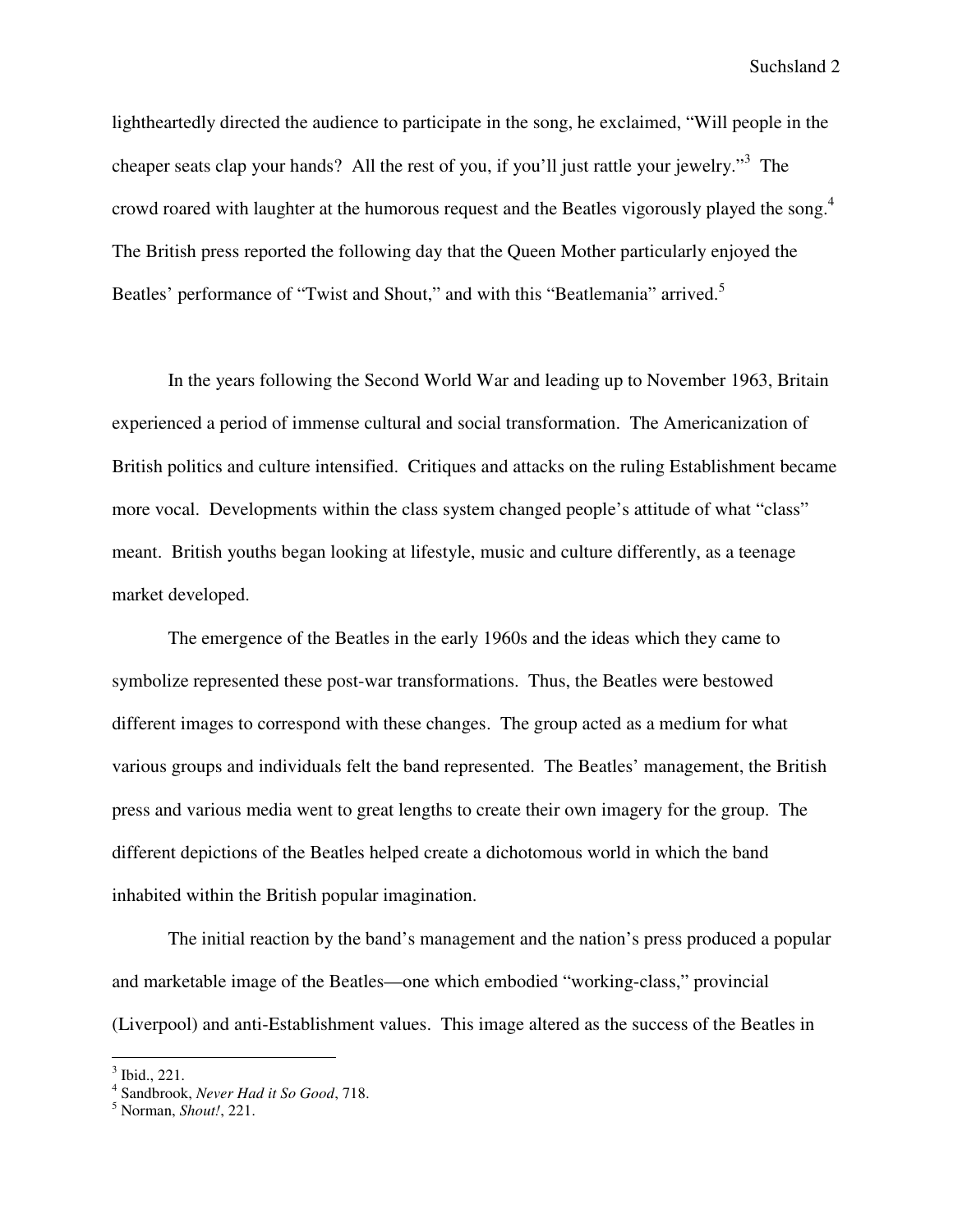1963 attracted the attention and eventual acceptance of the aristocratic Establishment. Moreover, the group's image was heavily influenced by the impact of egalitarian idealism inherent in jazz and pop music imported from America. These factors helped reshape the image people held of the band. Consequently, by the release of the film *A Hard Day's Night* (1964) the Beatles came to symbolize the transcendence of class within British society.

While the Beatles rose to prominence, some saw the group contributing to another transformation occurring during the 1960s. During this period London went from representing the old Victorian and Edwardian values of a fading British Empire to the "Swinging City," a city of classlessness and hedonistic youth. The people of this "Swinging London" and the press that chronicled their stories painted an egalitarian façade for what the Swinging City represented. As a result, Swinging London was depicted as a city of classlessness. The Beatles with their imagery became key figures in inventing and perpetuating the image of the capital's zeitgeist during the 1960s.

Conversely, the image of classlessness surrounding the Beatles and Swinging London was criticized as being a false portrayal of reality. John Lennon expressed this critique best in 1970. Of Swinging London and its ideals, Lennon explained, "Everyone dressed up, but nothing changed."<sup>6</sup> As recognized when the decade came to a close, the spirit of 1960s London and the ideals of its Swinging City—like the Beatles imagery of classlessness itself—were mere illusions.

### **Transformations in Post-War Britain 1945-1963**

To begin an examination of the Beatles, the stage must be set to understand the band within its historical context. The Beatles grew up during the post-war period and the political,

 6 John Lennon in *Rolling Stone* (1970), quoted in Juliet Gardiner, *From the Bomb to the Beatles* (London: Collins and Brown, 1999), 150, 157n54.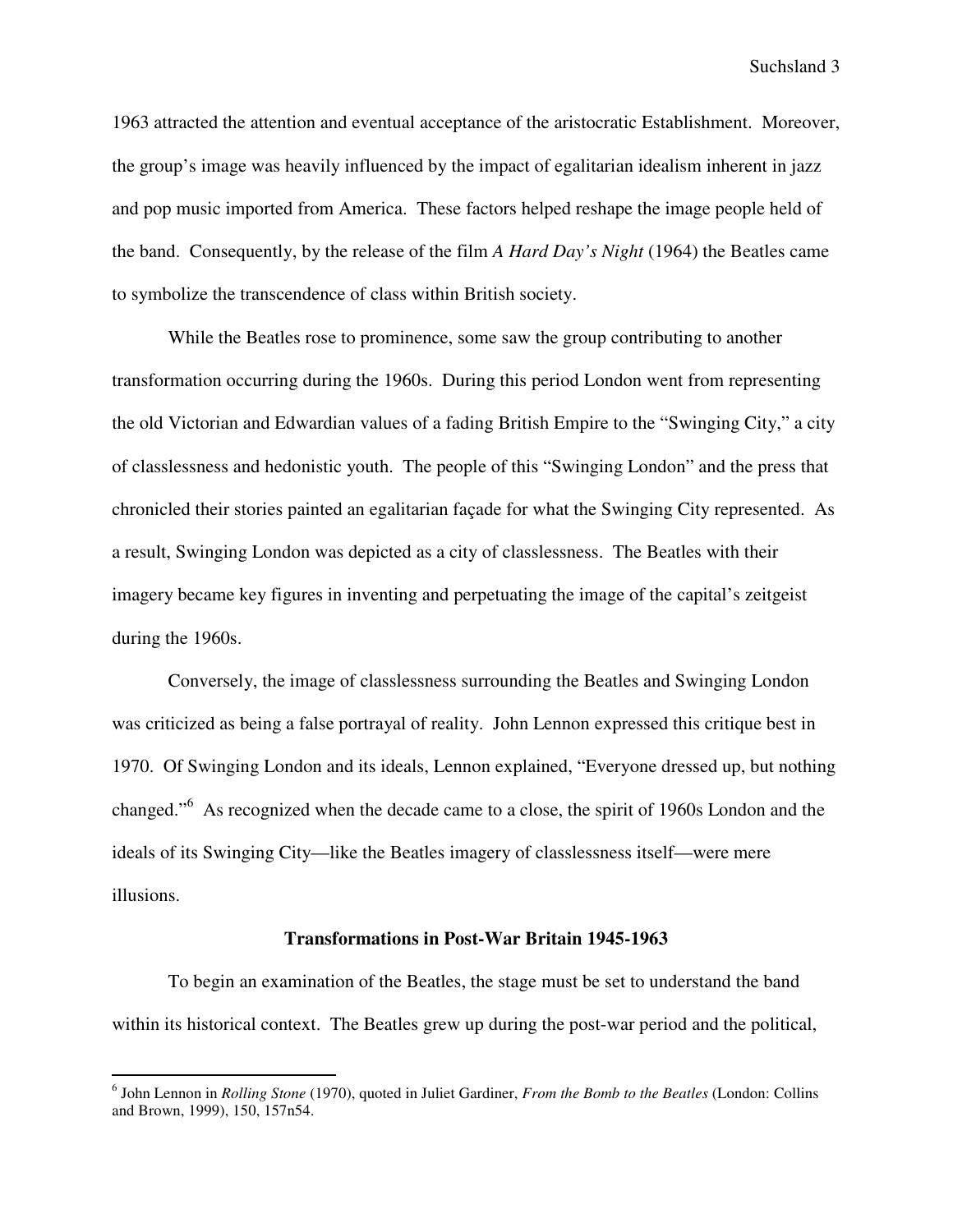social and cultural changes of the period had significant affects on the members and the ideas they came to represent. Thus, an understanding of Americanization, the Establishment and working-class affluence and youths is essential.

 Post-war Britain was dominated by the Americanization of politics and popular culture. From military and economic dominance to the onslaught of mass popular culture, various aspects of Americanization were major forces of political and cultural change in British society during the 1950s and 1960s.

After the Second World War, Britain found a new "'Special Relationship' with the United States."<sup>7</sup> Both America and the Soviet Union took the reins of world supremacy away from Great Britain. Therefore, during the post-war period Britain was reliant on American military and economic strength.<sup>8</sup> The Marshall Plan helped fund the rebuilding of Europe after the war, and it kept Western Europe and Britain under the American sphere of influence.<sup>9</sup>

In 1944, future Prime Minister Harold Macmillan likened the British relationship with the United States to that of the ancient Greek city-states dominated by the Romans. He explained, "We… are Greeks in this American empire. You will find the American much as the Greeks found the Romans—great, big, vulgar, bustling people."<sup>10</sup> Some in Britain resented this "American empire" and the new role the United States played in British politics and society. Resistance to the United States derived partly from its direct military and economic presence in

<sup>7</sup> Sandbrook, *Never Had it So Good*, 218-219.

<sup>8</sup> Kenneth O. Morgan, *The People's Peace: British History, 1945-1990* (1990; repr. with corrections and additions Oxford: Oxford University Press, 1992), 215.

<sup>9</sup> Robert Hewison, *Too Much: Art and Society in the Sixties*, 1960-75 (New York: Oxford University Press, 1987), 42-43.

<sup>&</sup>lt;sup>10</sup> Harold Macmillan to Labour politician Richard Crossman (1944), quoted in Sandbrook, *Never Had it So Good*, 225.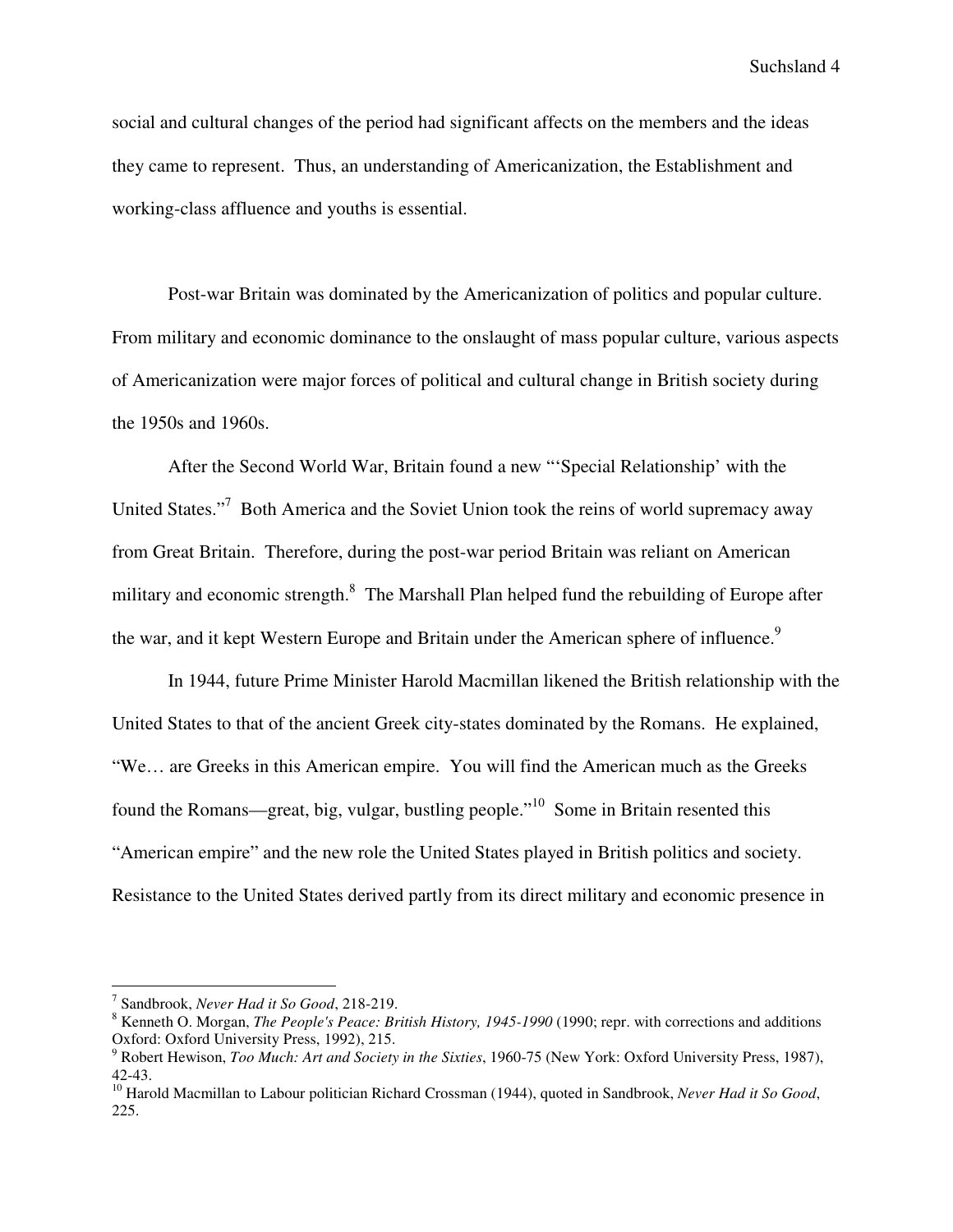British political affairs.<sup>11</sup> Nevertheless, Britain fully realized its "Relationship" with the United States after the humiliating Suez Crisis in Egypt—after which Britain took up its second-rate power status.<sup>12</sup>

As Britain took the back seat in world affairs during the post-war period, the landscape of British culture subtly altered. America's economic and industrial might served as a catalyst for this change. American goods, music and films, although present in Britain before the war, became even lager symbols of cultural imperialism and anxiety.<sup>13</sup> America, as the academic Dick Hebdige explained, "began to serve as the image of industrial barbarism; a country with no past and therefore no real culture, a country ruled by competition, profit and the drive to acquire."<sup>14</sup>

One example of this angst towards Americanization can be seen by the hostility shown by the British elite for Hollywood films. The British elite saw American film as a form mass popular culture distracting from the high culture of British literature, classical music, ballet and theatre.<sup>15</sup> The critics T. S. Elliot and F. R. Leavis believed it was necessary for culture to develop from the intellectual elite with the support of the upper classes. Therefore, critics equated mass popular culture with the decline of high culture.<sup>16</sup> Even Jimmy Porter—the jazzplaying, main character that attacked the elitism and snobbery of the British Establishment in John Osborne's 1956 play *Look Back in Anger*—concerned himself with the influence America had on British society. In the play Jimmy Porter declared, "it's pretty dreary living in the

<sup>&</sup>lt;sup>11</sup> Dick Hebdige, *Hiding in the Light: On Images and Things* (London: Routledge, 1988), 53.

<sup>12</sup> Morgan, *The People's Peace*, 159.

<sup>13</sup> Hebdige, *Hiding in the Light*, 52-53.

 $14$  Ibid., 52.

<sup>15</sup> David Lusted, *The Western* (Harlow, England: Pearson Education Limited, 2003), 15.

<sup>16</sup> Dennis Dworkin, *Cultural Marxism in Postwar Britain: History, the New Left, and the Origins of Cultural Studies* (London: Duke University Press, 1997), 80.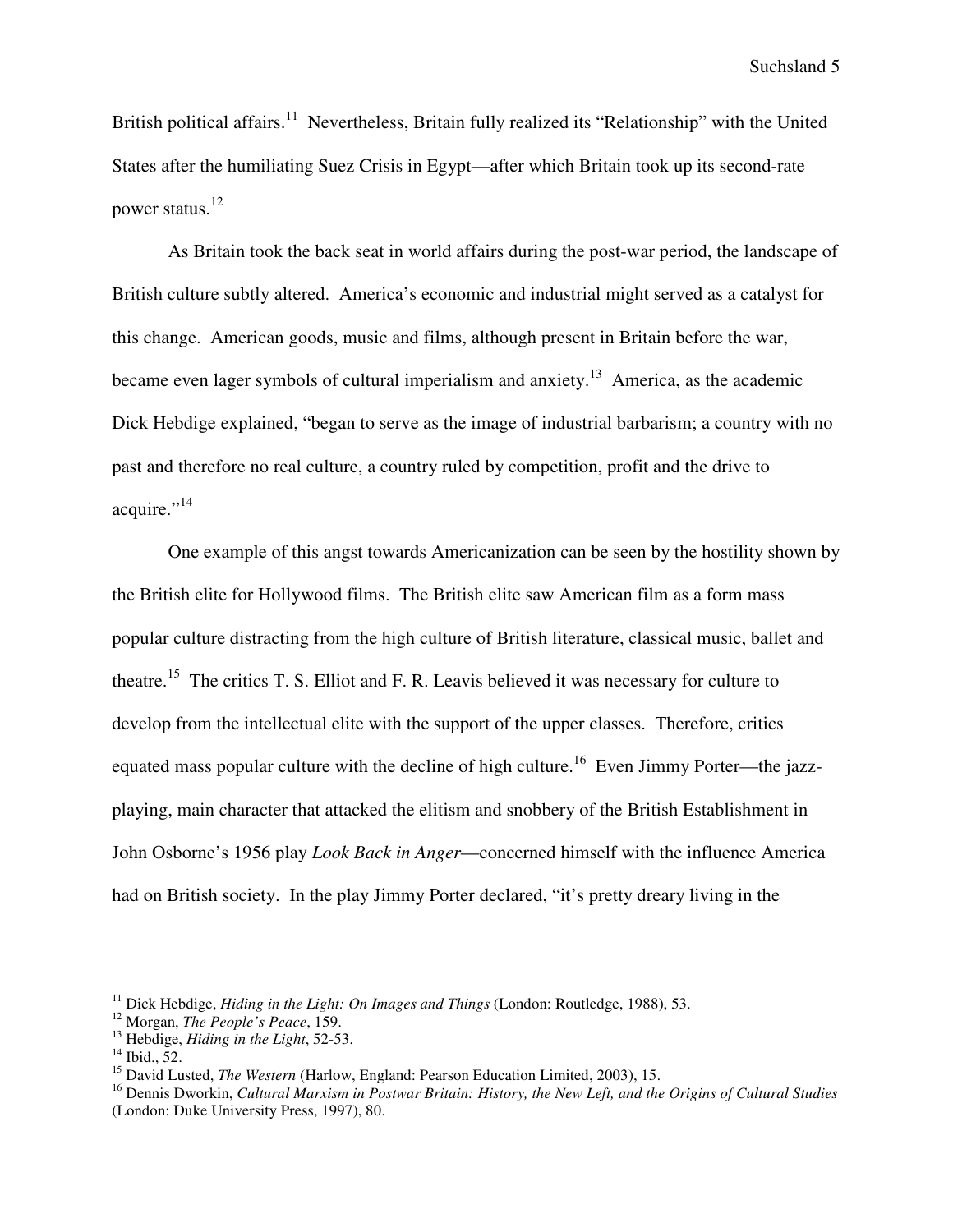American Age—unless you're an American of course. Perhaps our children will be Americans."<sup>17</sup>

While some resented this "American Age," many—particularly the young—embraced aspects of American culture—especially music. The 1958 film adaptation of *Look Back in Anger* presented Jimmy Porter finding great solace in jazz music, even after he denounced the "American Age."<sup>18</sup> For some, America and its music represented everything that was "un-British."<sup>19</sup> Jeff Nuttall, a British art critic and jazz musician, stated, "American culture was free of our snobbery, was against the British class system. You take some of the energy… because it really did seem to be enormously liberating at the time."<sup>20</sup>

For some in Britain, America signified a classless world of freedom, equality and opportunity.<sup>21</sup> For the Britons who accepted this version of America, Americanization was not to be feared but welcomed. The young narrator of Colin MacInnes' 1959 novel *Absolute Beginners* articulated this attitude when he said, "I'm starting up an anti-anti-American movement, because I just despise the hatred and jealousy of Yanks there is around."<sup>22</sup>

An "anti-anti-American movement" in Britain fittingly allied itself with American music. There is no better way to understand this than through jazz. Jazz is the "product of diaspora;" it is the syncretic mixture of African and European music forms which blended in America.<sup>23</sup> It was partly the African-American element in jazz and its allure of the exotic which enticed

<sup>17</sup> John Osborne, *Look Back in Anger* (1957; London: Penguin Books, 1982), 17.

<sup>&</sup>lt;sup>18</sup> *Look Back in Anger*, VHS, Directed by Tony Richardson (1958; Charlotte, NC: United American Video, 1989). <sup>19</sup> George McKay, *Circular Breathing: The Cultural Politics of Jazz in Britain* (London: Duke University Press,

<sup>2005), 20.</sup> 

<sup>20</sup> Jeff Nuttall in interview with McKay (2001), quoted in McKay, *Circular Breathing*, 21.

<sup>21</sup> McKay, *Circular Breathing*, 19.

<sup>22</sup> Colin MacInnes, *Absolute Beginners*, 1959, in *The London Novels of Colin MacInnes: City of Spades, Absolute Beginners, Mr. Love and Justice*, intro. Nat Hentoff (New York: Farrar, Straus and Giroux, 1969), 298. <sup>23</sup> McKay, *Circular Breathing*, 3.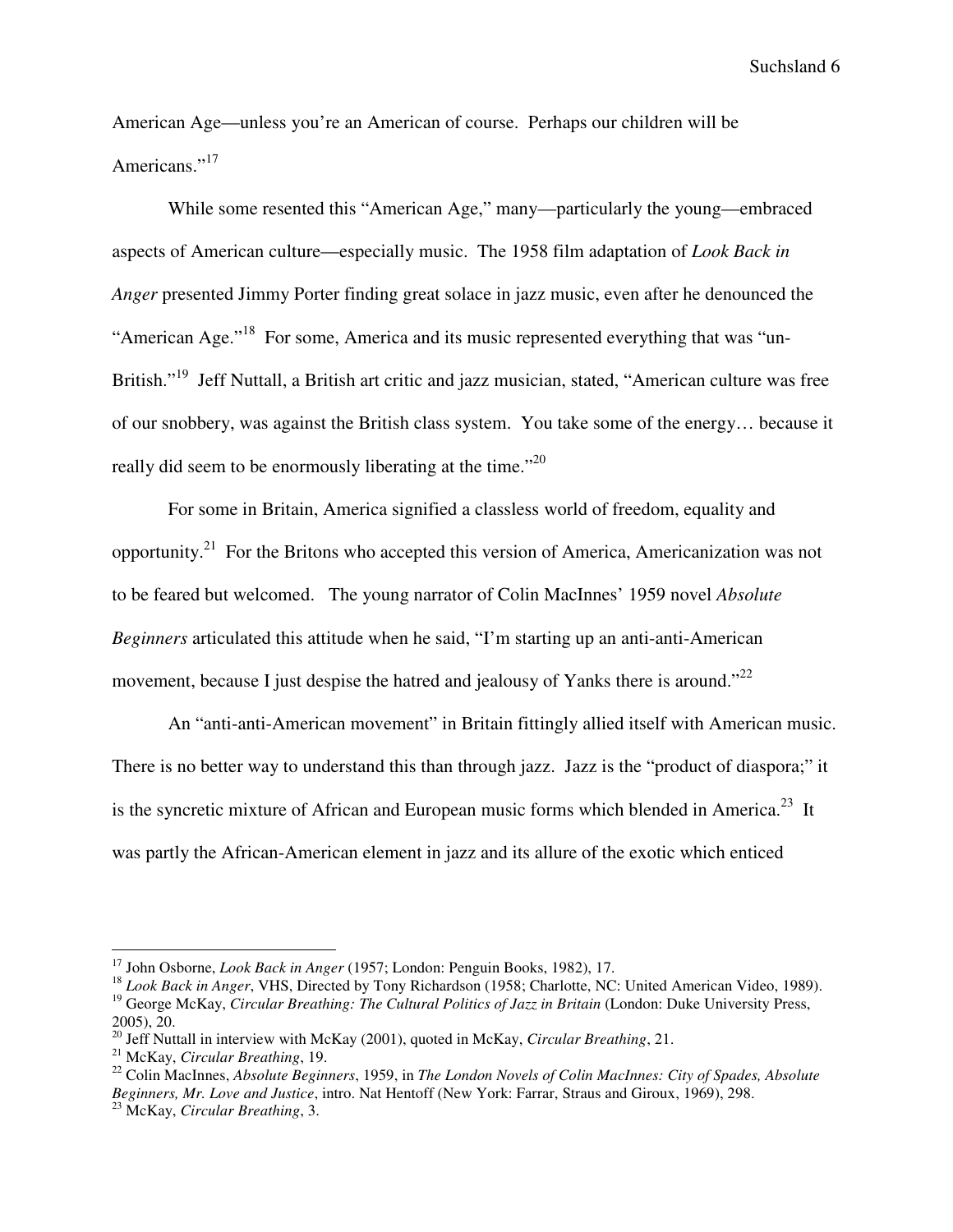Europeans.<sup>24</sup> Like other symbols of America, jazz and the African-American musician contrasted to the drabness of British elitism. Their audiences saw them as hip forms of Americanization.<sup>25</sup> While elitists saw jazz as a form of American cultural imperialism, British jazz audiences saw it as music of resistance, rebellion and civil justice.<sup>26</sup> They saw the African-American male and his music, as Hebdige explained, as a "model of freedom-in-bondage. Saint and exile, he flew like Charlie 'Bird' above his wretched condition, expressing and transcending contradictions through his art in every solo statement blown... through every battered sax."<sup>27</sup> Moreover, the rebellious qualities which jazz possessed captured the imagination of the politically active young during the late  $1950s.^{28}$ 

In the 1950s, rock 'n' roll followed the lead of jazz and crossed the Atlantic. Like jazz, rock 'n' roll was given a similar reception by British elitists. The Establishment portrayed rock 'n' roll as too loud, fast and subversive.<sup>29</sup> Although having roots in jazz, rock 'n' roll was even given an indifferent reception among jazz fans. Journalist George Melly explained, "To us in the jazz world it [rock 'n' roll] seemed a meaningless simplification of the blues with all the poetry removed and emphasis on the white."<sup>30</sup> Melly does give credit, though, to rock 'n' roll for resisting the snobbery of class barriers and providing underprivileged youths a chance to freely express themselves.<sup>31</sup>

At the same time as post-war Britain experienced the advent of Americanization, the British Establishment also found itself susceptible to the changing times. British societal

 $\overline{a}$  $^{24}$  Ibid., 9.

 $25$  Ibid., 18-19.

<sup>26</sup> Ibid., 23, 28.

<sup>27</sup> Dick Hebdige, *Subculture: The Meaning of Style* (1979; London: Routledge, 1996), 48.

<sup>28</sup> Gardiner, *From the Bomb to the Beatles*, 145.

 $29$  Ibid., 140.

<sup>30</sup> George Melly, *Revolt into Style: The Pop Arts in Britain* (London: The Penguin Press, 1970), 36.

 $31$  Ibid., 36-39.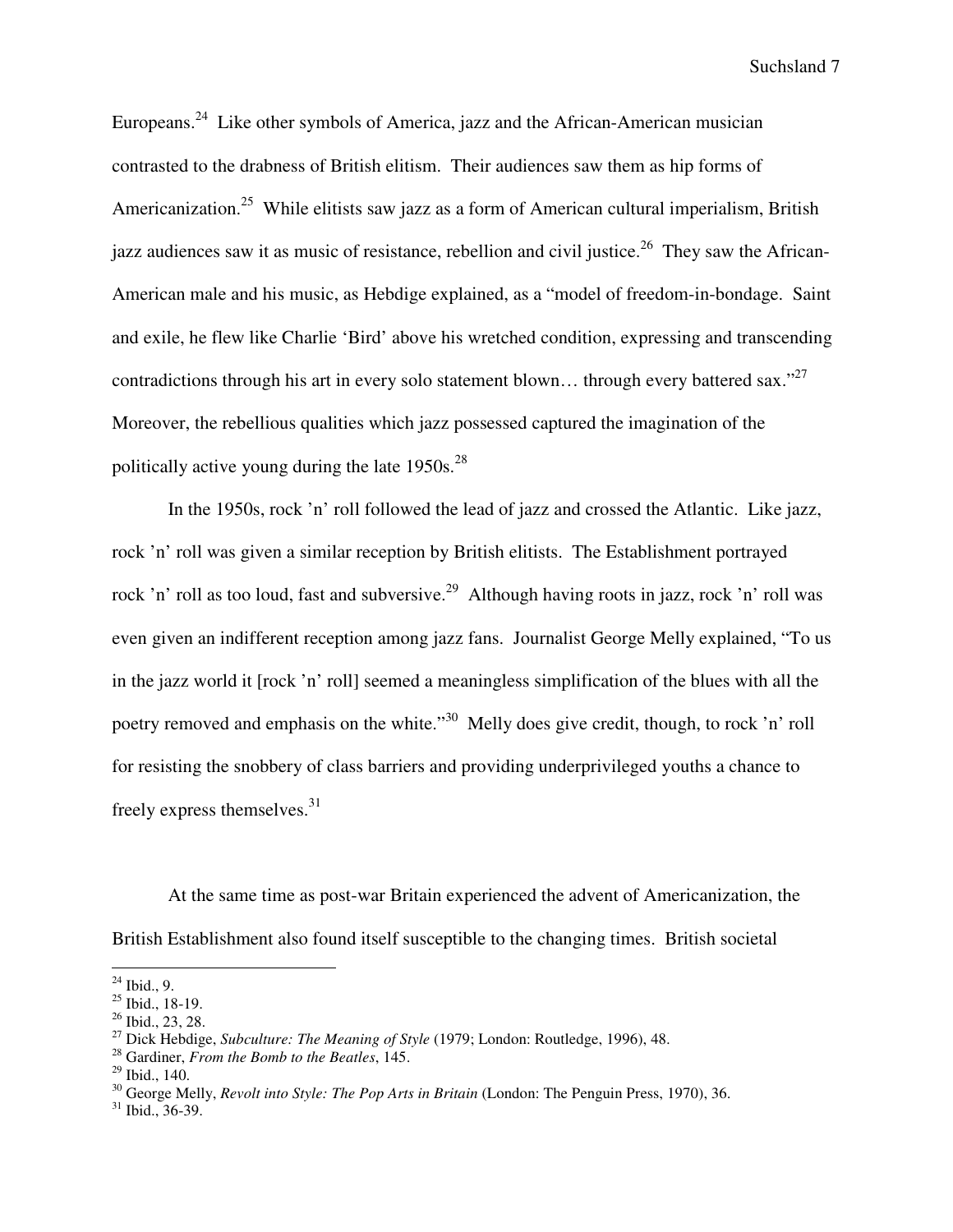recognition of a ruling Establishment acknowledged just how class stratification was a reality in the British consciousness. $32$ 

The Establishment, with all its Victorian and Edwardian institutions and traditions, ruled the country through the pomp and pageantry of the upper classes.<sup>33</sup> As Anthony Sampson pointed out in his massive analysis *Anatomy of Britain*, the Establishment ruled through an elite, close-knit circle.<sup>34</sup> This circle contained the upper echelons of British society: members of the royal family, the Prime Minister, the Archbishop of Canterbury, the editor of the *Times*, the director of the BBC, and so forth.<sup>35</sup> The Establishment preserved its "antique" way of life through schooling and the workings of government, where a huge percent of the permanent secretaries of the government were Oxford or Cambridge graduates.<sup>36</sup>

The powers and privileges held by the British Establishment were questioned and challenged by some Britons during the post-war period. The "snobbery" of the Establishment provoked debate among many Britons.<sup>37</sup> As the empire's grasp loosened, some began questioning the purpose and leadership of the elitists.<sup>38</sup> Sampson explained, "I have felt haunted by the Victorians… in twenty years since the war, Britain should have felt confused about her purpose—with those acres of red on the map dwindling."<sup>39</sup> For Sampson, the Establishment slowed progress and economic growth.<sup>40</sup> The London magazine *Queen* discussed similar concerns with its article "Establishment Chronicle" in the August 1959 issue. The article mockingly outlined the aims and purposes for keeping what it called the "Old Boy Network" in

<sup>32</sup> Robert Hewison, *In Anger: British Culture in the Cold War, 1945-60* (New York: Oxford University Press, 1981), 167.

<sup>33</sup> Anthony Sampson, *Anatomy of Britain* (New York: Harper and Row, Publishers, 1962), 620-622.

<sup>34</sup> Ibid., 632.

<sup>35</sup> Sandbrook, *Never Had it So Good*, 560-563.

<sup>36</sup> Sampson, *Anatomy of Britain*, 198.

<sup>37</sup> Hewison, *In Anger*, 267.

<sup>38</sup> Hewison, *Too Much*, 2-3.

<sup>39</sup> Sampson, *Anatomy of Britain*, 620.

<sup>40</sup> Hewison, *Too Much*, 5.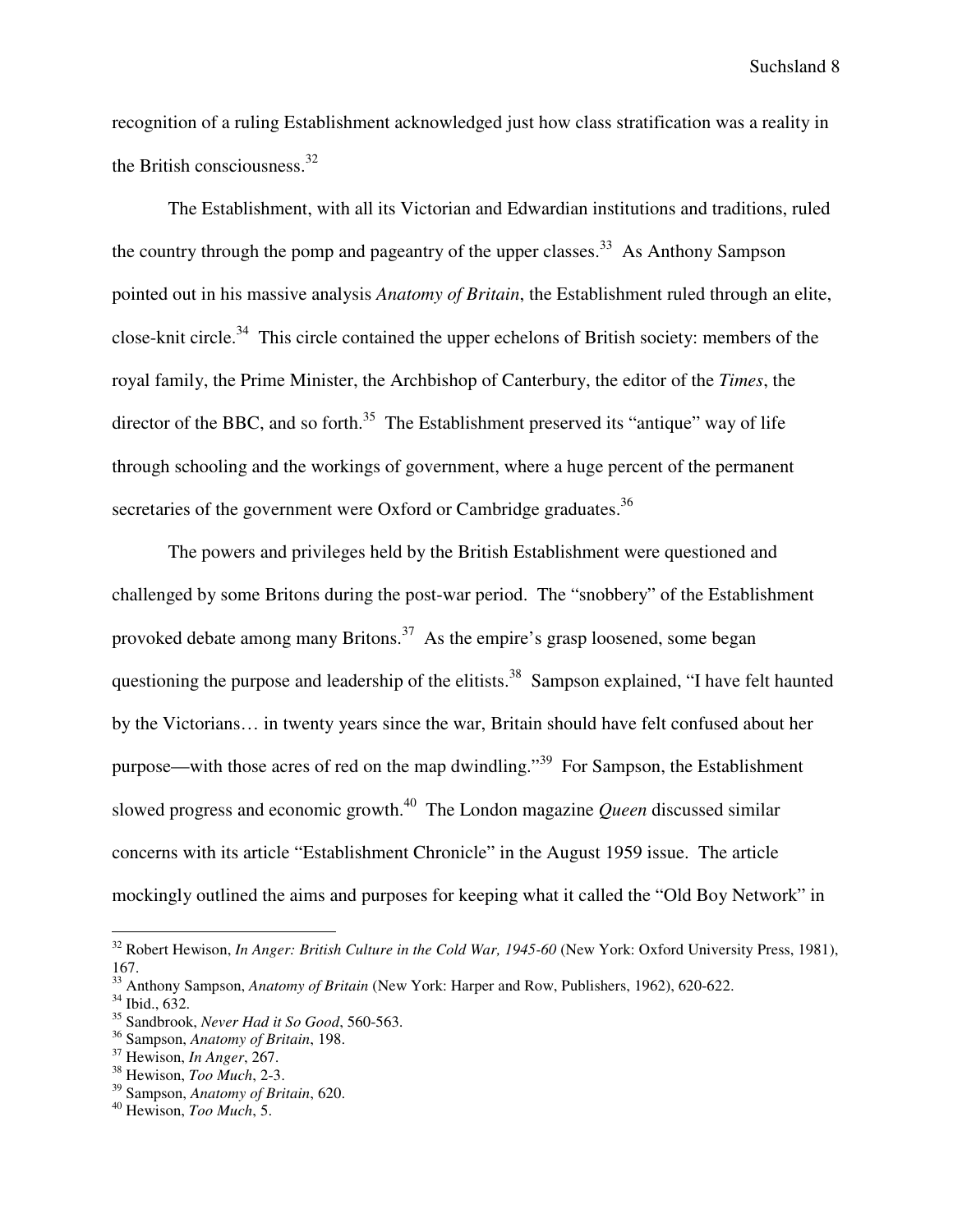command. From exclusion of the lower classes to the misuse of power, *Queen*'s article expounded the feelings of alienation caused by the Establishment's elitism.<sup>41</sup>

While the Establishment was hotly debated among intellectuals, changes occurring on the opposite end of the British class spectrum were discussed just as strongly. During this period, the working class seemed to be more absorbed with mass popular culture and the Americanization of British culture rather than the faltering principles of their country's ruling Establishment.

During the post-war period mass media promoted a growing mass popular culture, largely influenced by American mass popular culture, which contributed significantly to changes within the working class.<sup>42</sup> As a result, the arrival of this influence was seen by some Britons as eroding British class divisions.<sup>43</sup>

This American-influenced mass popular culture was disseminated to the British working class through a growing number of television sets and the development of commercial programming during the 1950s and 1960s. Although the immediate years following the war were marked by shortages, many in the working class found new wealth and comforts—as demonstrated by the luxury of owning television sets—during the 1950s.<sup>44</sup> The British people "never had it so good" as the Prime Minister Macmillan so persuasively put it in July 1957. $^{45}$ 

While Macmillan asserted this claim, the phenomenon of working-class affluence became an area of discussion for sociologists during the post-war period. Sociologists John H.

<sup>41</sup> *Queen*, "Establishment Chronicle," quoted in "Notes From the Top," *Time*, 24 Aug. 1959, <http://www.time.com/time/magazine/article/

<sup>0,9171,864813,00.</sup>html> (accessed 5 Feb. 2007).

<sup>42</sup> Stuart Hall and Tony Jefferson, eds., *Resistance Through Rituals: Youth Subcultures in Post-War Britain* (First published 1975 as *Working Papers in Cultural Studies*, no. 7/8; London: Routledge, 2000), 18. Ibid., 21.

<sup>44</sup> Hewison, *In Anger*, 149-150.

<sup>45</sup> Harold Macmillan (1957), quoted in Sandbrook, *Never Had it So Good*, xi.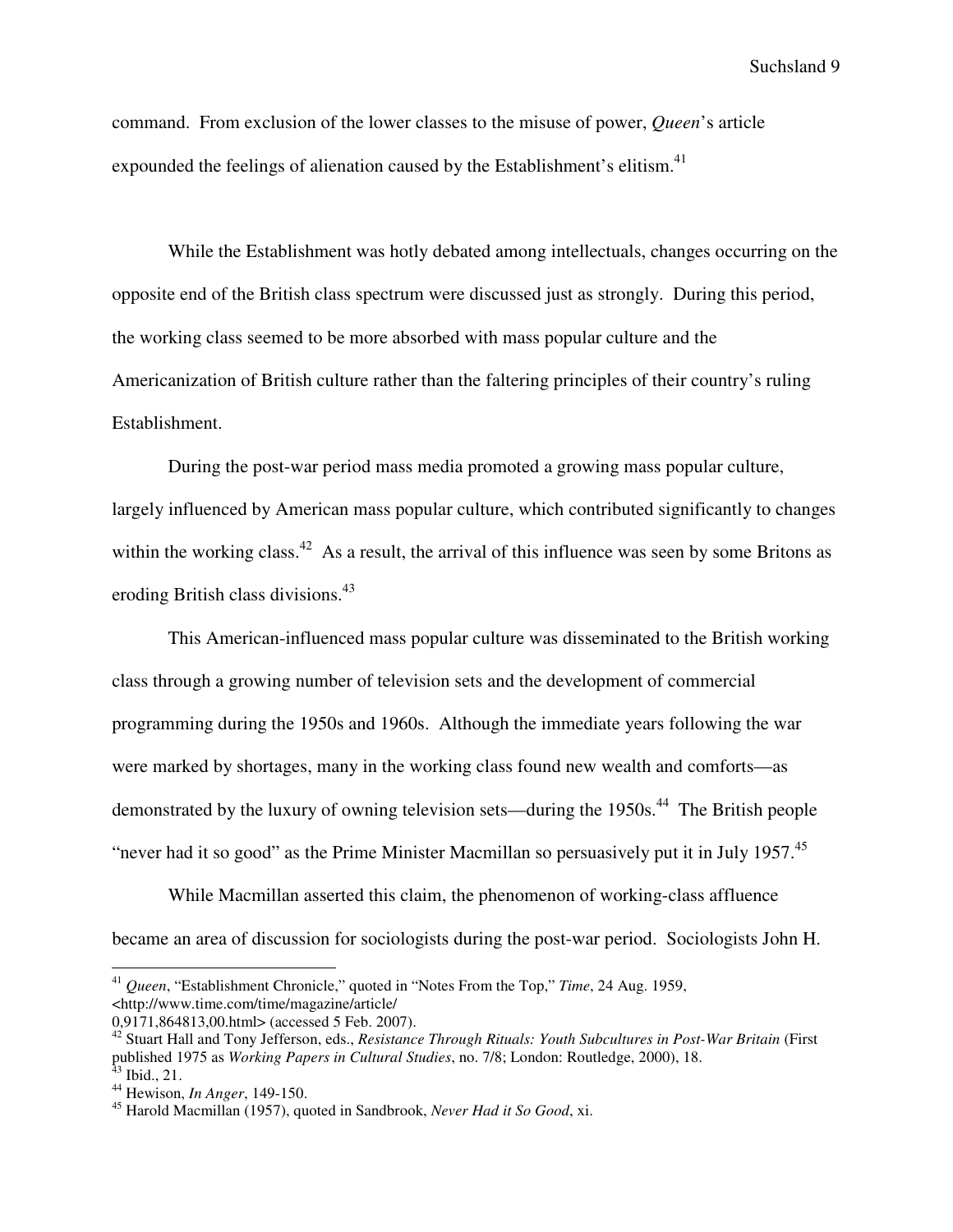Goldthorpe and David Lockwood attempted to understand the complex issues of the growing working-class prosperity in the early 1960s: "working class 'affluence'… has led to the claim being made that… the British class structure is in the process of change… the working class… is losing its identity as a social stratum and is becoming merged into the middle class."<sup>46</sup> However, in 1969, Goldthorpe and Lockwood explained how working-class affluence did not necessarily result in the "assimilation" of working-class people into the middle class, but instead resulted in "less dramatic process of convergence" between the two groups.<sup>47</sup>

Nevertheless, for some observers the rigid social stratification of Britain appeared to be changing during the 1950s and early 1960s. Opportunities for education and employment seemed to be transforming for the nation's working class.<sup>48</sup> As journalist Francis Wheen wrote, "In the 1960s, the success of Michael Caine or Ted Heath," entertainers with working-class backgrounds, "was interpreted as evidence that Britain was fast becoming a 'classless society."<sup>49</sup>

With the advent of a seemingly more affluent working class, a youth market emerged and youth found a new voice through music, style and leisure.<sup>50</sup> The development of a youth market had a profound impact on working-class adolescents.<sup>51</sup> MacInnes expressed this independent, youthful mood best in *Absolute Beginners*: "This teenage ball had had a real splendour in the days when the kids discovered that, for the first time since centuries of kingdom-come, they'd money... we'd loot to spend."<sup>52</sup> Due to their newly found riches, youth spent more money on

<sup>46</sup> John H Goldthorpe, and David Lockwood, "Affluence and the British Class Structure," *Sociological Review* 11, no. 2 (July 1963): 134.

<sup>47</sup> John H. Goldthorpe, David Lockwood, and others, *The Affluent Worker in the Class Structure* (Cambridge, England: The University Press, 1969), 26.

<sup>48</sup> Hall and Jefferson, *Resistance Through Ritual*, 21-22.

<sup>49</sup> Francis Wheen, *The Sixties: A Fresh Look at the Decade of Change* (London: Century Publishing Co., 1982), 6.

<sup>50</sup> Hall and Jefferson, *Resistance Through Ritual*, 15.

<sup>51</sup> Ibid., 27.

<sup>52</sup> MacInnes, *Absolute Beginners*, 258.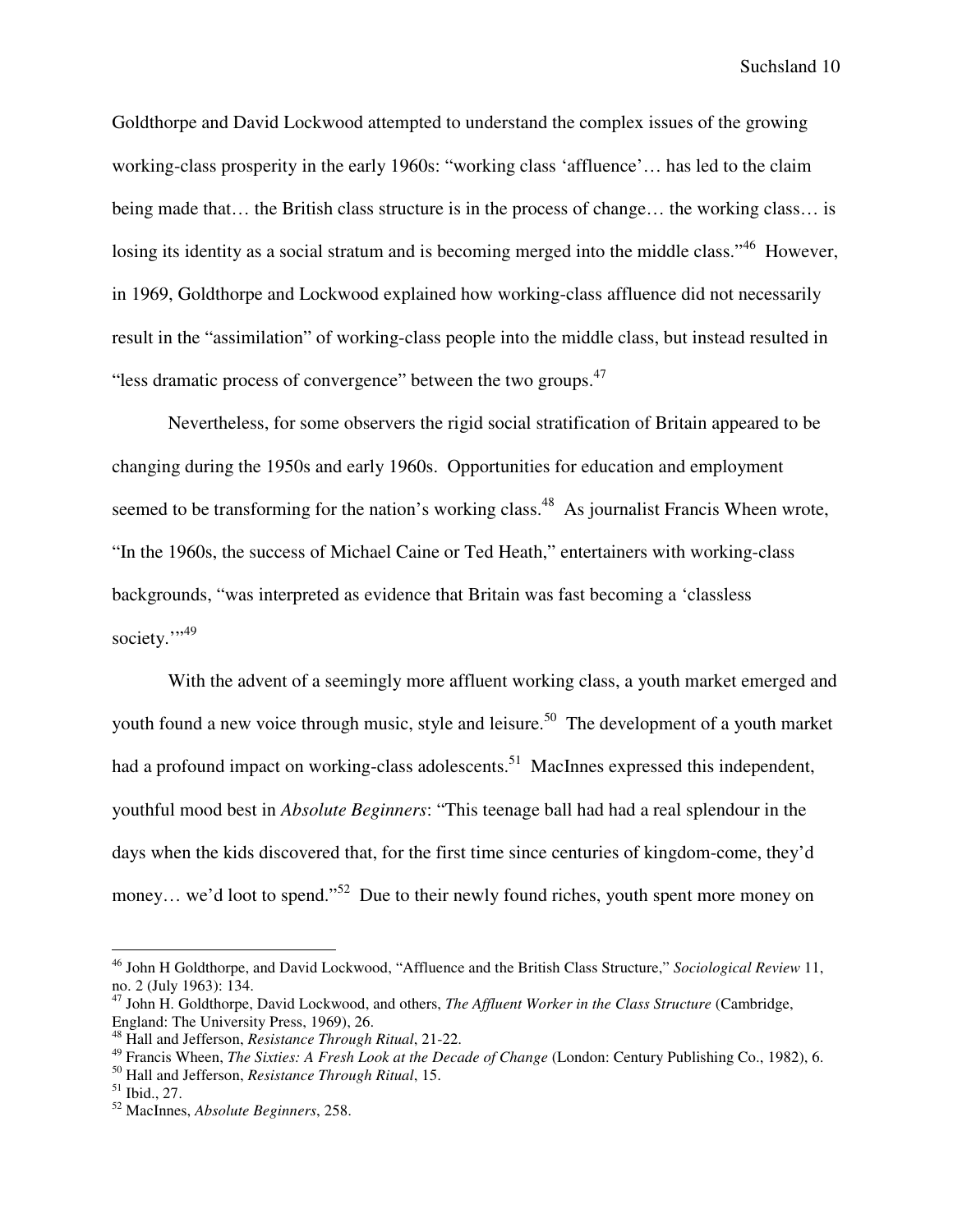the luxuries offered in this youth market. The drabness of past generations faded with the advent of consumerism, and the growth of pop music was a sign of the increasing economic power of teenagers.<sup>53</sup> Ultimately, three teenage, working-class subcultures formed during this period: the Teddy Boys, the Rockers and the Mods.

The Teddy Boys, or Teds for short, emerged during the early 1950s from predominantly poverty-stricken and habitually violent areas of London. Although many never had the economic opportunities offered to other youths of the nation, the Teds adopted the high-priced, upper-class dress of the foppish Edwardian suit. Despite their innocuously aristocratic style, it became a symbol of subversion in the eyes of the Establishment and the more affluent classes.<sup>54</sup> This criticism came as a response to the Teds' form of leisure, often restless violence.<sup>55</sup> The first "Teddy Boy Killing" was in 1953; as well, this group was associated with the Notting Hill race riots of 1958. $56$ 

The Rockers, which emerged in the early 1960s, was another group associated with violent acts similar to those of the Teds. The Rockers wore tough-looking leather jackets and donned greasy, slick hair. They took up violence as a form of leisure just as the Teds did. $57$ Consequently, both groups were associated with rebelliousness and disobedience. The term "Teddy Boy" even became linked, in a more figurative manner, to anyone who threatened the Establishment.<sup>58</sup>

In stark contrast to the Teddy Boy and the Rocker was the Mod. The name is derived from their fondness for American-influenced modern jazz. Like the previous groups, fashion

<sup>53</sup> Norman, *Shout!,* 210.

<sup>54</sup> Wheen, *The Sixties*, 14.

<sup>55</sup> Hall and Jefferson, *Resistance Through Ritual*, 82-83.

<sup>56</sup> Hall and Jefferson, *Resistance Through Ritual*, 82-85; Stephen Inwood, *A History of London* (New York: Carroll and Graf Publishers, Inc., 1998), 858.

<sup>57</sup> Gardiner, *From the Bomb to the Beatles*, 146.

<sup>58</sup> Wheen, *The Sixties*, 14.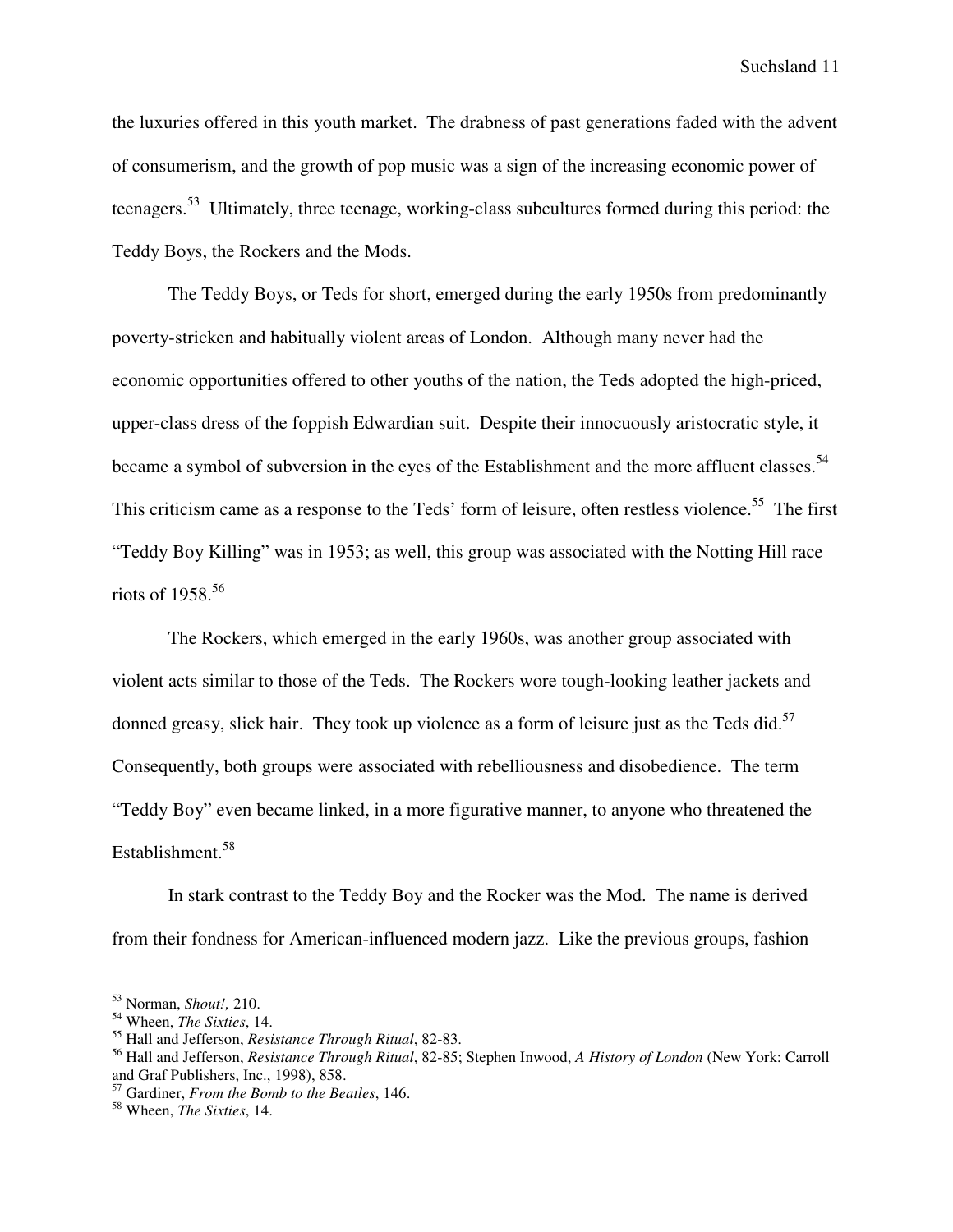was an important expression for the Mods. The Edwardian suits of the Teds and the leather jackets of the Rockers were replaced with fashionable, Italianate outfits by the Mods. Their clothing appeared as anything but working-class, making the group acceptable to the outside world.<sup>59</sup> Unlike the Teds, the Mods' economic outlook appeared to observers as more positive and upwardly mobile. Yet, the group's choice of work was typically boring, menial, semi-skilled office work. The purpose of work for this subculture was to make money to support their weekend nightlife.<sup>60</sup> The Mods' world revolved around finding speed and energy to party through the weekend—whether this involved popping pills, driving fast scooters or dancing at night clubs.<sup>61</sup> The music of this experience, particularly African-American jazz, was central to the Mods' lifestyle. It provided an escape for Mods and they saw the black man as a symbol of the unrestrained passage into their "imagined 'underworld."<sup>62</sup>

As all these changes and developments occurred during the post-war period, Britain appeared to be at the cusp of transformation. People began to perceive British culture and society in the grips of change.<sup>63</sup> The energy of change in British society was building. It seemed to some Britons that the obsession over class, accent, tradition and ritual was ending. Finally, 1963 was the year of the "explosion." "The press… revealed how deep were the divisions in British society between the Establishment and its detractors, between the old hypocrisies and a new morality, between the old and the young," explained Juliet Gardiner.<sup>64</sup>

<sup>59</sup> Ibid., 23-24, 36.

<sup>60</sup> Hall and Jefferson, *Resistance Through Ritual*, 91.

 $61$  Ibid., 87-89.

<sup>62</sup> Hebdige, *Subculture*, 48-54.

<sup>63</sup> Hewison, *In Anger*, 139.

<sup>64</sup> Gardiner, *From the Bomb to the Beatles*, 128.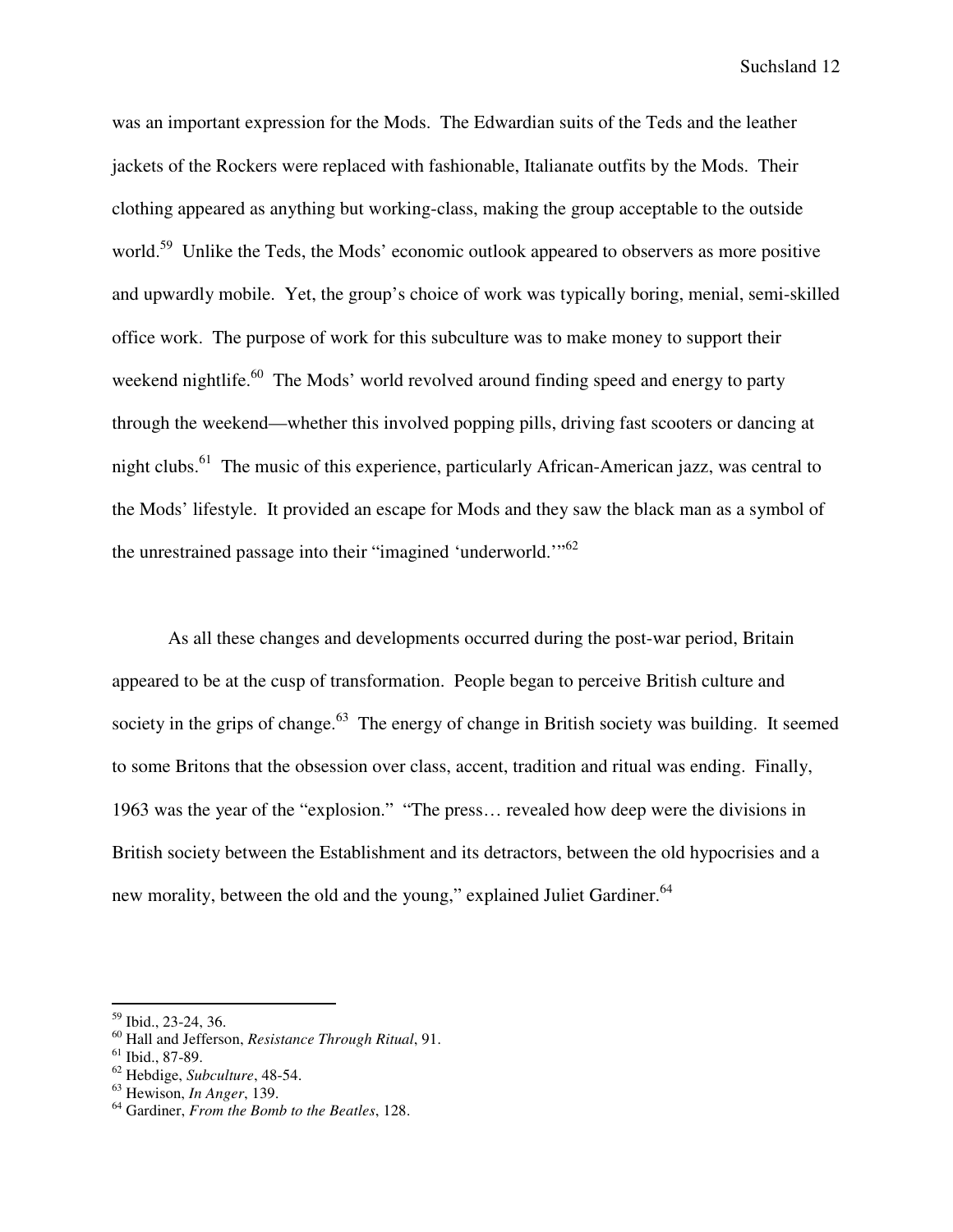#### **Initial Response to the Rise of the Beatles 1962-1963**

Before 1963 the Beatles had already made some noise in the local Merseyside-Liverpool rock 'n' roll scene. The louder the Beatles' music got the more teenage fans the band gained in the Liverpool area. However, it was the discovery of the band by Brian Epstein and George Martin—and the "Beatle" image these two men helped create—which was key to the band's success outside of Liverpool.

With the help of Epstein and Martin, the Beatles gained the British press' attention. When the press first noticed the Beatles, the initial reaction of journalists was to portray the band as warm-hearted, working-class boys from Liverpool. Thus, a working-class image of the band was broadcast to Britain by the press. It was also the timely induction of the Beatles on the national stage in 1963 which helped launch the foursome into fame, as the Beatles were introduced to Britain amidst government scandal.

In the two years preceding 1963, Brian Epstein and George Martin discovered the Beatles. These two men were instrumental in the production of the Beatles' image. They contributed greatly to the band's transformation and success in the following years.

In late 1961, Epstein, a Liverpool record store owner, first heard of the Beatles and the frenzy the band was creating in the local rock 'n' roll scene.<sup>65</sup> Epstein claims he first saw the Beatles aggressively playing to a rowdy teenage audience at the Cavern, a popular Liverpool club. It was at the Cavern where he realized the potential success of the group's "magnetism."<sup>66</sup> This "magnetism" later became one of the driving forces in the creation and dissemination the group's image. In Epstein's words, he explained, "Their act was ragged, their clothes were a

<sup>65</sup> Brian Epstein, *A Cellarful of Noise* (1964; Ann Arbor, MI: The Pierian Press, 1984), 9.

<sup>66</sup> Ibid., 46-47.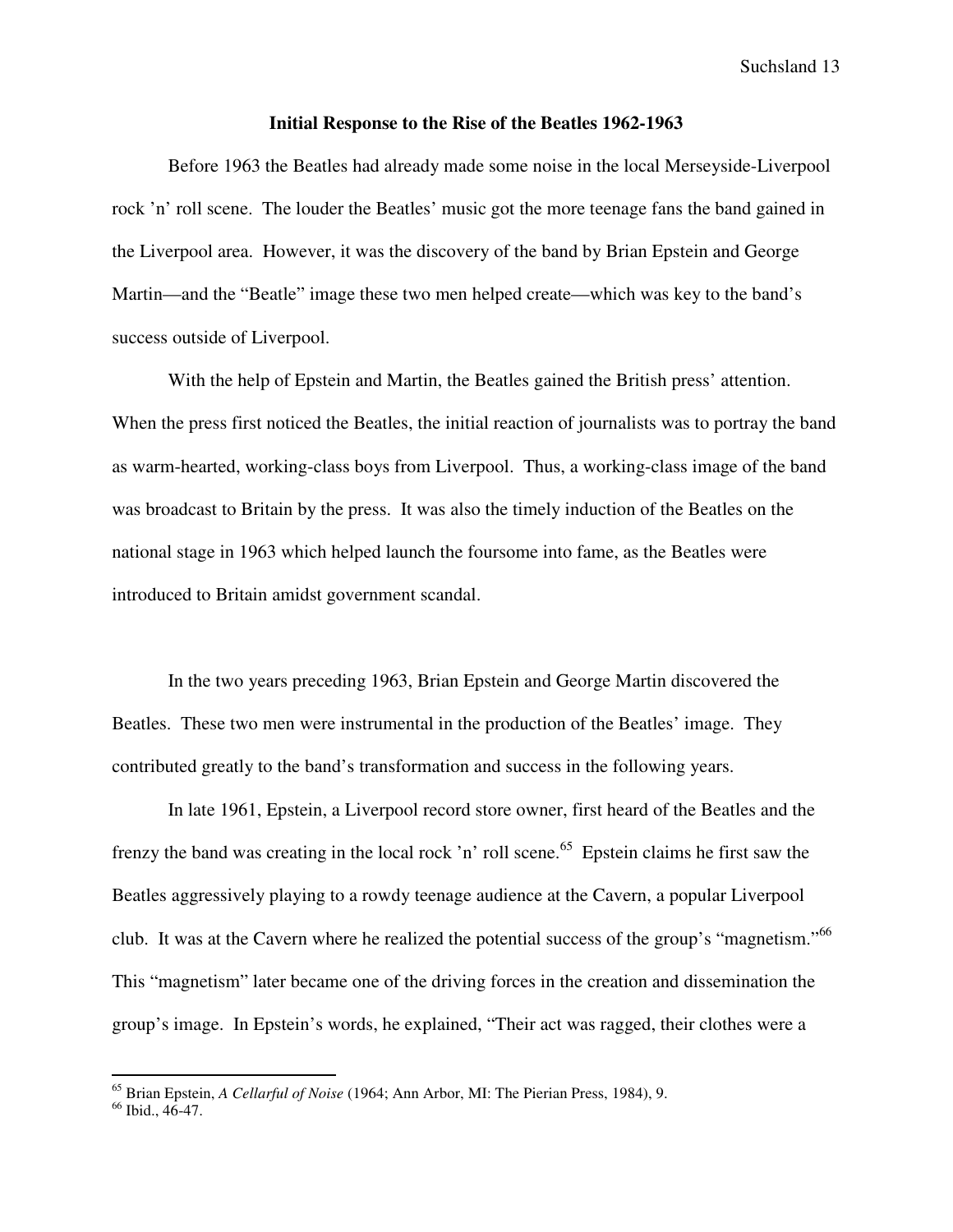mess. And yet I sensed at once that there was something here."<sup>67</sup> He later met the Beatles and offered to become their manager. The boys agreed, and Epstein was determined to take their recordings to London and strike a deal with one of the large record companies.<sup>68</sup>

In spite of this determination, Epstein faced one rejection after another until he eventually met George Martin—the head of Parlophone, a subsidiary of the record company EMI—in April 1962.<sup>69</sup> Martin, who held the biased idea that nothing of true musical talent or importance ever came from the provinces, gave Epstein a chance to present the Beatles' material. His preconceived notions soon changed after meeting and recording with the band. Martin exclaimed, "It was love at first sight."<sup>70</sup> To Martin, the boys were clean, yet, they possessed an appealing messiness to their look. Though the music was not especially remarkable, Martin still enjoyed the unique "roughness" of its sound. Not only did he like the look and the musical potential of the Beatles, he also loved the personalities of John, Paul and George (Ringo had not yet joined the band) with their offbeat, schoolboy humor. Martin was instantly drawn to the group's distinct style and their honest humor, and he decided to sign them with Parlophone.<sup>71</sup>

Epstein and Martin felt the band radiated something special. Though the band's image was somewhat rough and aggressive, it also possessed a good, wholesome charm. The two were determined to turn the Beatles into stars. In fact, if it had not been for both Epstein and Martin, the Beatles would have never have made it beyond their small, Liverpool audience.<sup>72</sup> As explained throughout Epstein's book *A Cellarful of Noise* and Martin's book *All You Need is Ears*, the two went to great efforts to promote the band. The roles of Epstein and Martin before,

<sup>67</sup> Epstein to journalist, quoted in "The New Madness," *Time*, 15 Nov. 1963, <http://www.time.com/time/magazine/ article/0,9171,873176,00.html> (accessed 5 Feb. 2007).

<sup>68</sup> Epstein, *A Cellarful of Noise*, 49-60.

<sup>69</sup> George Martin and Jeremy Hornsby, *All You Need is Ears* (New York: St. Martin Press, 1979), 120-122.

 $70$  Ibid., 122.

 $71$  Ibid., 122-126.

<sup>72</sup> Sandbrook, *Never Had it So Good*, 497.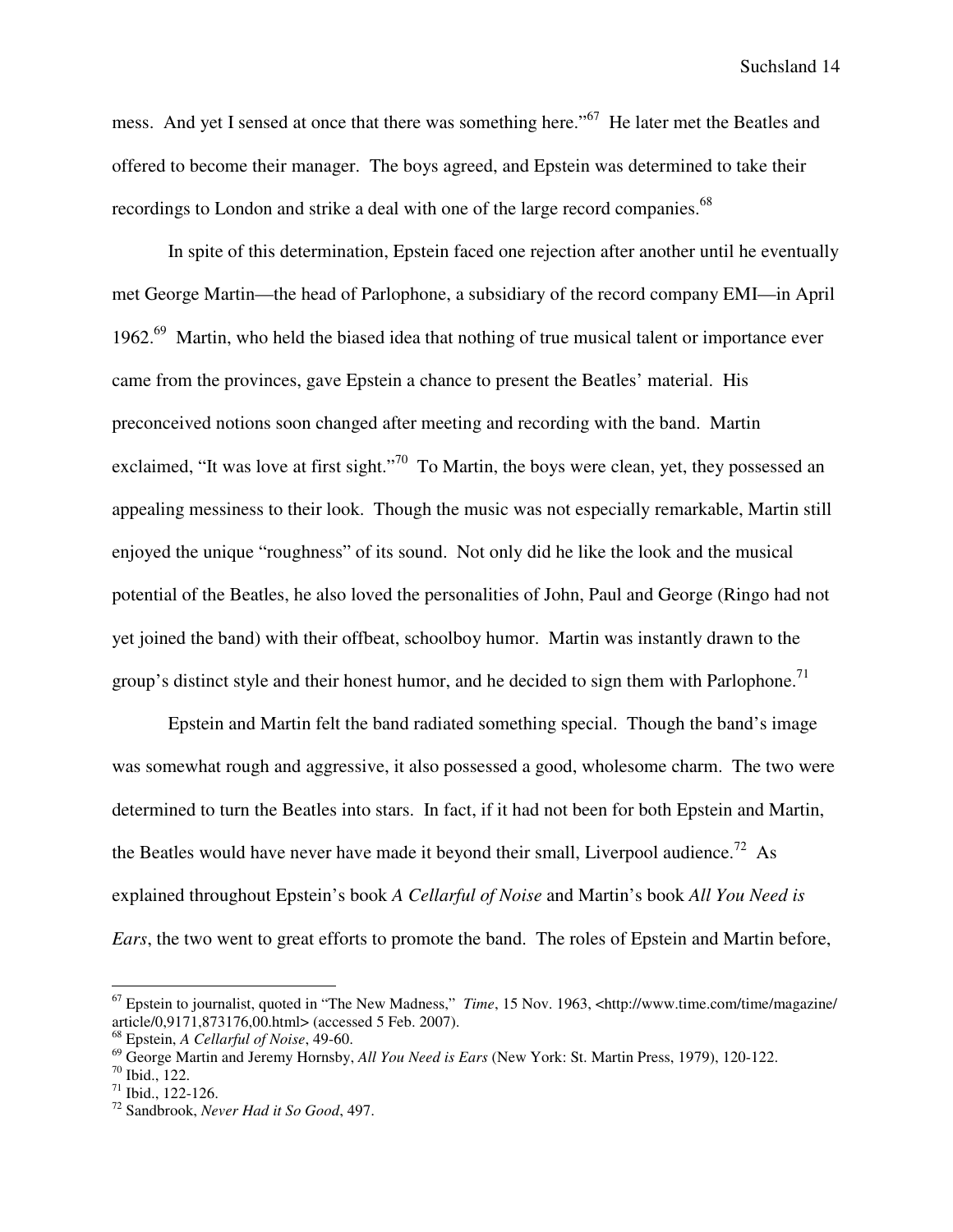during and after the Beatles' big break in 1963 were crucial factors in creating and hyping up the band's image.

While Epstein was given administrative powers over the Beatles' business affairs, he was also very influential in promoting and marketing the band. The revamping of the band's appearance was one of Epstein's most notable promotional schemes. He, in effect, was personally responsible for creating the Beatles' distinctive look. Before Epstein the band sported the tough, leather and jean-clad appearance of the Rockers. The band adopted this appearance during their earlier days in Hamburg, where they performed to rowdy and unruly crowds in the sleazy clubs of Hamburg's infamously immoral Reeperbahn and St. Pauli neighborhood.<sup>73</sup> It was in Hamburg in 1960 where the Beatles were first exposed to the Reeperbahn's form of sex, violence, booze, drugs and rock 'n' roll. In Hamburg they adopted the Rocker-like style and the "mop-top" hair cut sported by West German students.<sup>74</sup> Epstein knew he needed to trade this aggressive look for a more professional one in order to secure a recording contract.<sup>75</sup> While the hair stayed, the rest, as Epstein explained, was swapped for a more innocuous appearance of sweaters, ties and stylish "Beatle suits."<sup>76</sup> This new image proved to be a noteworthy transformation for the band.

Martin's tutelage likewise had a positive impact on the band. The band's rough sound was the legacy of Hamburg. While dealing with the drunk, rowdy crowds of Hamburg's nightlife, the band's act became more outlandish and wild. The band played music louder, faster and rougher, as Pete Best, the band's original drummer, once explained.<sup>77</sup> Martin possessed the

<sup>73</sup> Brian Epstein, quoted in David Pritchard and Alan Lysaght, eds, *The Beatles: An Oral History* (New York: Hyperion, 1998), 86-87; Norman, *Shout!*, 90-91.

<sup>74</sup> Sandbrook, *Never Had it So Good*, 488-491.

 $75$  Ibid., 495.

<sup>76</sup> Epstein, quoted in Pritchard and Lysaght, *The Beatles*, 86-87.

<sup>77</sup> Pete Best, quoted in Pritchard and Lysaght, *The Beatles*, 40-41.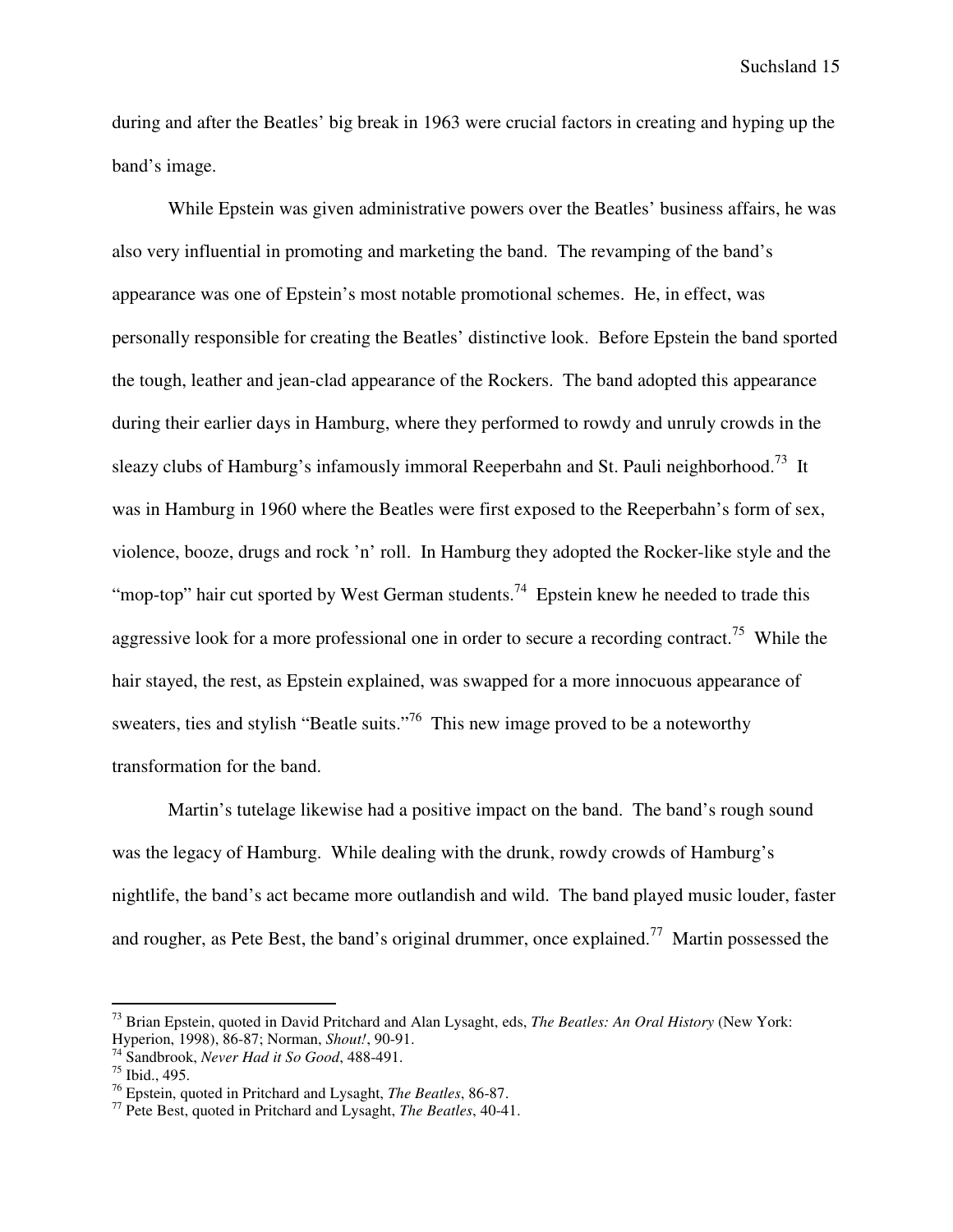prudence to respect this quality. However, with Martin's guidance he pushed the band to create new material and expand beyond the sound they developed during their Hamburg encounter.<sup>78</sup> One of his first acts was to replace Pete Best with a more personable drummer who more suitably fit the band's image envisioned by Epstein and Martin. Consequently, John, Paul and George chose the friendly Ringo Starr whom they met in Hamburg when Ringo was playing with the band Rory Storm and the Hurricanes.<sup>79</sup> Moreover, Martin's promotional abilities helped to catapult the Beatles' music into the British market.<sup>80</sup>

With a new look formulated and under the management's shrewd leadership, the Beatles were ready to take Britain by storm in 1963. Their album *Please, Please Me* was selling at a rate of 50,000 copies per week by February.<sup>81</sup> In March, the single "Please, Please Me" made it to the number one position on the British music charts. The Beatles were clearly marketable, and their success continued to grow throughout the year. Thanks to newly found affluence among the working class and a new teenage market, their records sold and Beatlemania began to take off.<sup>82</sup> In late 1963, the group was featured on the *London Palladium* show, one of the most popular shows on television at the time.<sup>83</sup> However, as Epstein explained it was not until the Beatles' energetic performance in front of a royal audience at the Prince of Wales Theatre in November that Beatlemania finally manifested.<sup>84</sup>

Through the promotional efforts of Epstein and Martin, the band succeeded in catching the eye of the nation's press in early 1963. Accordingly, the British press propagated

<sup>78</sup> George Martin and Jeremy Hornsby, *All You Need is Ears*, 199.

<sup>79</sup> Ibid., 126; Sandbrook, *Never Had it So Good*, 490.

<sup>80</sup> George Martin and Jeremy Hornsby, *All You Need is Ears*, 136.

<sup>81</sup> Maureen Cleave, "Why the Beatles Create All that Frenzy," in *The Beatles Literary Anthology*, ed. Mike Evans (London: Plexus, 2004), 57.

<sup>82</sup> Sandbrook, *Never Had it So Good*, 504-508.

<sup>83</sup> Epstein, *A Cellarful of Noise*, 12.

<sup>84</sup> Ibid., 80.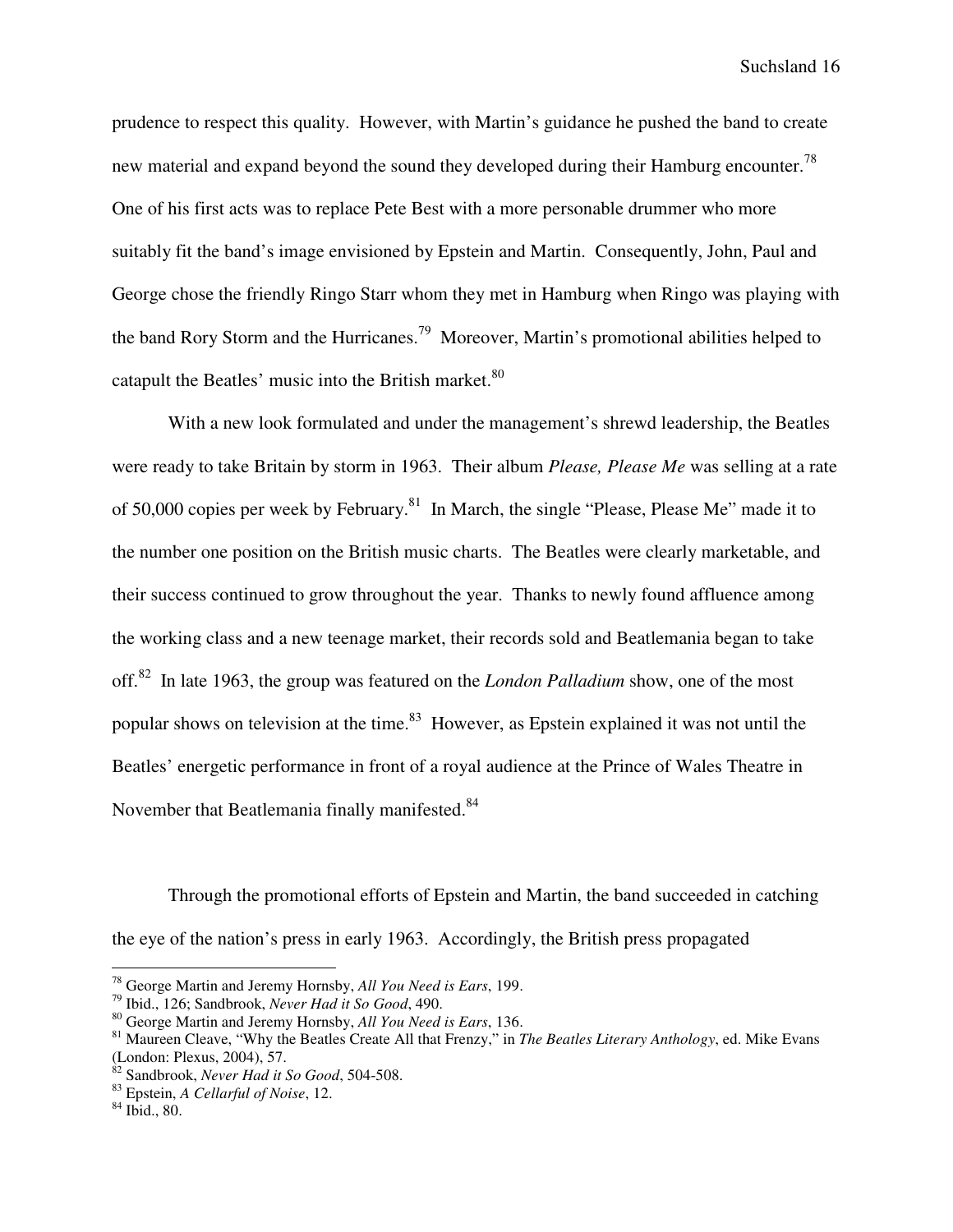Beatlemania on a larger scale. George Melly explained, "Throughout… 1963 Beatlemania grew and grew. The papers fed it and it fed the papers."<sup>85</sup> The marketability of the Beatles appealed to British newspapers and tabloids. The press fell in love with the style, music and quirky personalities of the foursome. All through 1963 the press wrote about the Beatles, and the band responded by perpetuating the images and stereotypes which benefited and promoted their growing stardom. Maureen Cleave's article "Why the Beatles Create All that Frenzy" from the *Evening Standard* and Stanley Reynolds' "Big Time" from *The Manchester Guardian* are reports that endorsed and publicized the Beatles in a very positive manner. The two journalists bestowed likable characterizations on the band members in their articles.<sup>86</sup>

The appeal of the Beatles' image mixed well with an array of working-class jargon. As opposed to the Establishment-dominated values of the capital, the press associated the band with what it felt were honest, working-class and independently-minded northern values. The Beatles were pictured by the press as friendly, ordinary chaps from Liverpool. $87$  In her article Cleave described the boys as the "darlings of Merseyside." Their personas, with all the plain, original and slightly "silly" humor were made out by Cleave to attest to their northern autonomy and charm. According to Cleave, the Beatles were humble in their manners but remarkably confident on stage. Each member of the band was stereotyped by Cleave with what she believed were their own working-class characteristics. John was the sarcastically witty one; Paul had the boyish, good looks and charm; George was the quiet and shy one; and Ringo was "ugly but cute."<sup>88</sup> The

<sup>85</sup> Melly, *Revolt into Style*, 69.

<sup>86</sup> Cleave, "Why the Beatles Create All that Frenzy," 57-59; Stanley Reynolds, "Big Time," in *The Beatles Literary Anthology*, ed. Mike Evans (London: Plexus, 2004), 69-72.

<sup>87</sup> Sandbrook, *Never Had it So Good*, 506.

<sup>&</sup>lt;sup>88</sup> Cleave, "Why the Beatles Create All that Frenzy," 57-59.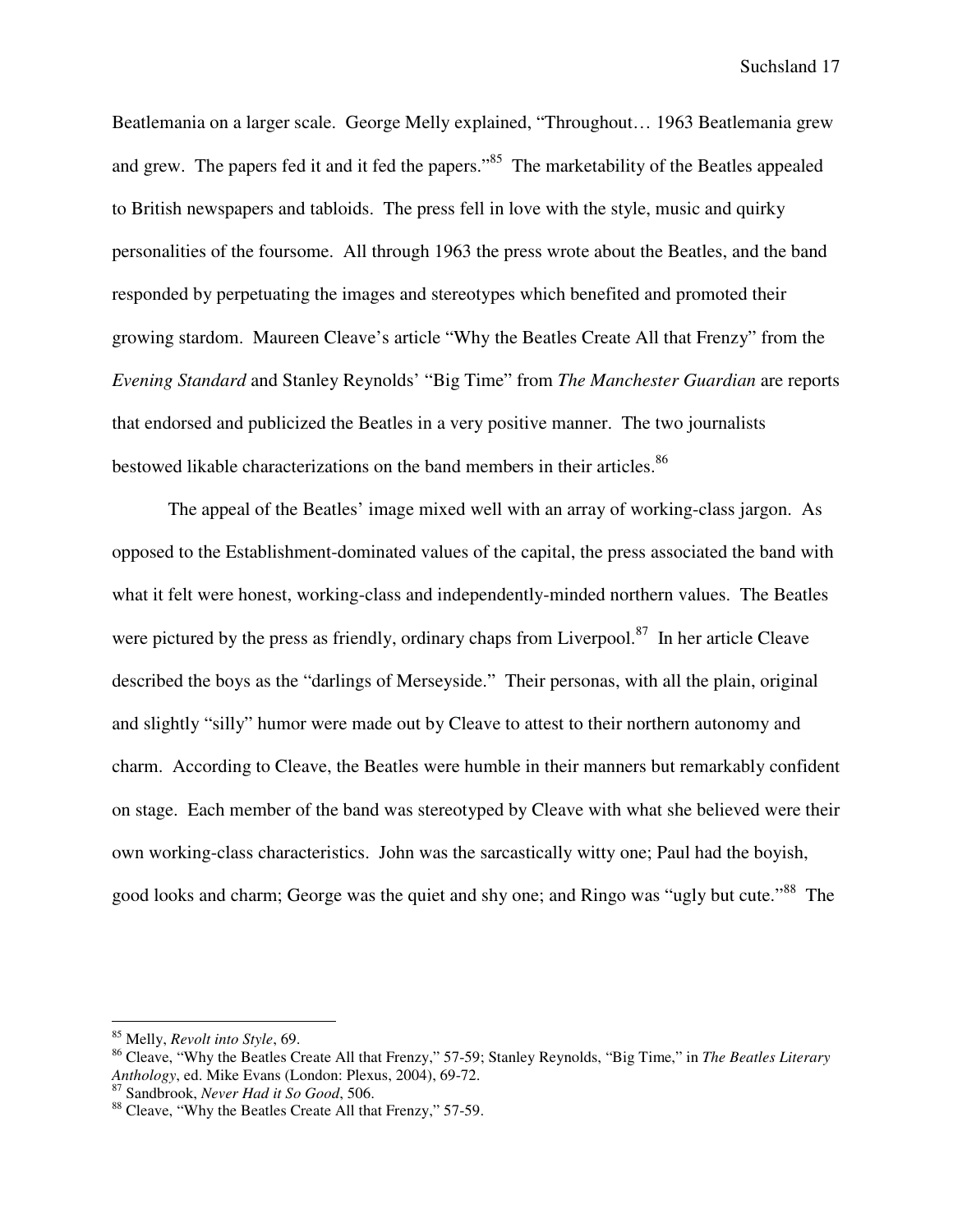British historian Dominic Sandbrook explained, "the Beatles' designated characteristics… worked in their favour, cementing the impression of old-fashion simplicity.<sup>89</sup>

Although the media created this working-class image for the Beatles, it was not entirely based in reality. The families of John and Paul were not necessarily "working-class," as their families possessed middle-class aspirations. John grew up in a "mock-Tudor villa" in the suburbs and attended the Liverpool College of Art. Paul's parents were extremely ambitious. They aspired to live in "posh" middle-class neighborhoods and wanted Paul to become a doctor or great scientist.<sup>90</sup> George's family too had goals for their son, though they were much more modest and working-class in outlook than those of John and Paul. They wanted their son to travel along a "safe and honorable course" as an electrician.<sup>91</sup> Cynthia Lennon, John's first wife, even acknowledged her ex-husband's comfortable upbringings. Although John dressed in the garb of the lower classes—long before the Beatles' working-class image was even formed—his family aspired to be middle class. She wrote, "he dressed like a down and out Teddy boy when his home and background were decidedly middle class."<sup>92</sup> Though John, Paul and George grew up in families with middle-class characteristics and ambitions, they ultimately became identified with the Beatles image as working class.

The member with the truest working-class upbringing was Ringo. Indeed, his family was part of the working class: his father was a bakery worker, his mother a barmaid and his grandfather worked as a boilermaker at the Liverpool shipyards.<sup>93</sup> The addition of Ringo into the

<sup>89</sup> Sandbrook, *Never Had it So Good*, 507.

 $90$  Ibid., 485-488.

<sup>91</sup> Norman, *Shout!*, 73.

<sup>92</sup> Cynthia Lennon, "A Twist of Lennon," in *The Beatles Literary Anthology*, ed. Mike Evans (London: Plexus, 2004), 17.

<sup>93</sup> Norman, *Shout!*, 173.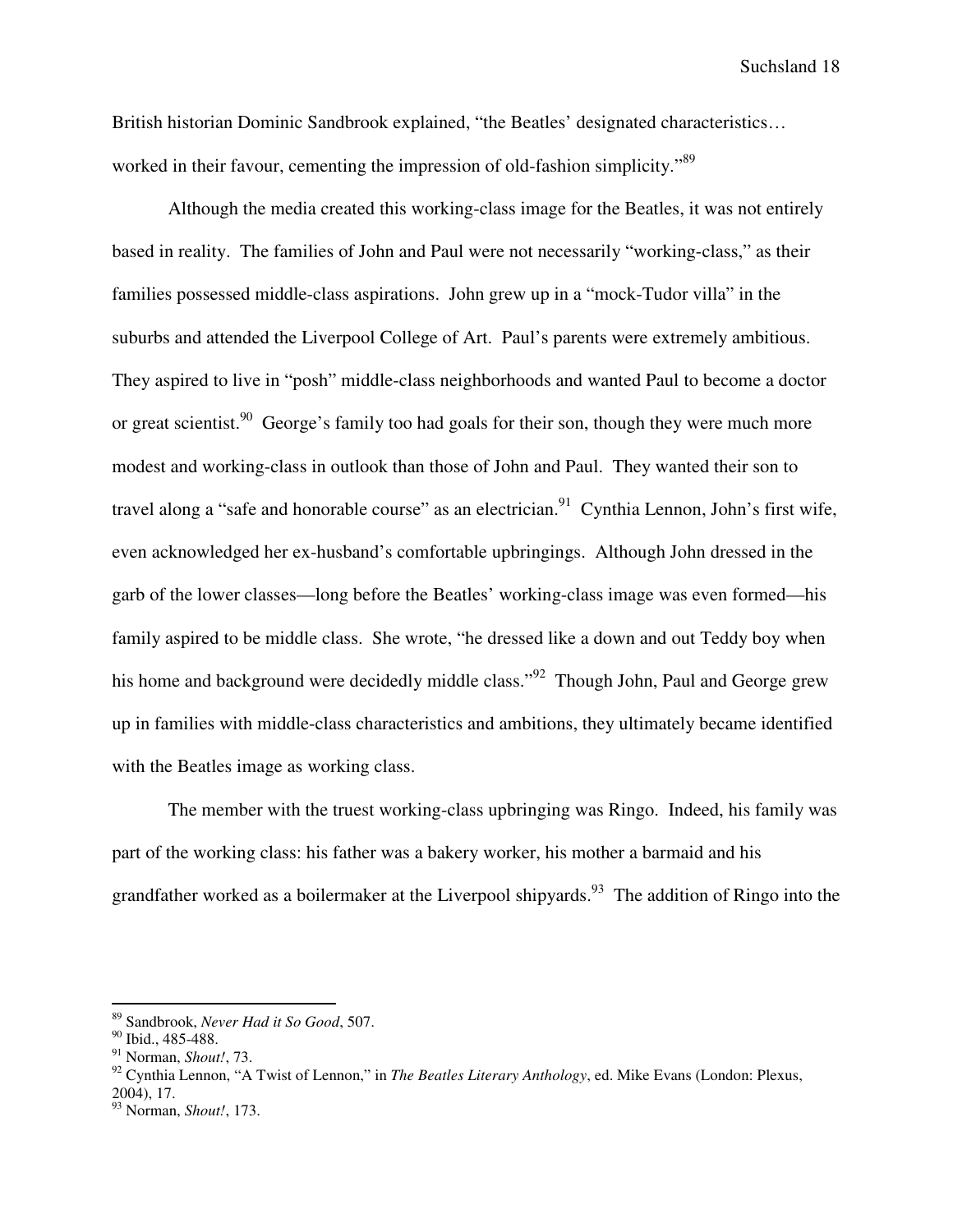band helped strengthen and reinforce the humble, working-class image promoted by the press. Journalists saw Ringo's personality as "loveably plain... and decidedly ordinary."<sup>94</sup>

Although the Beatles' image was only partially based in truth, the media continued to embellish this working-class imagery. Reynolds likened the Beatles to working-class and provincial ideals in his article "Big Time." He wrote, "there is a connection between Liverpool and the four young musicians that seems to go deeper than pride for hometown boys; something, perhaps, deep in the mysterious well of English, and especially Northern working-class sentimentality."<sup>95</sup> The article heralded how their tastes were not ostentatious or flamboyant, noting how the Beatles had "no taste for champagne" or fancy cars.<sup>96</sup>

Fan magazines, such as Liverpool's *Mersey Beat*, hyped up the same imagery created during the initial phase of Beatlemania. *Mersey Beat* portrayed George as an "ordinary child" who left school for work at a young age. The article, which also featured an interview with George's mother, highlighted George's honest virtues.<sup>97</sup> The article explained how George was "never a naughty boy." Albeit, this was not necessarily true, especially after his earlier exploits in the sleazy and dingy clubs on Hamburg's Reeperbahn.

In fact, the members of the Beatles were often mischievous and wild. They voraciously smoked and drank while performing. They often picked fights and slept with their female fans after their shows.<sup>98</sup> Nonetheless, the British press turned a blind eye to the Beatles' rowdy behavior. Journalists continued to depict the group as cheerful, clean and ordinary. Besides

<sup>94</sup> Melly, *Revolt into Style*, 69.

<sup>&</sup>lt;sup>95</sup> Reynolds, "Big Time," 69.

<sup>&</sup>lt;sup>96</sup> Ibid., 72.

<sup>97</sup> Bill Harry, "A Beatle Named George," *Mersey Beat*, 20 Aug. 1964, <http://www.mersey--beat.net> (accessed 2 Mar. 2007).

<sup>98</sup> Sandbrook, *Never Had it So Good*, 505-506.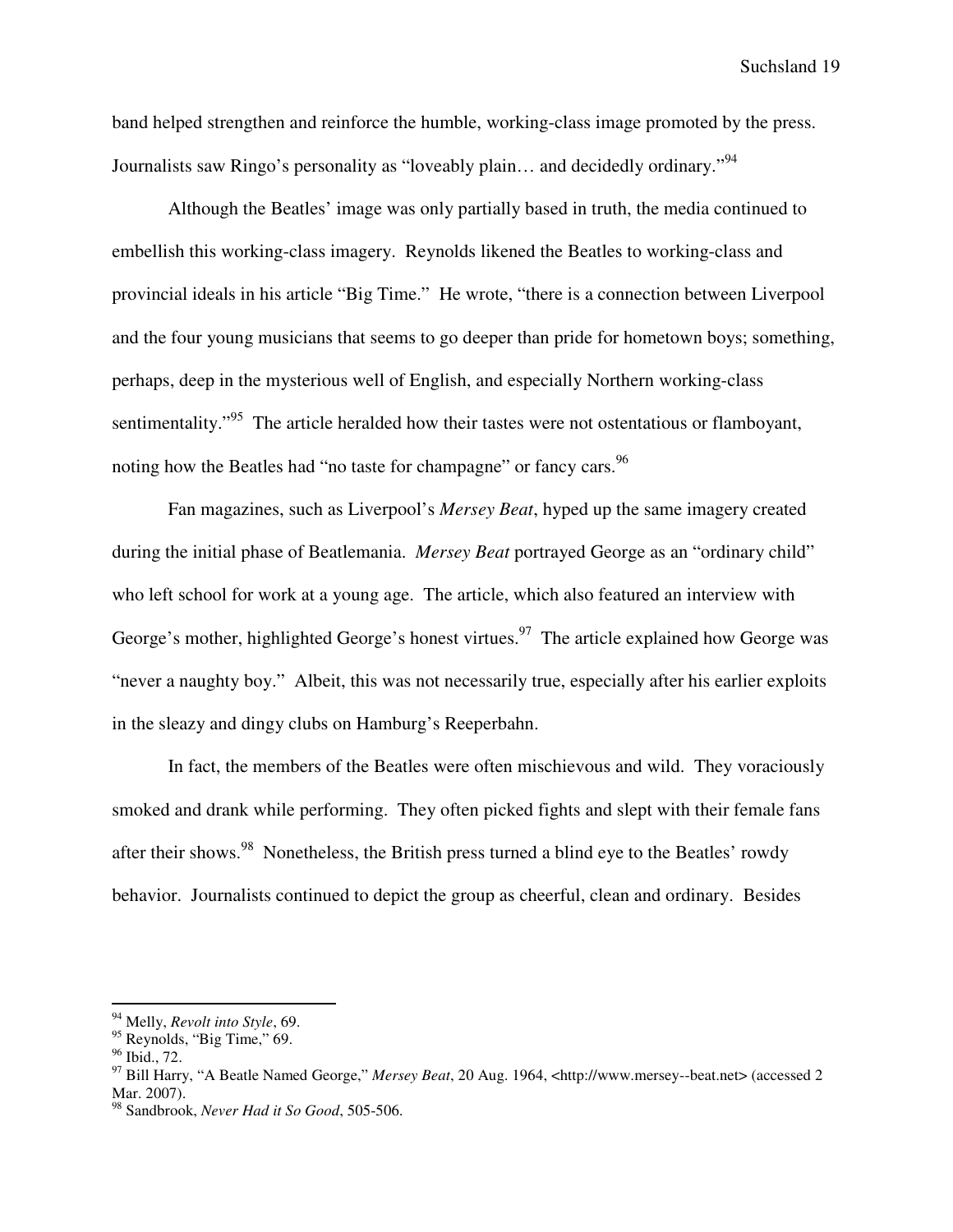possessing a money-making look and sound, the media had other reasons for building up the Beatles. For the press, the band held cultural and social significance.

At the same time as the press' fixation on Beatlemania continued through 1963, newspapers were also wrapped up in the scandalous Profumo affair.<sup>99</sup> John Profumo, the Minister of War, resigned from his position after confessing that he had lied to the House of Commons about his affair with the call girl Christine Keeler, the lover of a naval attaché at the Soviet Embassy. The media, as a result, associated the affair with the "general upheaval and loss of direction that was afflicting Britain."<sup>100</sup> While corruption amongst aristocrats was nothing new, the subsequent cover-up and reaction of the government showed how distant and out of touch the Establishment was from the people.<sup>101</sup>

While the Profumo affair preoccupied newspapers on Fleet Street, editors were becoming tired of news related to the corrupt Establishment and Britain's post-war anxieties. They wanted something unrelated to Profumo, something to take the public's focus away from the country's troubles. They wanted something safe, innocent and harmless; as a result, British newspapers and tabloids became absorbed with the Beatles.

In September 1963, the *Daily Mirror* followed the precedent established by journalists like Cleave and Reynolds. The paper ran a two-page article about the band. In the same month, the music newspaper *Melody Maker* polled the Beatles as the top band in Britain.<sup>102</sup> It was the innocently plain and working-class image of the band that the press liked. It was this image that

<sup>&</sup>lt;sup>99</sup> Ibid., 506-507.

<sup>100</sup> Hewison, *Too Much*, 35.

<sup>101</sup> Morgan, *The People's Peace*, 225-227.

<sup>102</sup> Norman, *Shout!*, 206-207.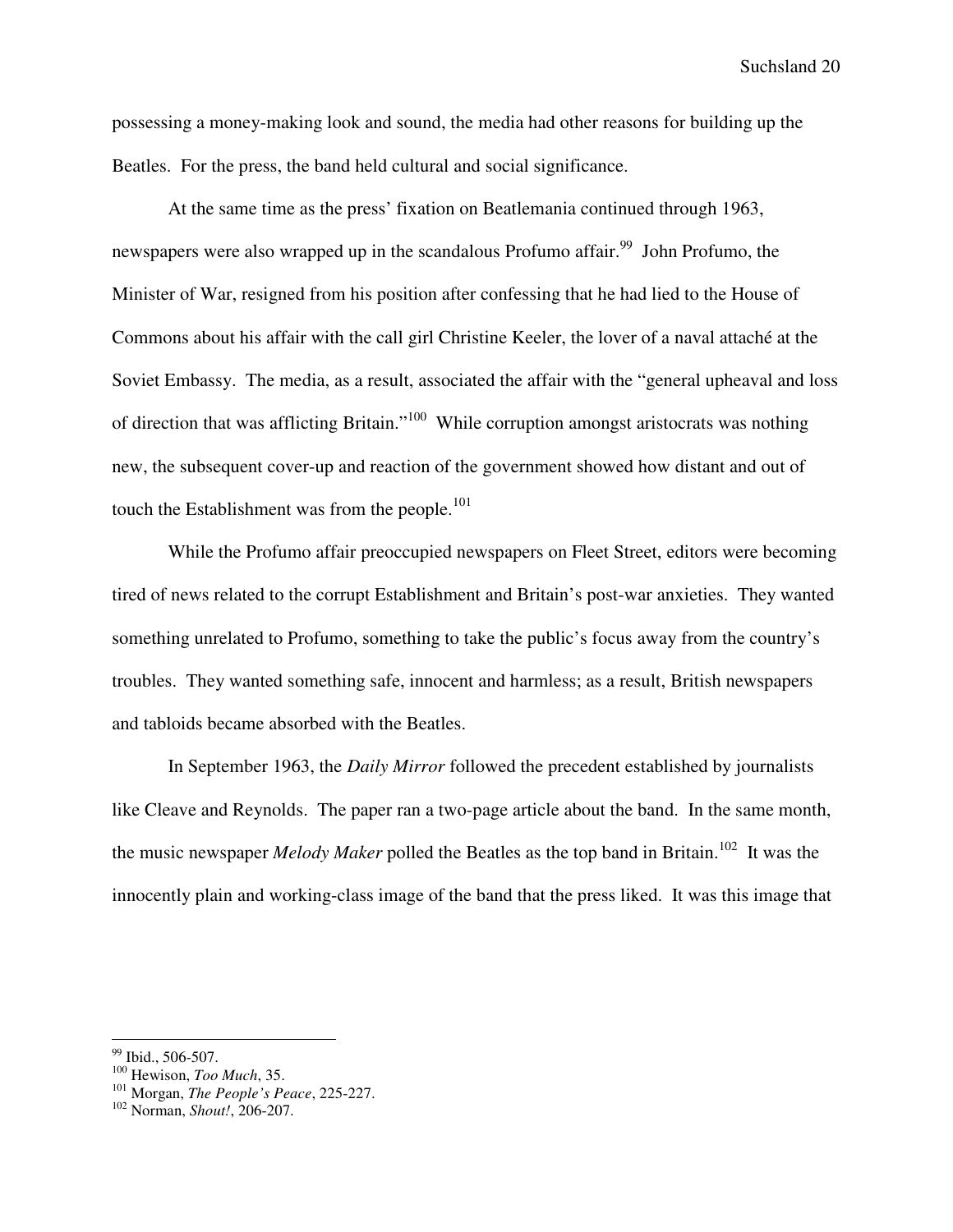the newspapers wanted to project. The Beatles and the publicity it received throughout 1963 became positive foils to the tiresome news of the Profumo scandal.<sup>103</sup>

# **The Beatles and the Production of a Classless Image 1963-1965**

People began noticing the changes which had taken place since the end of the war. "Old symbols were not revered as in the past. The young, with men wearing longer hair and women much shorter skirts, were developing an irreverent, anti-establishment culture all their own… a permissive youth culture," explained historian Kenneth O. Morgan.<sup>104</sup> A "new morality" was widely discussed as it appeared to be grasping British society. Under the influence of this "new morality" society became more permissive toward issues regarding class, sex, style and music.<sup>105</sup>

Capital punishment was abolished and homosexuals were permitted to openly express their sexuality. Minorities, who previously faced discrimination and prejudice in the prior decade, experienced fewer restrictions and more opportunities to advance their economic status. As a result, Asians and West Indians were slowly brought into government service work. It appeared that Britain had found a new place in the world as a more tolerant, less imperialistic society. $106$ 

As the majority of British society became more permissive toward social change, too was the attitude of the Establishment toward sex, style and music. Consequently, censorship became less strict in regards to media regulations. The country's official censor, Lord Chamberlain, censored movies, books and music less frequently during the 1960s. The explicit sexuality of the

<sup>103</sup> Hewison, *Too Much*, 66

<sup>104</sup> Morgan, *The People's Peace*, 207.

<sup>105</sup> Hewison, *Too Much*, 2-3.

<sup>106</sup> Morgan, *The People's Peace*, 242.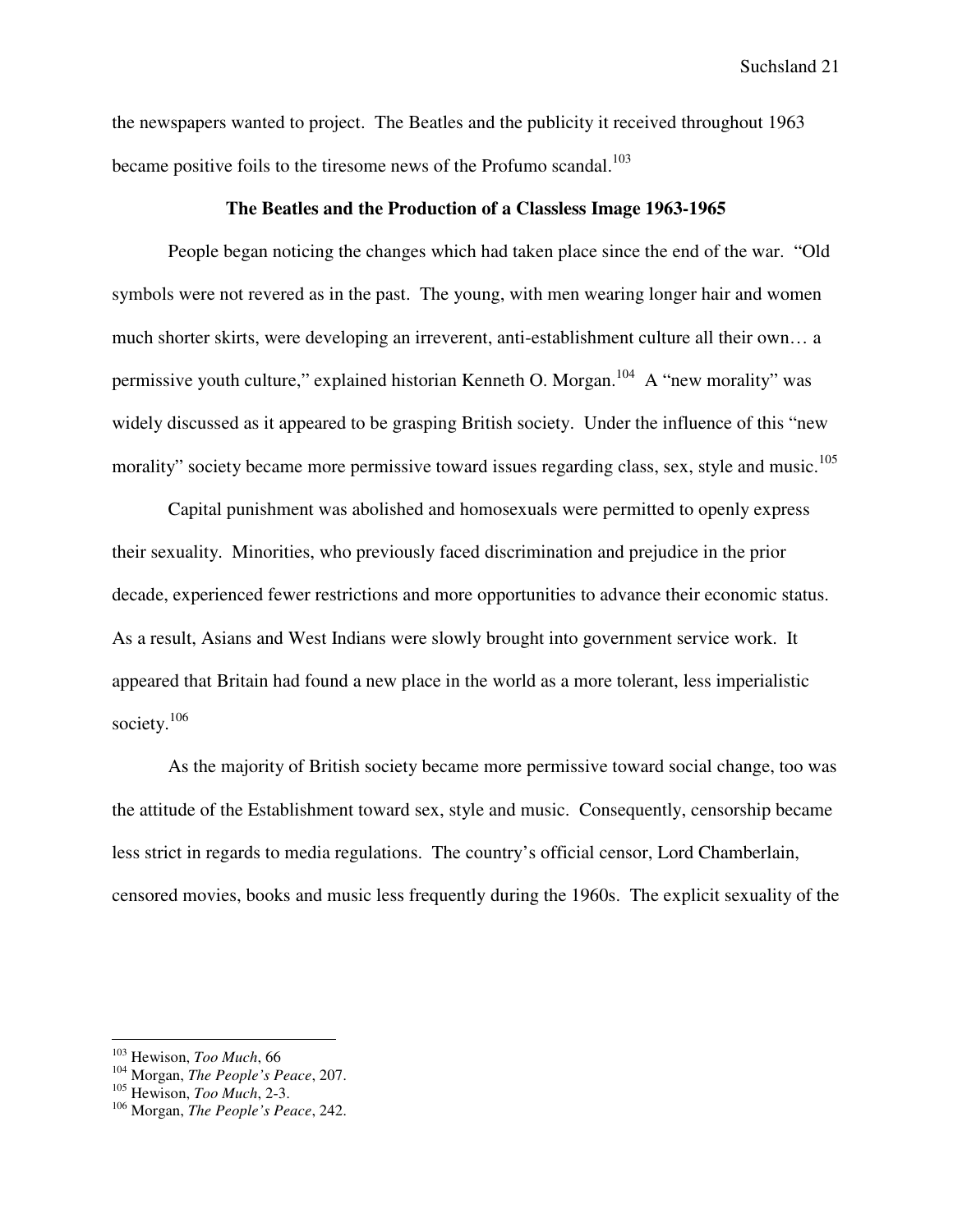film *Room at the Top* from 1959 and the novel *Lady Chatterley's Lover*—written in 1928, but not published in the United Kingdom until 1960—both attested to the loosening of censors.<sup>107</sup>

The Beatles represented this same acceptance towards sex, style and music. George Melly explained, "The teenage reaction [to the Beatles] was perhaps largely sexual, but music, in itself, was fresh and interesting and very few people could remain indifferent or antagonistic… Their music had become all-persuasive."<sup>108</sup> Indeed, more people began to accept the "populist" changes of the time. The success of the Beatles attested to the ascendance over the old symbols of social restriction and limits existing within British society. The band was understood as the harbinger of a "populist revolt" in Britain.<sup>109</sup> The writer Charlie Gillett explained this facet of the Beatles. He wrote, "Their social message was rarely expressed, but hung about their heads as an aura of impatience… the Beatles presented working-class youth loose and free, glad to be out, unafraid to snub pretension."<sup>110</sup>

Just as the Beatles had done, other young, ambitious people were finding success and fame in every direction. An image of classlessness was beginning to surround the youthful celebrities who successfully transcended Britain's social stratification. The socially mobile rose above notions of class, as the academic Robert Hewison explained, "Because social barriers would impede the meteoric rise of such young, ambitious people, they chose to present themselves as 'classless,' and indeed some, like the Beatles, had risen to fame and fortune from working-class origins."<sup>111</sup>

<sup>107</sup> Wheen, *The Sixties*, 90-98.

<sup>108</sup> Melly, *Revolt into Style*, 69-70.

<sup>109</sup> Morgan, *The People's Peace*, 258.

<sup>&</sup>lt;sup>110</sup> Charlie Gillett, *The Sound of the City: The Rise of Rock and Roll* (1970; repr. New York: Outerbridge and Dienstfrey, 1971), 312.

<sup>111</sup> Hewison, *Too Much*, 73.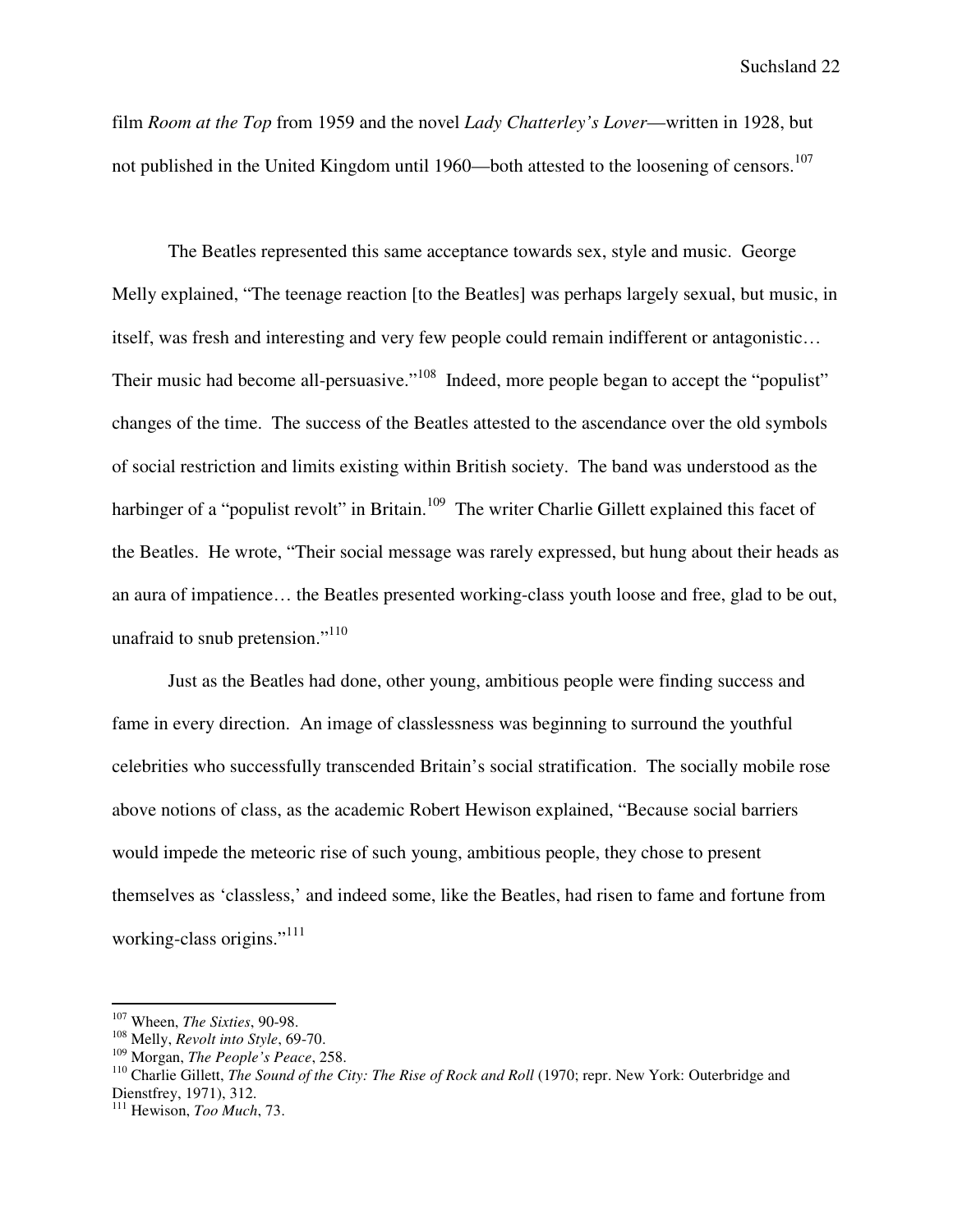It was finally fashionable to be young and working-class in Britain. The old world of high culture and accents seemed to disappear in the wake of commercial allure and consumer charm.<sup>112</sup> Even Anthony Sampson, who in 1962 had expressed his anxiety over the fate of Britain, expressed a more positive attitude. He felt 1963 was the year Britain exploded. What emerged from the explosion was a less class-restricted society. In *The Anatomy of Britain Today* Sampson explained, "Reverence and stuffiness are out of fashion, and nearly everyone, from the head of the BBC to the Lord Chancellor, likes to think of himself as being 'anti-Establishment."<sup>113</sup>

Exposure of the Establishment's vices, such as the Profumo affair, undeniably helped launch the Beatles to national stardom. However, as the Beatles' fame grew in late 1963, the construction of a working-class image of the group—the same image which had been contrasted against the Establishment in the press—began to give way. The band and the qualities bequeathed to them by the press began to symbolize something else in Britain's popular imagination. The success of the Beatles and the wide reach of Beatlemania transformed the band's image into one of classlessness. The Establishment's acceptance of the Beatles and America's musical influence on the band were seen engaging an image of classlessness. These ideas merged with the Beatles' working-class image through the instruments of the media in the Beatles' first movie *A Hard Day's Night*.

Toward the end of 1963, the Beatles received growing recognition from the Establishment. The pinnacle of success for the band in 1963 was their performance at the Royal Variety Show in November where the group played for the nation's elite. Despite the boys'

<sup>&</sup>lt;sup>112</sup> Jeffrey Richards, *Films and British National Identity: From Dickens to Dad's Army* (Manchester, England: Manchester University Press, 1997), 157.

<sup>113</sup> Anthony Sampson, *The Anatomy of Britain Today*, (1965; New York: Harper Colophon Books, 1966), 668.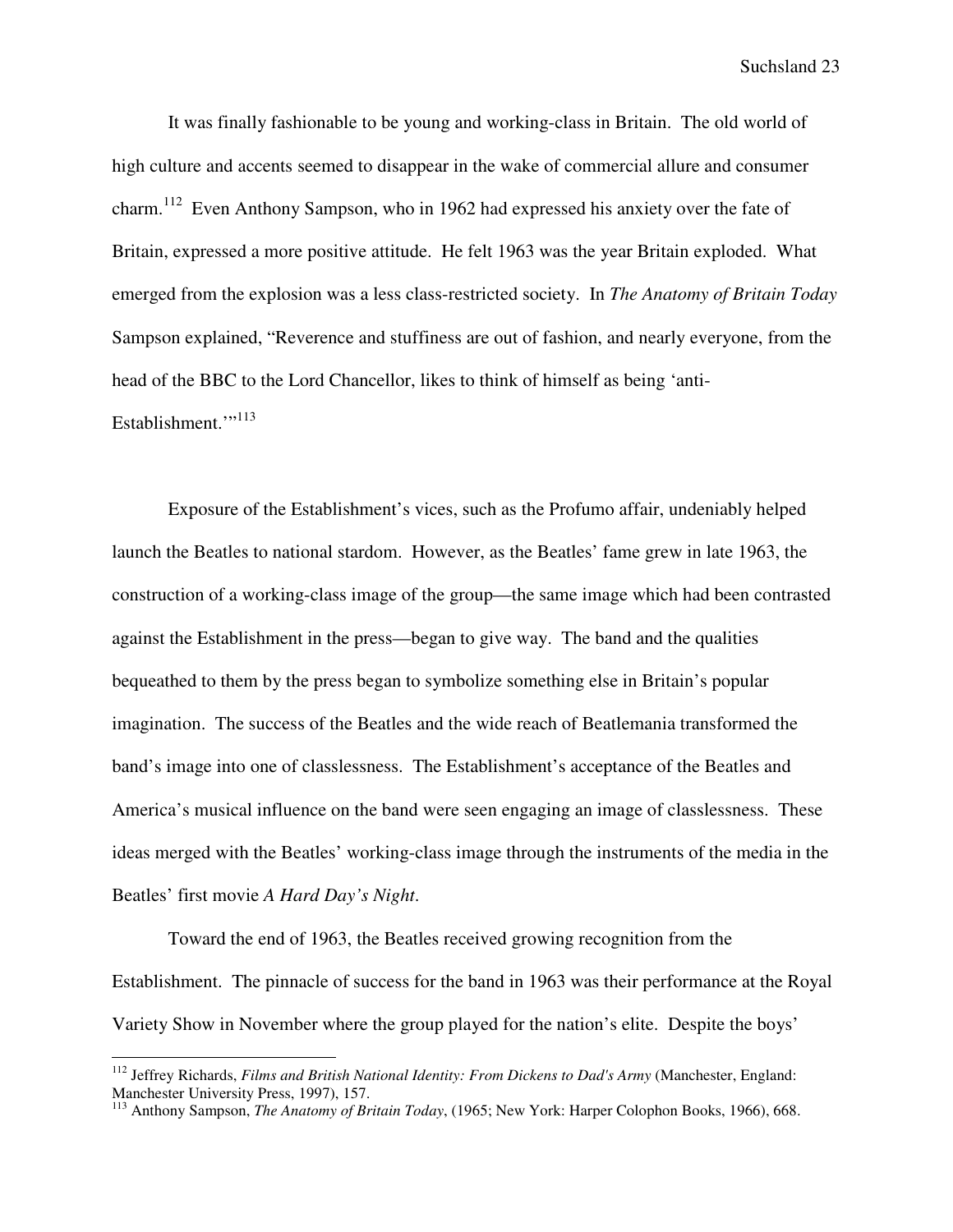working-class upbringings, they now played for the Queen Mother and Princess Margaret. The Beatles' performance at the Royal Variety helped generate more power for the engines which propelled Beatlemania. The Beatles became an even larger and hotter point of discussion as they received the accolades of the Establishment.<sup>114</sup> If it were not for the institutions of the Establishment, Beatlemania would never have reached such heights. The engines of Beatlemania relied on the acceptance of the band by the nation's elite. Hewison explained, "in both politics and culture the elite controls the mass, through the institutions of the corporate state, and the control of mass communications by corporations run by elites."<sup>115</sup>

The Beatles' image contained dualities seen by the media as connecting the high and low notions of class. These dualities transcended, for some, the social stratifications of Britain. Sociologist Renee Claire Fox proposed the Beatles inhabited many dual roles: the boys were both adult and child-like; they were good, but they presented themselves as bad; their style suggested sophistication, though it contrasted with their "homespun" personalities and act. Fox saw a great dichotomy in the band's representation of class. The Beatles were from workingclass, provincial backgrounds, but attracted the auspices of royalty and others in the Establishment.<sup>116</sup> Epstein elaborated on this characteristic: "They are British, but un-English in that they accept barriers neither of class nor sex… all classes and both sexes adore them… They are Liverpool with its hard, flat humour, but they have a far wider… world of inward smiles than the average earthly Liverpudlian."<sup>117</sup>

<sup>114</sup> Epstein, *A Cellarful of Noise*, 80-84

<sup>115</sup> Hewison, *Too Much*, 7.

<sup>&</sup>lt;sup>116</sup> Renee Claire Fox, quoted in John A Osmundsen, "Peoplewise, the Beatles Provide New Study for the Sociologists," *New York Times*, 17 Feb. 1964, *ProQuest Historical Newspapers*, <http://proquest.umi.com> (accessed 5 Feb. 2007).

<sup>117</sup> Epstein, *A Cellarful of Noise*, 93.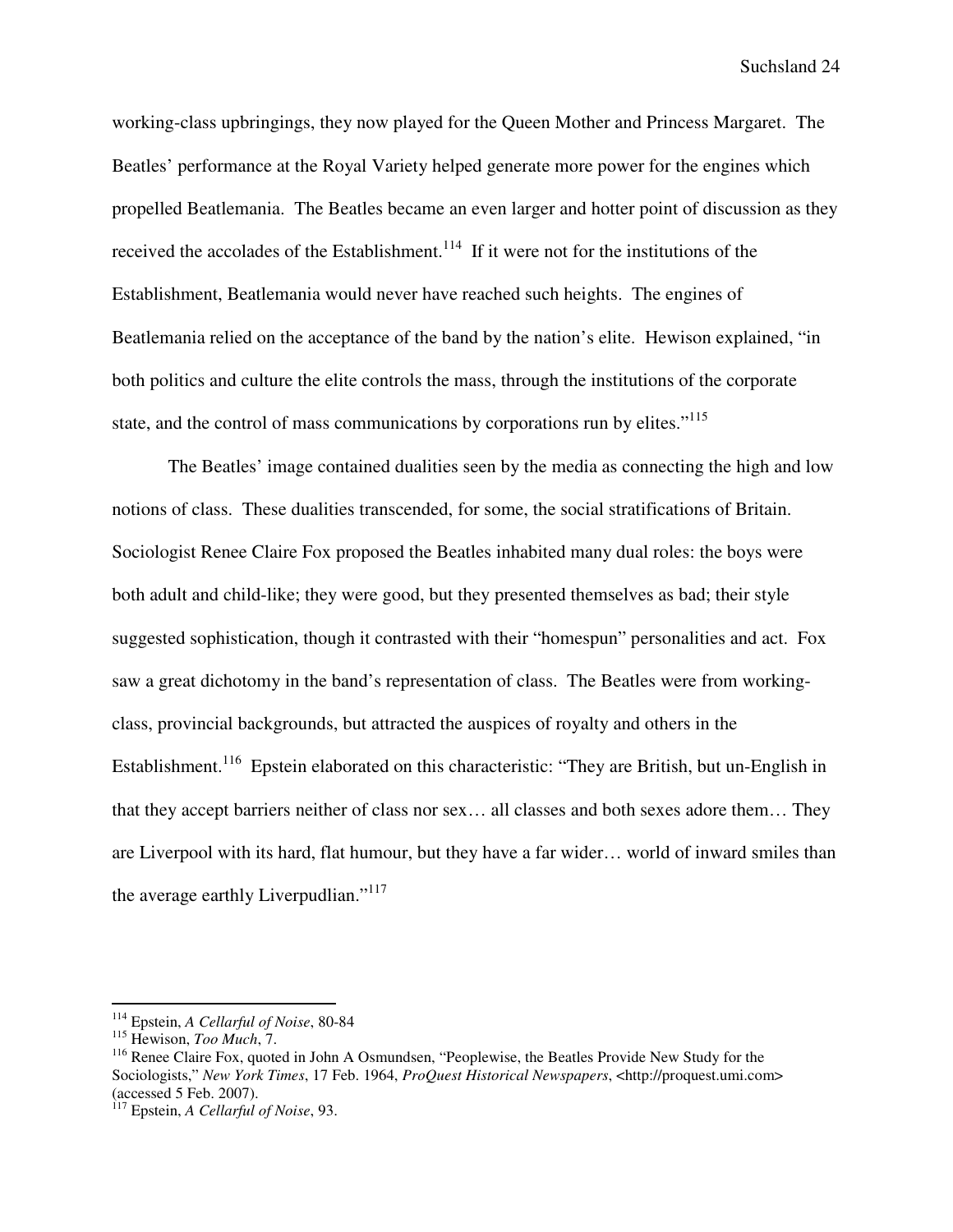The Beatles' working-class image may have contrasted with the decadent image of the upper classes during the Profumo scandal. However, by the beginning of 1964 the band was being accepted by the Establishment for their fresh, young look. Epstein explained, "By 1964 it had become fashionable to be a Beatle fan. There were no longer barriers of any sort… By the summer… practically every senior citizen, king of commerce, aristocrat… was clamouring to illuminate his name... or his promotion with the name, 'Beatle.'<sup> $118$ </sup> Many wanted to align themselves with the band's success, and the appeal of the Beatles attracted all classes and generations. Even Prince Philip, Queen Elizabeth's husband, was swept into Beatlemania. He remarked the band was "helpful" to Britain's well-being and cheerful character.<sup>119</sup>

As the Beatles' fan base stretched into all reaches of British society, a change of leadership occurred in the British government. "In 1964… the British people rejected the decaying upper-class government and embraced Harold Wilson, the young dynamic, thoroughly modern grammar-school boy," wrote Francis Wheen.<sup>120</sup> In the wake of the Profumo affair, Conservative Prime Minister Macmillan resigned in late 1963 and Sir Douglas-Home, former Earl of Home, became his replacement. The following year the Labour party, under the leadership of Wilson, gained the votes to remove the Conservatives from power. Though an Oxford graduate, Wilson tried to represent himself as an ordinary, young, energetic Prime Minister. Like the Beatles, he modeled himself as transcending his class. He was just an "ordinary bloke," and he aligned himself with British popular culture to perpetuate this image.<sup>121</sup>

Wilson furthered his alignment with popular culture by naming the Beatles as Members of the Most Excellent Order of the British Empire (M.B.E.) in June 1965. The M.B.E. is a very

 $\overline{a}$ 

<sup>120</sup> Wheen, *The Sixties*, 54.

<sup>118</sup> Ibid., 84.

<sup>119</sup> Prince Phillip, quoted in "Beatles Are 'Helpful,' Prince Philip Thinks," *New York Times*, 26 Feb. 1964, *ProQuest Historical Newspapers*, <http://proquest.umi.com> (accessed 28 Feb. 2007).

<sup>121</sup> Ibid., 54-64.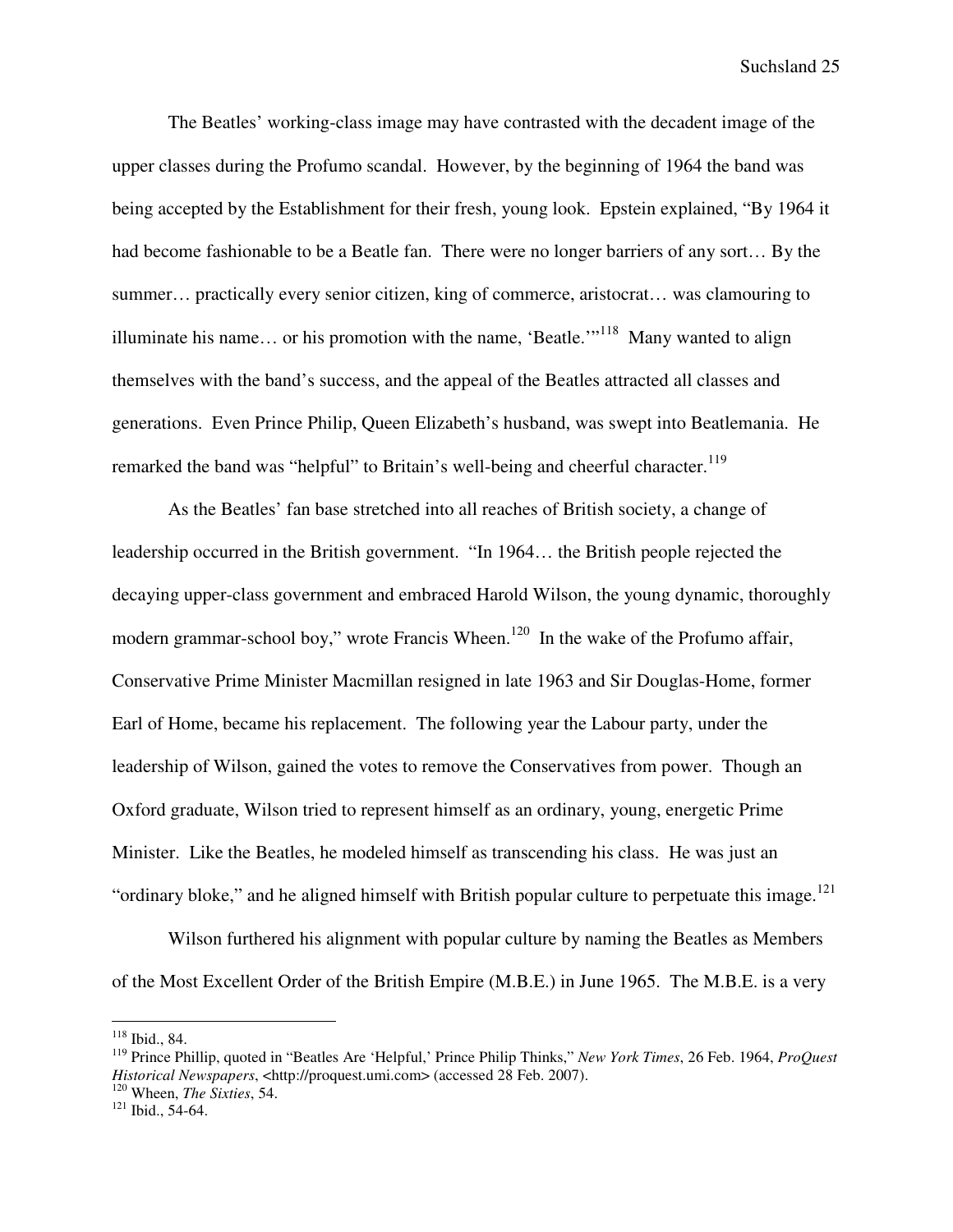prestigious award often given to war heroes. Wilson ostensibly claimed he did this to pay homage to the financial and economic contributions the Beatles made to the country, but he also wanted to win over voters for future elections. Although the announcement angered some past recipients and members of the Establishment, the Beatles accepted the title, insisting it was to spite the protest. The Beatles received the award from Queen Elizabeth II at Buckingham Palace on October 26, 1965, as crowds outside upstaged the monarch by yelling "God save the Beatles."<sup>122</sup> Paul was reported to have called Buckingham Palace a "keen pad," and he said the Queen was "just like a mum to us."<sup>123</sup> John said they even were asked by the other M.B.E. and O.B.E. (Officer of the British Empire) inductees to sign autographs.<sup>124</sup> The group, in their working-class humor, joked about the award. In their minds, it epitomized the very Establishment they opposed.

The reception the Beatles received at Buckingham palace in October 1965 recalls a very similar welcome two years prior where band was paid official homage by the Establishment at the Prince of Wales Theatre. However, the performance at the Royal Variety in November 1963 provides an interesting look at the band's music and the significance American music played in de-classing the Beatles' image—from working-class to one which rose above notions of class. The ideas and influences behind the band's music are ripe with class-transcending imagery.

For many Britons, America represented everything "un-British." America became a symbol of freedom—a freedom from the snobbery and the social stratifications of Britain.

<sup>122</sup> Robert Sandall, "Joint Honours," in *The Beatles Literary Anthology*, ed. Mike Evans (London: Plexus, 2004), 130-131.

<sup>123</sup> Paul McCartney to journalist at Buckingham Palace (1965), quoted in Pritchard and Lysaght, *The Beatles*, 203.

<sup>124</sup> John Lennon to journalist at Buckingham Palace (1965), quoted in Pritchard and Lysaght, *The Beatles*, 204.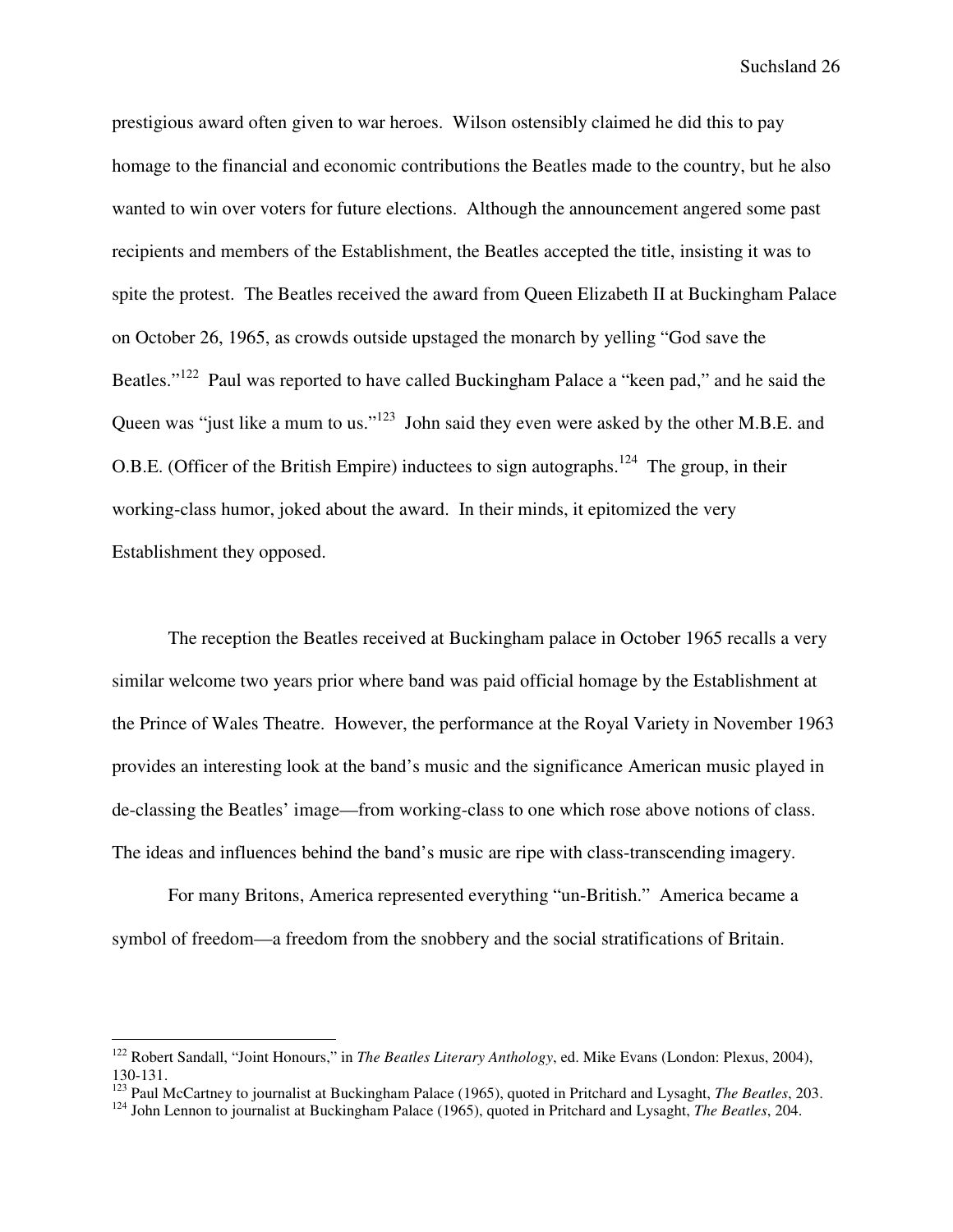American music, such as jazz, swing, rhythm and blues, gospel, soul and rock 'n' roll, was viewed by Britons as new, modern, hip and fashionable (See pages 6-7).

Coincidentally, new American music was readily available for the Beatles. This was largely a result of geography. As a major port, the Beatles' hometown of Liverpool was an entry point for newly-imported American music. Paul McCartney sheds light on this. He explained, "Liverpool was a seaport, and a lot of imports like blues records, country-and-western and rock-and-roll records, came into Liverpool through the ships."<sup>125</sup>

During the band's early days, the members avidly sought out the newest albums from America. The Beatles' music was an amalgamation of various artists and bands, often African-American musical genres. Little Richard's rock 'n' roll singing style and the gospel "call-andresponse" style of the Drifters were adopted by the band.<sup>126</sup> Another example of this encounter can be seen in the band's first hit "Love Me Do," released in October 1962. The use of a harmonica in the song was inspired from the melodic harmonies, or "gospel-blues tinge," of "Hey Baby" by the American artists Bruce Channel and Delbert McClinton.<sup>127</sup> John Lennon further explained the influence American music played on the band's songs. He explained about one example in a 1980 interview with *Playboy* that even the monosyllabic sounds, such as the "woo's," "aaah's" and "oooh's," came specifically from the Isley Brothers' "Twist and Shout" and were copied throughout the Beatles repertoire.<sup>128</sup>

While the Beatles emulated the musical style of many American singers, they often simply copied and produced their own versions from the American originals. Elvis Presley, Ray

<sup>125</sup> McCartney, quoted in Pritchard and Lysaght, *The Beatles*, 15.

<sup>126</sup> Gillett, *The Sound of the City*, 309.

<sup>127</sup> Steve Turner, *A Hard Day's Write: The Stories Behind Every Beatles Song* (New York: Harpers-Collins Publishers, Inc., 1999), 23.

<sup>128</sup> John Lennon in *Playboy* (1980), quoted in David Sheff, *The Playboy Interviews with John Lennon and Yoko Ono*, ed. G. Barry Golson (New York: Playboy Press, 1981), 143.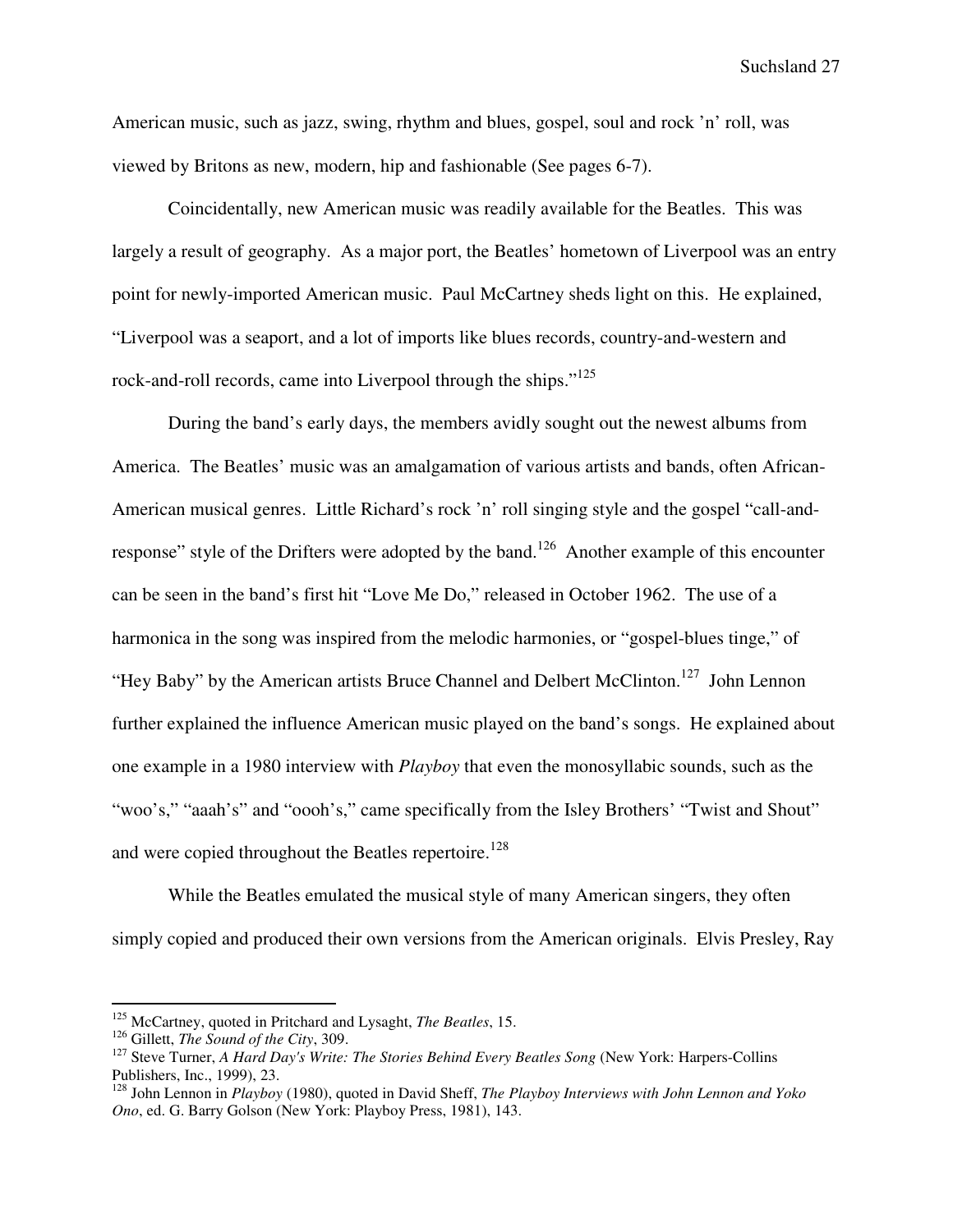Charles and the Everly Brothers were just some of the artists whom the Beatles covered.<sup>129</sup> Their version of the Isley Brothers' "Twist and Shout" was one of their most popular songs. It appeared on the backside of *Please, Please Me* and the Beatles often closed their earlier concerts with this energetic ballad.<sup>130</sup> Consequently, it was not peculiar when the band performed "Twist" and Shout" at the Royal Variety.

Nevertheless, the song and its performance for the royal audience were still significant in symbolizing the image of classlessness for the band. "Twist and Shout" was created by an African-American band; yet, the song was sung that night at the Prince of Wales Theatre for some of the most elite in British society. As this regal audience danced to the simple, energetic lyrics of the song, dualities in the band's image were further created. At the Royal Variety, the band presented the dichotomous identities that sociologist Renee Claire Fox (see page 24) discussed and felt signified the appeal of the band. At the Royal Variety, the band appeared to transcend notions of class. They appealed to both the youthful fans that waited outside the theatre and the royalty who sat inside. For this, the Beatles became showmen to all. This same showmanship was tested in one of the most powerful Beatles images produced—one which represented the Beatles rising above notions of class—the 1964 film *A Hard Day's Night*.

*A Hard Day's Night* was conceived by Epstein and executives at United Artists in late 1963 as a promotional device to take advantage of Beatlemania. Richard Lester, an American ex-patriot known for his humorous, surrealist films, was chosen as the director.<sup>131</sup> Alun Owen, known for his television dramas set in the provinces, was chosen to write the screenplay. Owen, being a fellow Liverpool native, added an air of authenticity to the script and a bond with the

<sup>129</sup> Steve Turner, *A Hard Day's Write*, 17.

<sup>130</sup> Phil Johnson, "Twist and Shout," in *The Beatles Literary Anthology*, ed. Mike Evans (London: Plexus, 2004), 65.

<sup>131</sup> Bob Neaverson, *The Beatles Movies* (London: Cassell, 1997), 12-13.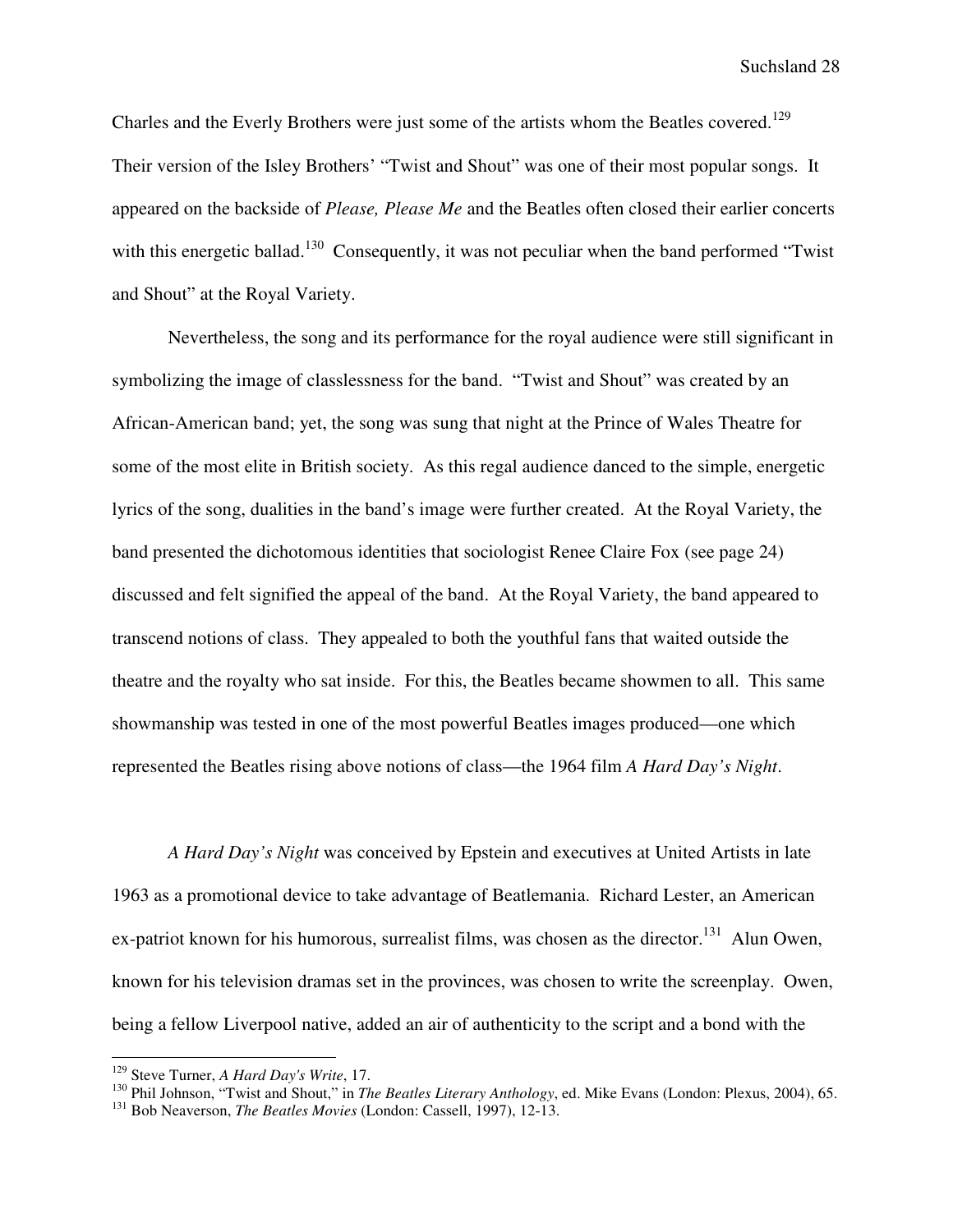band.<sup>132</sup> The plot was based on an "exaggerated" day in the life of the foursome. Owen even observed the band in 1963 under the pressures and daily frenzies experienced while touring. In early 1964 George Martin and the Beatles hastily produced the soundtrack for the musical. The result produced some of the band's most classic songs including "Can't Buy Me Love" and "A Hard Day's Night."<sup>133</sup>

Although the band feared the film might typecast them in the category of other contrived pop musicals of the 1950s and 1960s, the careful selection of Lester and Owen by United Artists and the shrewd foresight of the film's production overcame this concern. In essence, the production team built the screenplay, musical score, plot, characters, antics and humor around the Beatles' own image. Accordingly, the final product turned out to be a significant pop musical and one of the most prized movies in film history.<sup>134</sup>

As the film opens, the title song "A Hard Day's Night" plays and the Beatles run through an undesignated provincial train station (possibly in Liverpool) to escape a mob of fans. The band escapes with their management on a train. Throughout much of the film, the band encounters the pretentiousness and arrogance of the upper classes. In their train cabin, the band confronts a bowler-hat-wearing gentleman who is anything but gentle in his manners. It is here that the band faces the snobbery of British society. Instead of acquiescing, the group mocks this "proper" and "respectable" figure. Ultimately, the Beatles arrive in London. They progress through irritating interviews and dim-witted questions. They retort with amusing sarcasm. At a television concert rehearsal, the boys face a condescending and bombastic director.<sup>135</sup>

<sup>132</sup> Stephen Glynn, *A Hard Day's Night* (London: I. B. Tauris and Co., 2005), 17-18.

<sup>133</sup> Neaverson, *The Beatles Movies*, 13-14.

<sup>134</sup> Ibid., 12-15.

<sup>135</sup> *A Hard Day's Night*, DVD, directed by Richard Lester (1964; Burbank, CA: Buena Vista Home Entertainment, 2002).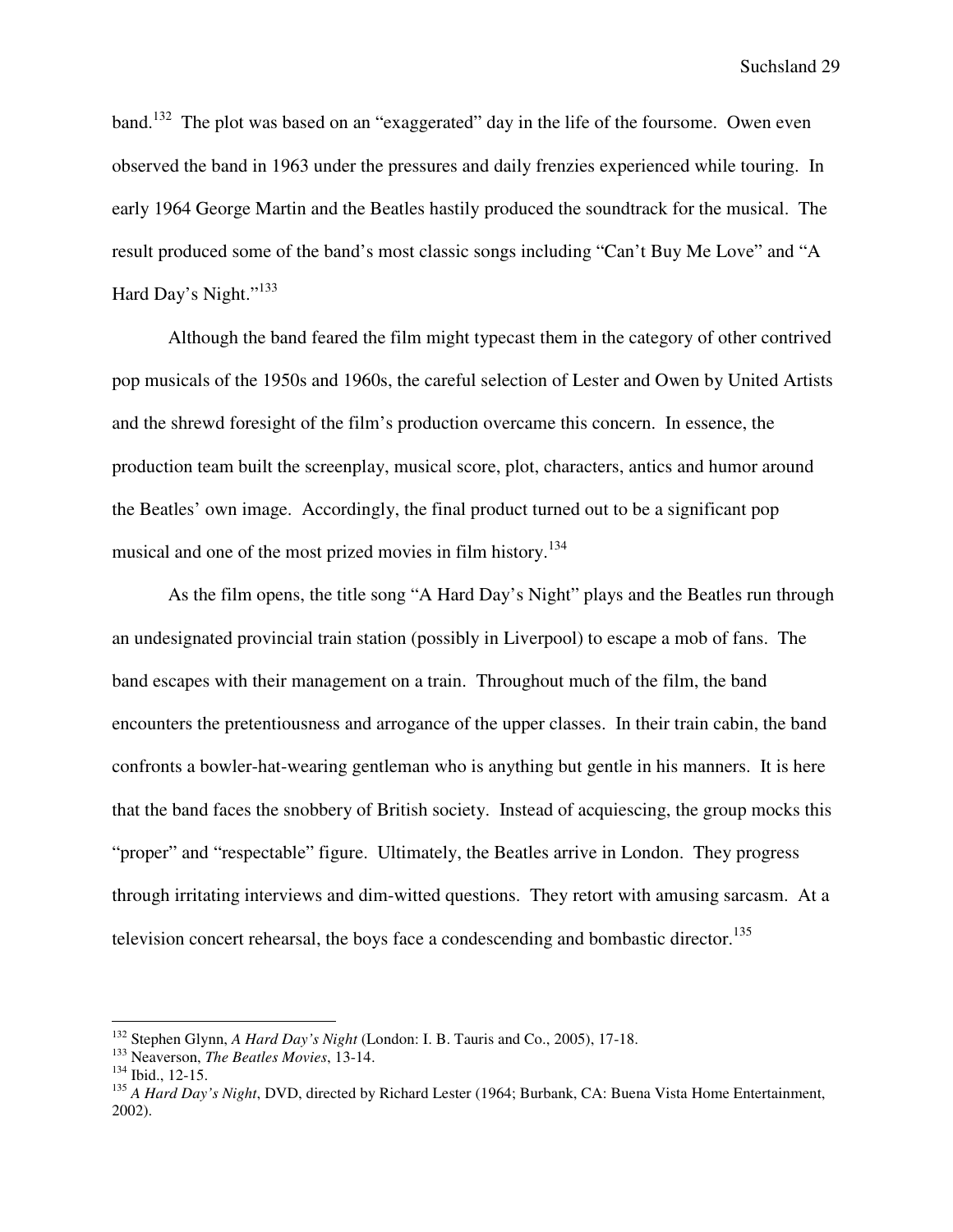The band can be interpreted in this section of the film as no better off than "any workingclass boy or girl in a dead-end job."<sup>136</sup> The band is seen as being trapped by its own fame and success. On one hand, the Beatles are continuously harassed by fans. On the other, the upper classes seem to hold little respect for them. At first glance the boys appear entrapped by a classconscious British society. However, they transcend this imprisonment, and they are pictured as the antithesis of the downbeat worker.<sup>137</sup> The film is full of imagery which attempts to debunk the British class system.

The film's plot reveals the band's impulse to diverge from the designs of class. In the film, the Beatles escape their predicament through their ability to reject the pretensions of class. This is achieved through the quick witted humor Owen injected into the script and the surrealist sequences of Lester's directing. The sarcastic humor and surrealist qualities in the film place all characters, both high and low, on the same plane as the Beatles. This can be seen when the Beatles meet the stuffy, old gentleman on the train. This man, with his haughty accent, clearly represents the older generation that dominates the Establishment. He is rude and obnoxious toward the Beatles, but they respond to his insults with quick wit. In one sequence, the band strangely appears outside the window of the train cabin mocking the old gent.<sup>138</sup>

The Beatles' capacity to rise above the dilemma of class entrapment is maintained throughout *A Hard Day's Night*. During the concert rehearsal the Beatles decide they cannot handle the pomposity and haughtiness of their surroundings. As a result, they break out of the studio, they frolic about in an open field jumping and dancing, and they escape into the greater London area. After this, the band members split up to explore their newfound freedom. They are humorously engrossed by the world. Backstage, John cynically teases a comical woman who

<sup>136</sup> Melly, *Revolt into Style*, 73.

<sup>137</sup> Glynn, *A Hard Day's Night*, 36.

<sup>138</sup> Ibid., 34.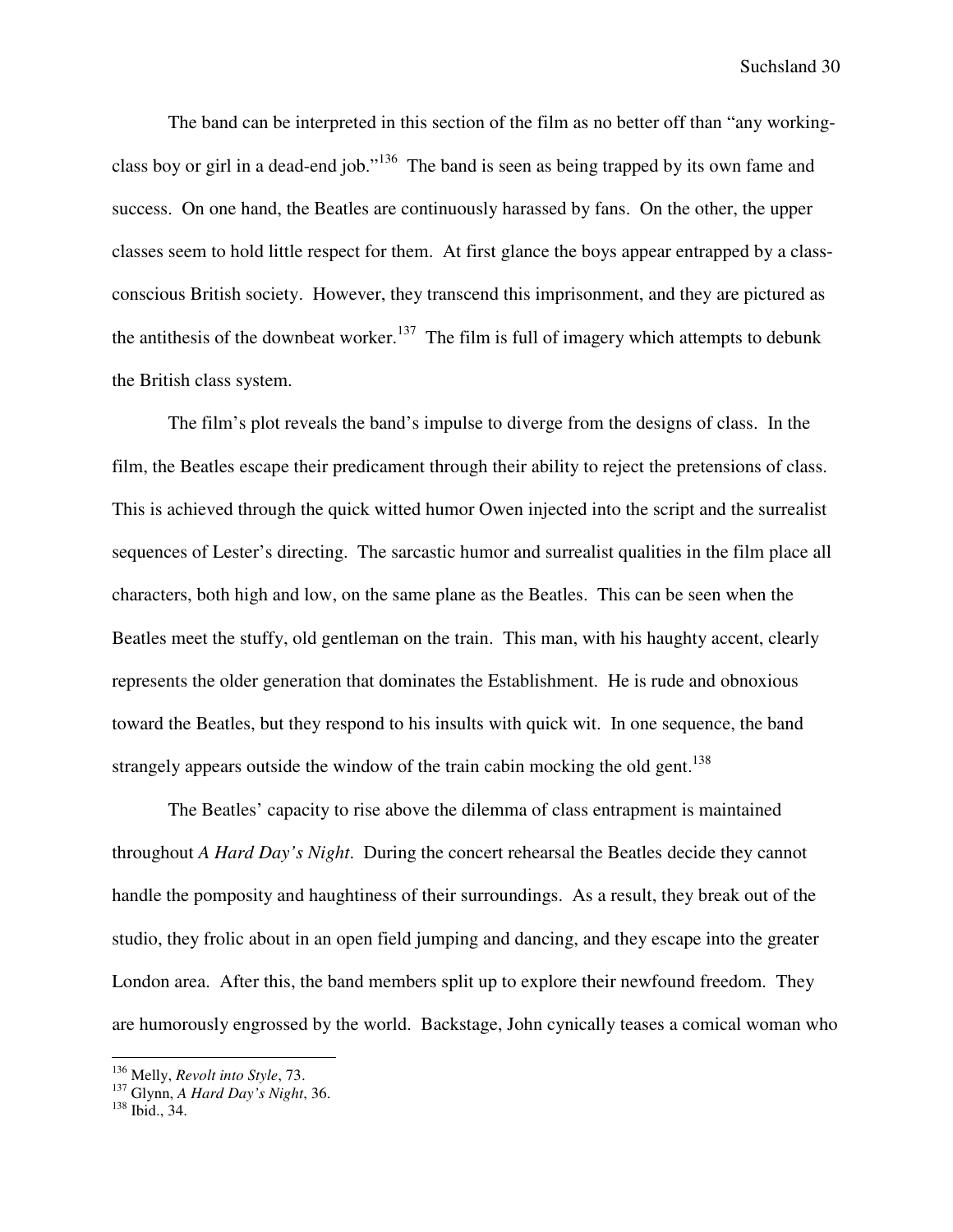does not recognize his celebrity. George somehow comes across a business executive who specializes in the "teenybopper" market, though the man understands nothing about teenagers. Unknowingly, this man does not realize he is in the presence of a real teenage sensation. While John and George delve into the world of the upper classes, Ringo—at the suggestion of Paul's rebellious, senile Irish grandfather—nostalgically explores the working-class sectors of London. John, Paul and George must then find their missing drummer before the concert begins, whilst the antics of Paul's grandfather get the band into trouble with the police. Finally, to the relief of the band, Ringo is found and the film ends with the Beatles performing to a fan-packed studio.<sup>139</sup>

British audiences, from teenage fans to the royal family, loved the film when it was released in July 1964.<sup>140</sup> Audiences were attracted to the film for a number of reasons. First, *A Hard Day's Night* possessed a sharp and fresh humor thanks to Owens's script, Lester's directing and the Beatles' acting. The second ingredient which attracted audiences was the presentation of the Beatles' personalities and image. The same working-class image of the band which the press broadcast in 1963 transferred into the film. Furthermore, audiences were fascinated by the film's depiction of the Beatles' image of classlessness. The band was shown as handling success and fame with ease. The boys never retreated into a world of arrogance and vanity. Instead, they transcended the trappings of class and embraced their newfound social mobility.<sup>141</sup> In the film they were able to explore both their working-class backgrounds and the privileges of the middle and upper classes.<sup>142</sup> The film projected an image of optimistic and upbeat British youths. The film unmistakably perpetuated an image of classlessness, as the Beatles were presented as neither downtrodden commoners nor haughty celebrities.

<sup>139</sup> *A Hard Day's Night*.

<sup>140</sup> Glynn, *A Hard Day's Night*, 82.

<sup>141</sup> Neaverson, *The Beatles Movies*, 22-23.

<sup>142</sup> Glynn, *A Hard Day's Night*, 36.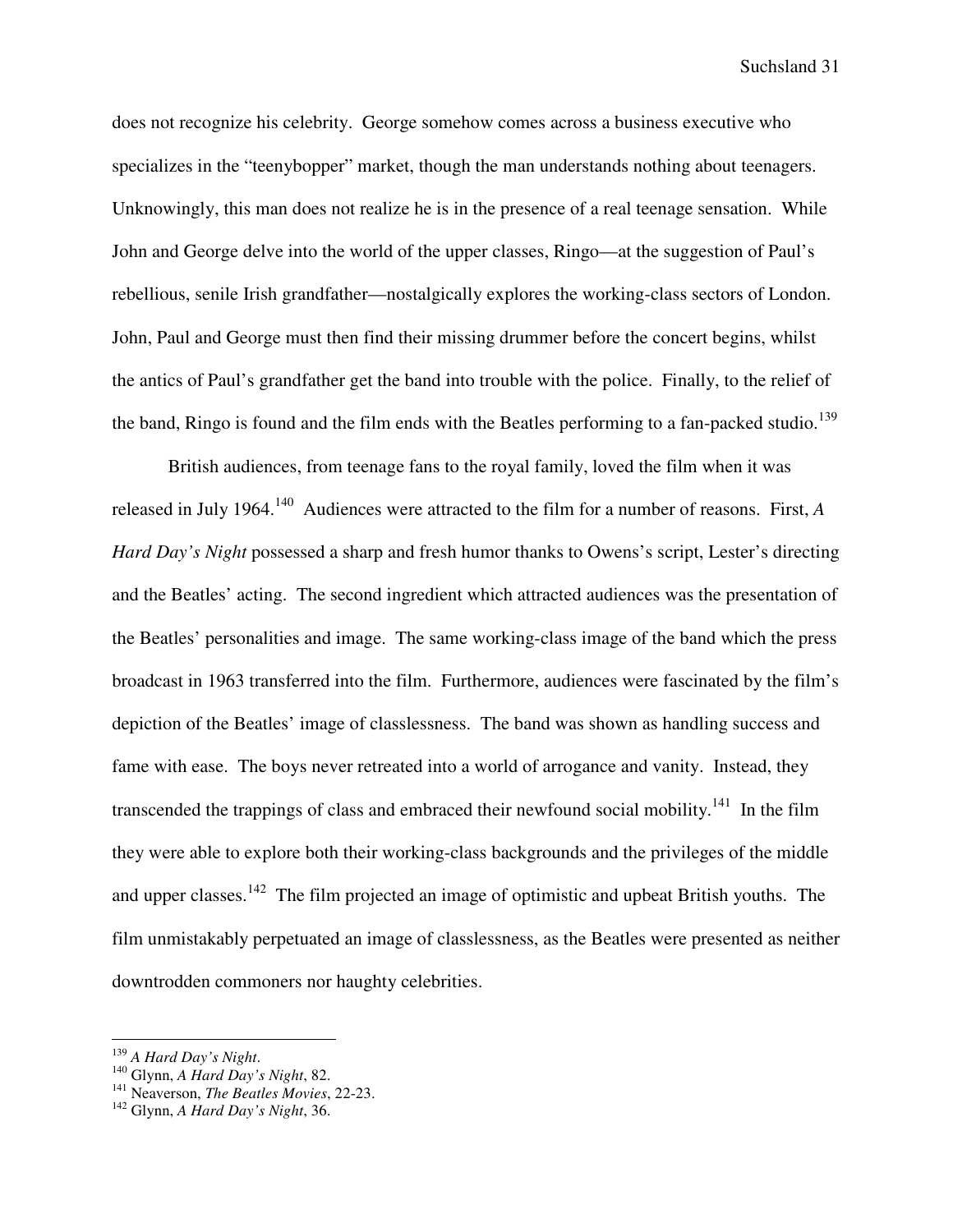*A Hard Day's Night* proved to be extremely successful for the Beatles, as it boosted the band's fame to an even wider audience. Not only did the film appeal to teenage Beatle fans, but it also charmed adults. While newspapers praised the film with positive reviews, the appearance of Princess Margaret at *A Hard Day's Night*'s opening added more "cultural credibility" to the film. $^{143}$ 

# **The Beatles in Swinging London 1963-1966**

By the release of *A Hard Day's Night* in the middle of 1964, the band had already made a huge mark on the British cultural and social landscape. Jeff Nuttall reflected on this: "The Beatles were and are the biggest single catalyst in this whole acceleration in the development of sub-culture."<sup>144</sup> Nuttall referred to what he felt was the creation of a new group of young, classless, successful Britons. These people had been caught up with the Beatles in the "explosion" of 1963. For Nuttall, the Beatles spearheaded the movement toward a "class" or subculture comprised of the young. The focal point of this new group was Britain's very own capital.

For the young and talented during the early 1960s, London became the city to make it big. Young Britons congregated in the capital captivated by imagery of classlessness. They came from all sects of British society. There were those from the provinces like model Jean Shrimpton, and of course the Beatles.<sup>145</sup> There were those from London's working-class, cockney-speaking East End, such as the photographer David Bailey, the stylist Vidal Sassoon and the actor Michael Caine.<sup>146</sup> They mixed with the members of their generation from the middle-class suburbs, such as Rolling Stones' singer Mick Jagger and boutique store owner

<sup>143</sup> Neaverson, *The Beatles Movies*, 27.

<sup>&</sup>lt;sup>144</sup> Jeff Nuttall, *Bomb Culture* (New York: Delacorte Press, 1968), 136.

<sup>145</sup> Shawn Levy, *Ready, Steady, Go!: The Smashing Rise and Giddy Fall of Swinging London* (New York: Doubleday, 2002), 24-25.

 $146$  Ibid., 9, 35, 55.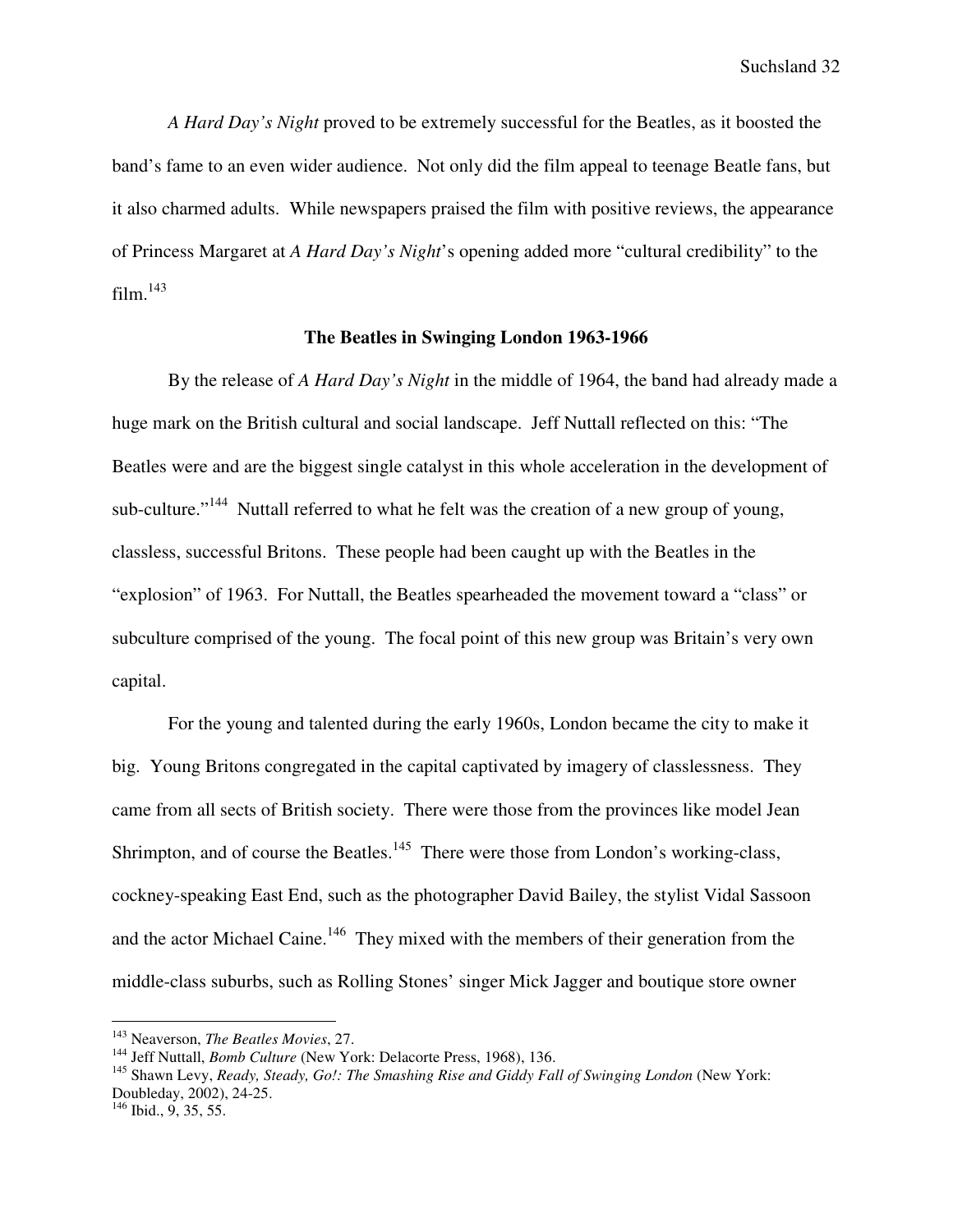Mary Quant.<sup>147</sup> Aptly, they all dabbled in the world of the privileged upper classes, such as the flamboyant bohemia known as the Chelsea Set.<sup>148</sup> This new group broke into a world of fame, wealth and success, where birthrights meant little.<sup>149</sup> The names of this young generation were synonymous with the "rise" of Swinging London, and it was a more permissive society that allowed this to happen. $150$ 

Swinging London is said to have come into full "swing" sometime in the middle of 1963.<sup>151</sup> It was centered on youthful fashion. Shops that benefited from the new teenage market appeared on Carnaby Street in Soho and on King's Road in Chelsea. The Carnaby tailors focused on male Mod styles, while King's Road centered on women's fashion. Mary Quant was especially successful with her King's Road boutique called Bazaar. Quant wanted to design a style for young girls that did not simply imitate the stuffy, old dress of their mothers. Quant promptly invented the miniskirt. In addition to the boutique shops, clubs and discothèques emerged—the direct result of increased affluence among the young, a teenage market and the commercial success of pop music. $152$ 

Since great fortunes were to be made in London, the Beatles—just as they did in *A Hard Day's Night*—left Liverpool for the thrill and excitement of London in 1964. Epstein explained how the Beatles needed to leave Liverpool for London. The band needed to be closer to the center of show business and the new adventures of pop culture.<sup>153</sup>

l

<sup>147</sup> Ibid., 9-10, 44.

<sup>148</sup> Ibid., 42-45.

 $149$  Ibid., 20.

<sup>150</sup> Morgan, *The People's Peace*, 255.

<sup>151</sup> Levy, *Ready, Steady, Go!*, 5.

<sup>152</sup> Inwood, *A History of London*, 865-867.

<sup>153</sup> Epstein, *A Cellarful of Noise*, 105.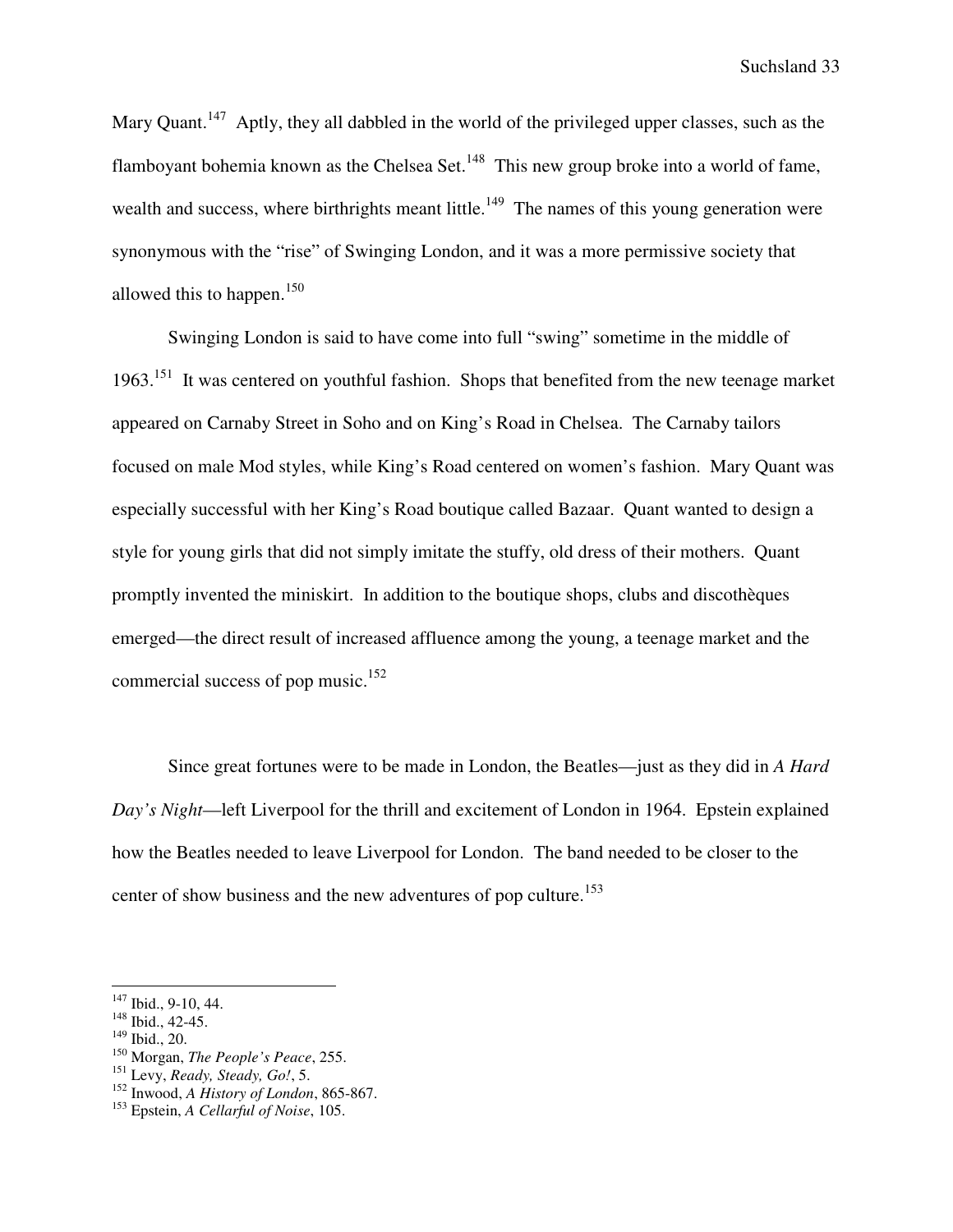When the Beatles arrived in London, the working-class image was dropped as they adopted a new status in their newfound riches. The modest and humble boys of 1962 and 1963 seemed to disappear after 1964. They bought large mansions in London's suburbs with swimming pools.<sup>154</sup> Paul was dating the young and beautiful actress Jane Asher. George married Patti Boyd, a young model.<sup>155</sup> John ostentatiously bought a Rolls-Royce, Mini-Cooper and Ferrari. He even started to voice his opinions about politics and society in interviews. He went so far as to proclaim the Beatles more popular than Jesus Christ.<sup>156</sup>

As the Beatles came into fame and fortune, they shed their old skins. There was little left to resemble the working-class image that had been created earlier. Journalist Maureen Cleave even proclaimed the Beatles as Britain's other royalty.<sup>157</sup> The author Shawn Levy clarified this idea:

The Beatles… weren't the kings so much as the deities of the scene; they created and steered it and never gave the sense of looking back but always forward; they changed their hairstyles or the cut of their clothes and the world took note; the mere fact that one of them was attending a lecture or a restaurant opening or a movie premiere made that event a top news story.<sup>158</sup>

The Beatles possessed an aura and authority which made a powerful impact on their new London settings. George Melly gave credit to the rising popularity of many clubs in the Swinging London scene—what he called "hippy joints," such as Annabel's, the Ad-Lib and the

<sup>154</sup> Maureen Cleave, "How Does a Beatle Live? John Lennon Lives Like This," in *The Beatles Literary Anthology*, ed. Mike Evans (London: Plexus, 2004), 159.

<sup>155</sup> Levy, *Ready, Steady, Go!*, 177.

<sup>&</sup>lt;sup>156</sup> Cleave, "How Does a Beatle Live?," 159-161.

<sup>157</sup> Ibid., 159.

<sup>158</sup> Levy, *Ready, Steady, Go!*, 177.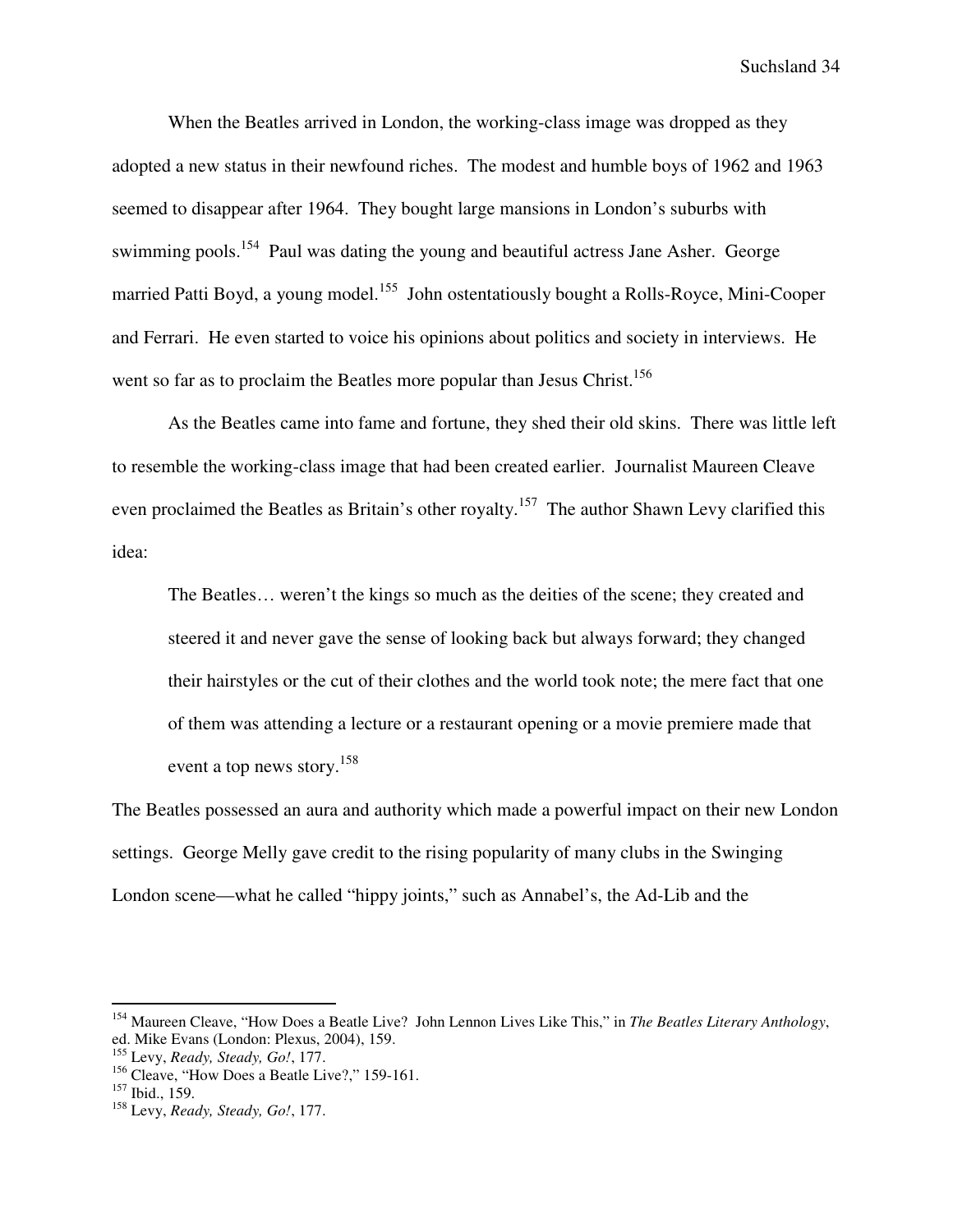Cromwellian—to celebrities such as the Beatles and the Rolling Stones. John Lennon and Ringo Starr were responsible for making the Ad-Lib a hot spot.<sup>159</sup>

Journalists, such as George Melly and Maureen Cleave, helped invent Swinging London. They illustrated the Swinging City with an imagery of classlessness. The media did the same for the capital as it had done for the Beatles. The media painted Swinging London with an egalitarian image. The media hyped up this picture as the zeitgeist of 1960s London. The fashions, music styles, shops and clubs of the scene were popularized through the media. Women's magazines, Sunday newspaper supplements and photographers all helped to broadcast the fashions, trends and the chic locales of Carnaby Street and King's Road.<sup>160</sup> The photographer David Bailey captured the likenesses of the individuals making London a culturally-prosperous city. Bailey's *Box of Pin-Ups* from 1965 featured John Lennon, Paul McCartney, Brian Epstein, the Rolling Stones, Lord Snowdon (the husband of Princess Margaret), Vidal Sassoon and Michael Caine. Bailey's work was a "who's who" of the Swinging City.<sup>161</sup> The British press made the celebrities of Swinging London icons of classlessness. Yet, the journalistic piece which most idolized the classless, unrestricted, hedonistic fervor of the city came from the American magazine *Time* in 1966.

On April 15, 1966, *Time* proclaimed London the "Swinging City" in its article "You Can Walk Across It On the Grass." The article highlighted the sights and sounds which had been making so much noise in the British media. Every hotspot from King's Road and Soho to the fancy new mansions of the wealthy celebrities was featured in the article. The foppish men's fashions of the Mods, the discothèques of Piccadilly Circus, the trendy restaurants around town

<sup>159</sup> Melly, *Revolt into Style*, 94-101.

<sup>160</sup> Inwood, *A History of London*, 865.

<sup>161</sup> Levy, *Ready, Steady, Go!*, 154-155.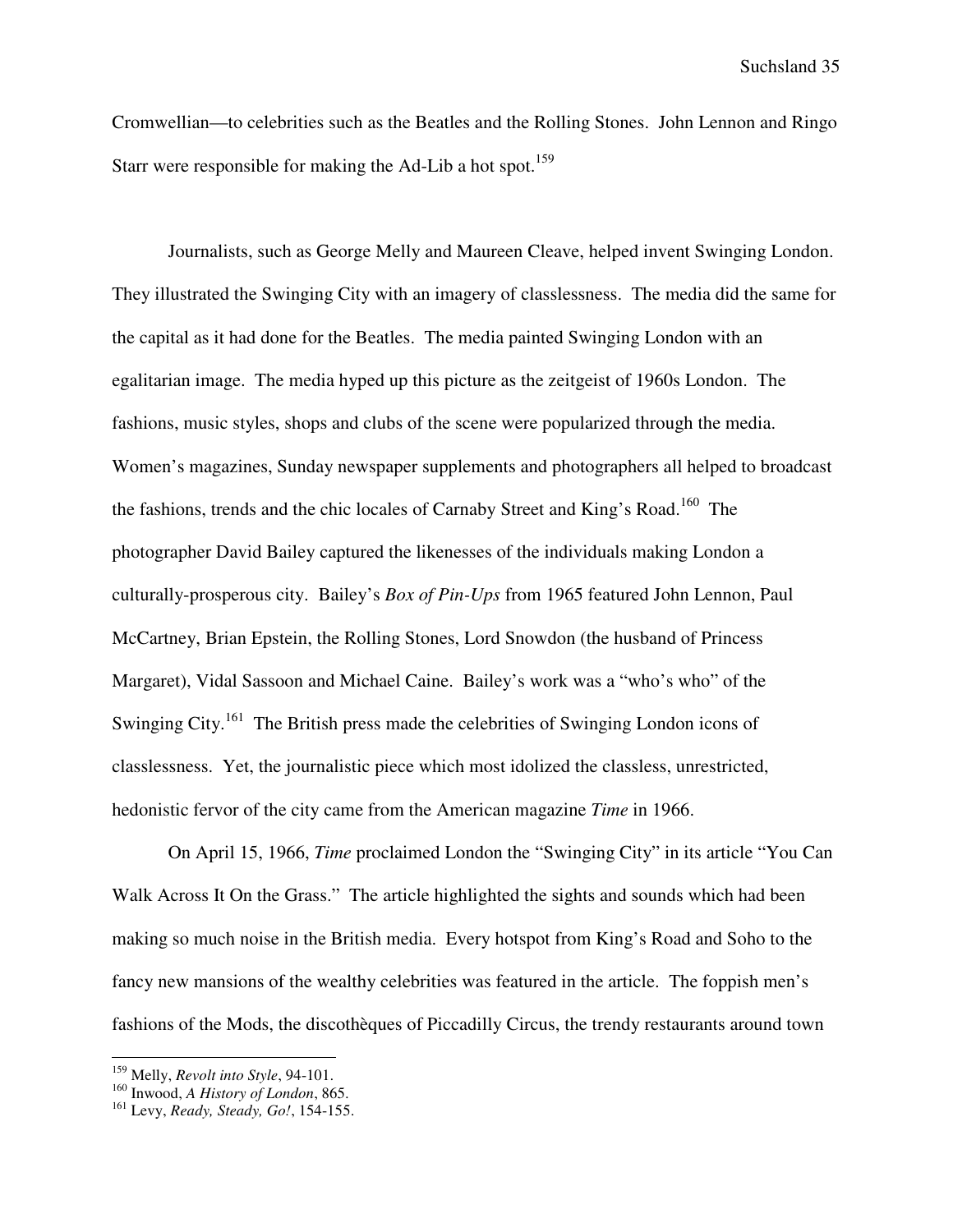and the parties of Kensington and Chelsea were exalted. London was proclaimed to be the bohemia of the modern world with the spirit of classlessness driving the city. The article extolled, "London, a city steeped in tradition, seized by change, liberated by affluence… The city is alive with birds (girls) and beatles, buzzing with minicars and telly stars… The guards now change at Buckingham Palace to a Lennon and McCartney tune."<sup>162</sup> It all happened, according to *Time*, in a "bloodless revolution." The Beatles and the rest of the working classes were able to break into the world of British privilege.<sup>163</sup> The article helped further formulate an image of classlessness, even though much of the London picture illustrated by the magazine was merely an invention—a myth.

Similar to *Time*'s curiosity in Swinging London, other foreigners were attracted to the Swinging City and its image of classlessness. The setting of this new fashionable London appealed to foreign film directors. Michelangelo Antonioni came to London to capture this very feeling in his 1966 film *Blow-Up*.<sup>164</sup> Antonioni's film captured the ambiance of Swinging London, but it also critiqued the selfishness and superficiality of the city's image. In the film, Antonioni's unnamed protagonist is a celebrity photographer. He drives a fancy car, has casual sexual relations with models and has rich, drug-abusing friends.<sup>165</sup>

Throughout the filming Antonioni tried to capture, or what he felt captured, the look and feel of London. He even went so far as to paint the streets, fire hydrants and the façades of houses in the colors he envisioned Swinging London to be. This was a literal metaphor for what the media was doing with London during the 1960s. The press created an artificial façade for the

<sup>162</sup> "You Can Walk Across It On the Grass," *Time*, 15 Apr. 1966, <http://www.time.com/time/magazine/article/ 0,9171,835349,00.html> (accessed 4 Jan. 2007).

<sup>163</sup> "You Can Walk Across It On the Grass," *Time*.

<sup>164</sup> Richards, *Films and British National Identity*, 162.

<sup>&</sup>lt;sup>165</sup> Blow-Up, DVD, directed by Michelangelo Antonioni (1966; Burbank, CA: Warner Home Video, 2004).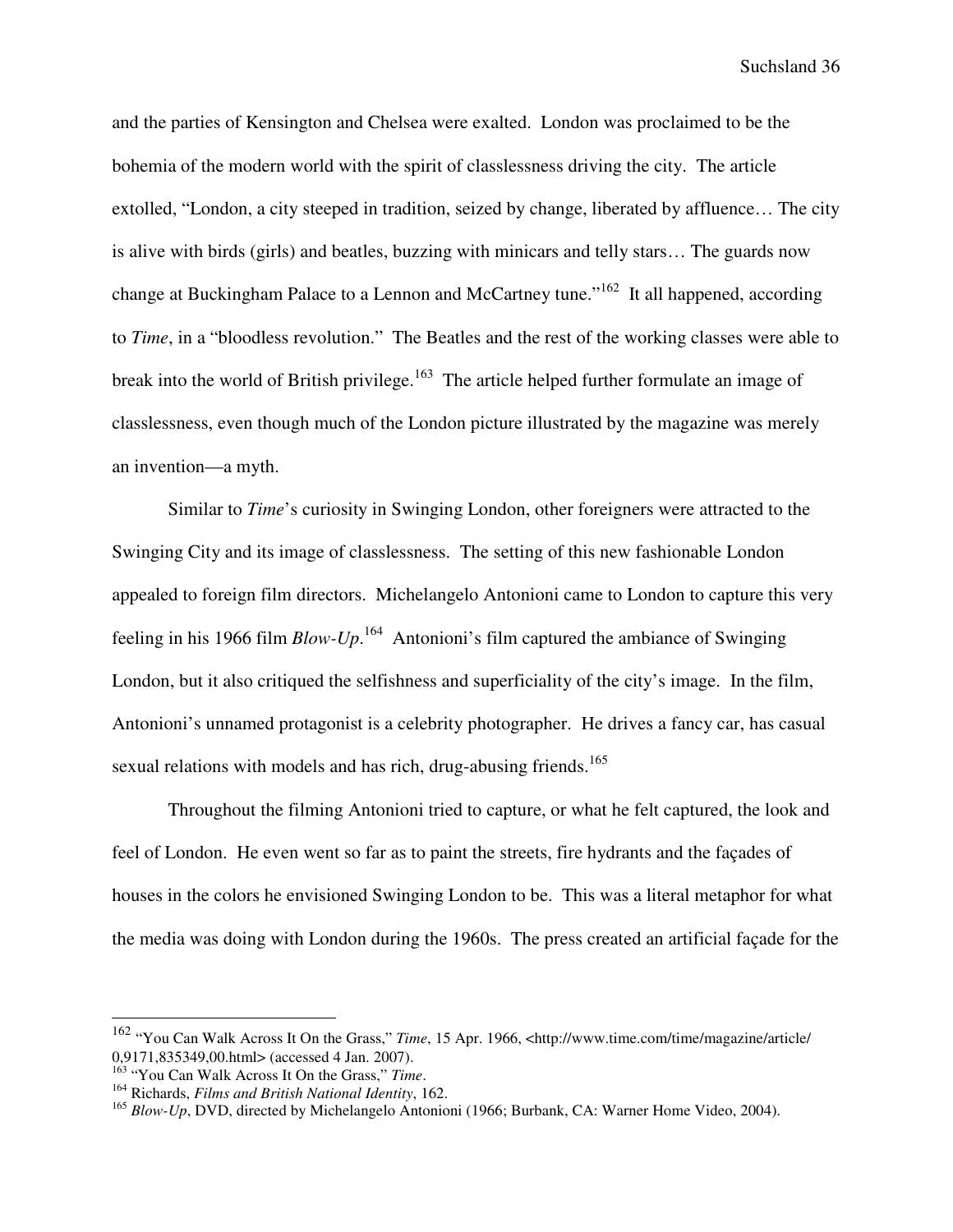city. The people involved in the Swinging City were evading reality.<sup>166</sup> This is best witnessed at the end of *Blow-Up*. The protagonist encounters a troupe of mimes pretending to play a game of tennis. First perplexed by the group, the protagonist eventually enters into their imaginary world by participating in their game. $167$ 

While *Time* wrote its article and Antonioni produced his film, the Beatles changed their music and style. They released *Rubber Soul* in late 1965 and *Revolver* in the middle of 1966. With these albums, their music transformed. Their songs became more experimental, and even more so in 1967 with the release of *Sgt. Pepper's Lonely Hearts Club Band*. The Beatles themselves began to experiment with drugs, starting with marijuana and moving on to LSD.<sup>168</sup> The Beatles were taking full advantage of their Swinging London playground.

Fame brought riches, and this wealth brought them into a class of young, well-to-do hedonists. Their image no longer resembled the humble, working-class boys from Liverpool. They drove the same cars and lived in the same style homes in the same affluent London neighborhoods as the Establishment. By 1966 the Beatles were entirely immersed into the very Establishment they had been so dynamically set apart by in the press of  $1963$ .<sup>169</sup>

The Beatles transcended class divisions in the name of fame and fortune, but by 1966 they had effectively created their own exclusive "class"—a subculture of young people who flocked around the "cult" of Swinging London. The population of the Swinging City numbered only three or four hundred people. Yet, this small group flew the banner of egalitarianism. They claimed to be free of class distinctions and class barriers. Nevertheless, they often flirted with

<sup>166</sup> Levy, *Ready, Steady, Go!*, 162.

<sup>167</sup> *Blow-Up*.

<sup>168</sup> Melly, *Revolt into Style*, 78-81; Martin, *All You Need is Ears*, 199.

<sup>169</sup> Gillett, *The Sound of the City*, 328.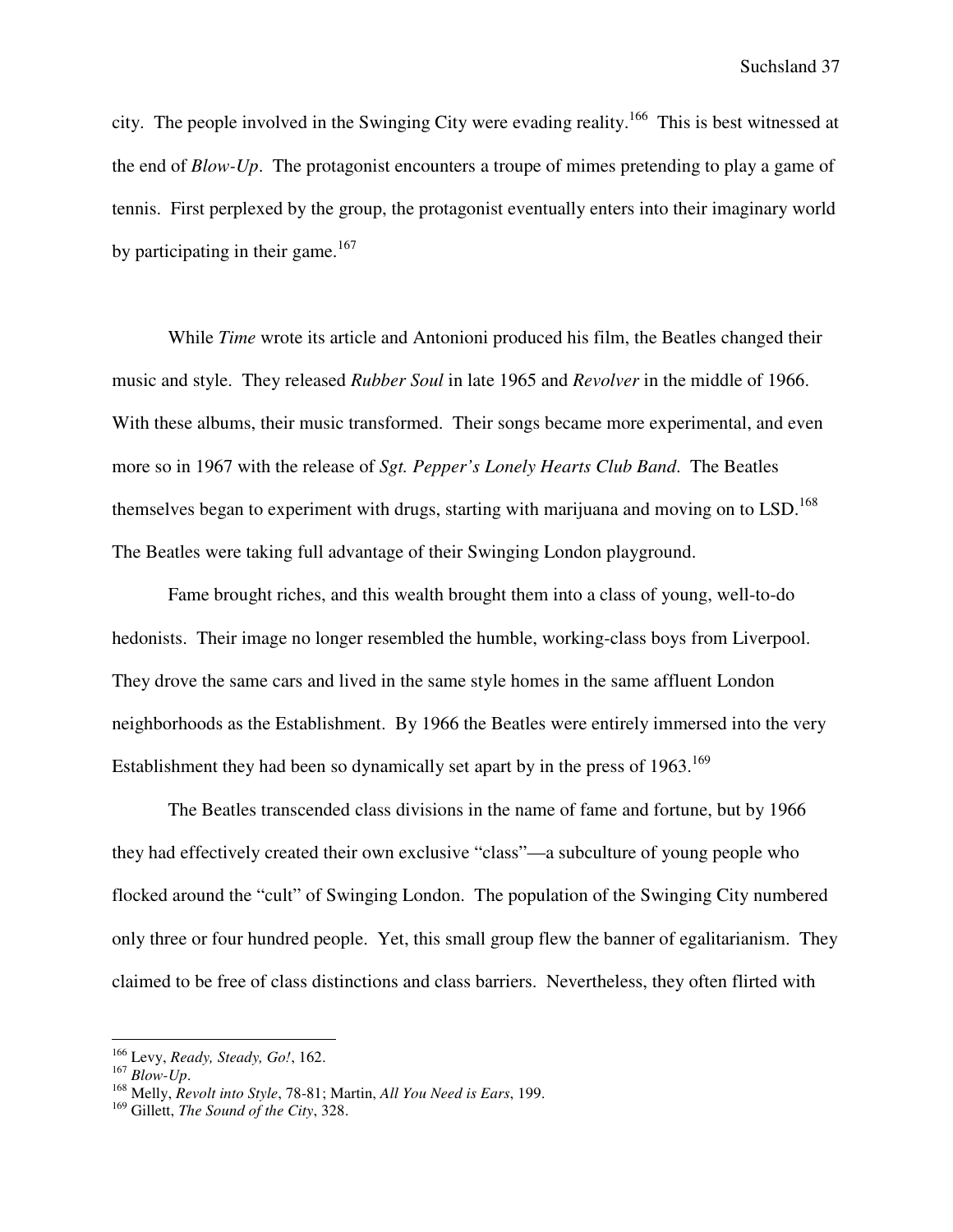the upper classes and the Establishment. Their clubs and restaurants required membership or a certain amount of "swinging" status. These places became just as exclusive as any of the Establishment's institutions.<sup>170</sup>

The image of classlessness that surrounded the Beatles and Swinging London was an invention of the media. By focusing on the classless imagery of the band and the Swinging City, the press often neglected to report the troubling doubts and uncertainties still plaguing the nation. The very fact that journalists so avidly praised the social mobility of the Beatles attested to the deeply-rooted class distinctions existing in Britain's social consciousness.<sup>171</sup>

Britain continued to be preoccupied with class, and the working class still experienced antagonism from the middle and upper classes.<sup>172</sup> Under the new Labour government of Harold Wilson, Britain was troubled by economic problems. Though the nation was beginning to accept the loss of its empire, the country faced other issues. Britain faced political and economic pressures from the United States just as it did during the Suez Crisis of the 1950s.<sup>173</sup> Britain still suffered from racial discrimination, even in the seemingly more permissive society.<sup>174</sup> While a few working-class Britons like the Beatles did experience the affects of affluence, poverty was still a major problem in Britain. In late 1965, professors Brian Abel-Smith and Peter Townsend published *The Poor and the Poorest*. The report revealed a fact many journalists omitted from their invention of the classless society. There were great numbers of people still living in poverty and the numbers were increasing.<sup>175</sup>

l

<sup>170</sup> Levy, *Ready, Steady, Go!*, 20, 321.

<sup>171</sup> Hewison, *Too Much*, 73-78.

<sup>172</sup> Wheen, *The Sixties*, 129.

<sup>173</sup> Hewison, *Too Much*, 78-79.

<sup>174</sup> Mark Donnelly, *Sixties Britain: Culture, Society, and Politics* (London: Pearson Education Limited, 2005), 165- 166.

<sup>175</sup> Ibid., 131-132.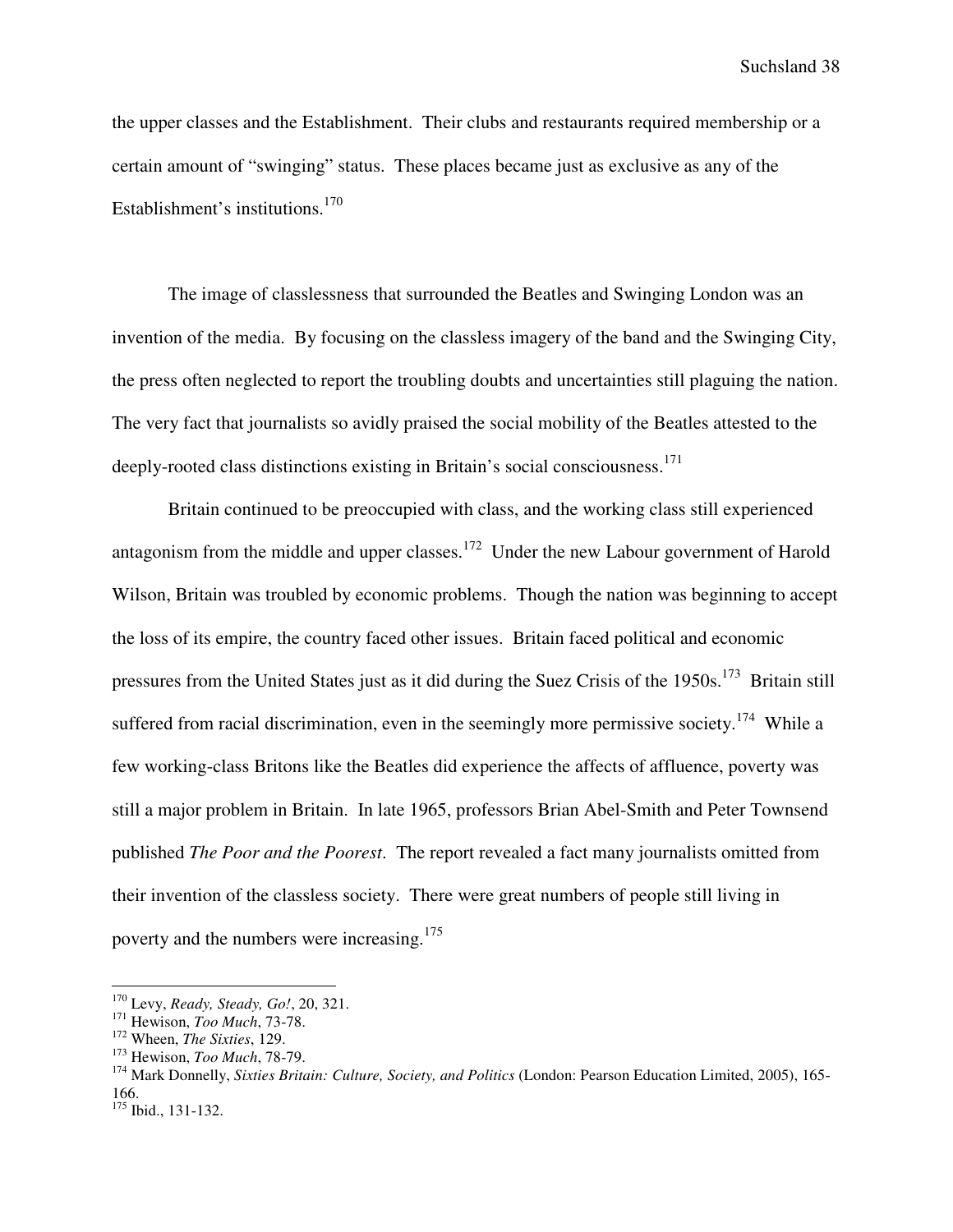While there were genuine transformations in British society during the post-war period, other changes were ephemeral. The image of classlessness surrounding the Beatles and Swinging London was fabricated by the press and media. Britain remained a class-obsessed society. Just as Prime Minister Douglas-Home did in 1963, Margaret Thatcher formed her government in 1979 with an almost exclusive cabinet from the aristocratic ranks of the Establishment.<sup>176</sup>

John Lennon eventually saw through the falsities of the 1960s and the image that once formed around the Beatles. He came to denounce the media's construction Swinging London and the false realities associated with this invented imagery. In 1970, Lennon exclaimed, "The people who are in control and in power and the class system and the… bourgeois scene is exactly the same except that there is a lot of middle-class kids with long hair walking around London in trendy clothes."<sup>177</sup>

## **Conclusion**

The years leading up to the 1960s appeared to be the harbinger of immense cultural and social change in Great Britain. It was a period of competing insecurities toward the general plight of the nation. Empire, class, race and morality were all important issues. Americanization took a firm hold on British mass culture. People fervently questioned the role of the ruling Establishment. It looked as if the working class was becoming richer. The growth of consumerism led to a new teenage market. Working-class, youth subcultures began to create their own styles, social manners and music. The transformations that occurred during the postwar period seemed to explode in 1963. People appeared to be more open-minded toward issues of sex, class and style. Many believed a more permissive and tolerant society emerged.

<sup>176</sup> Wheen, *The Sixties*, 6-7.

<sup>177</sup> John Lennon in *Rolling Stone* (1970), quoted in Wheen, *The Sixties*, 129.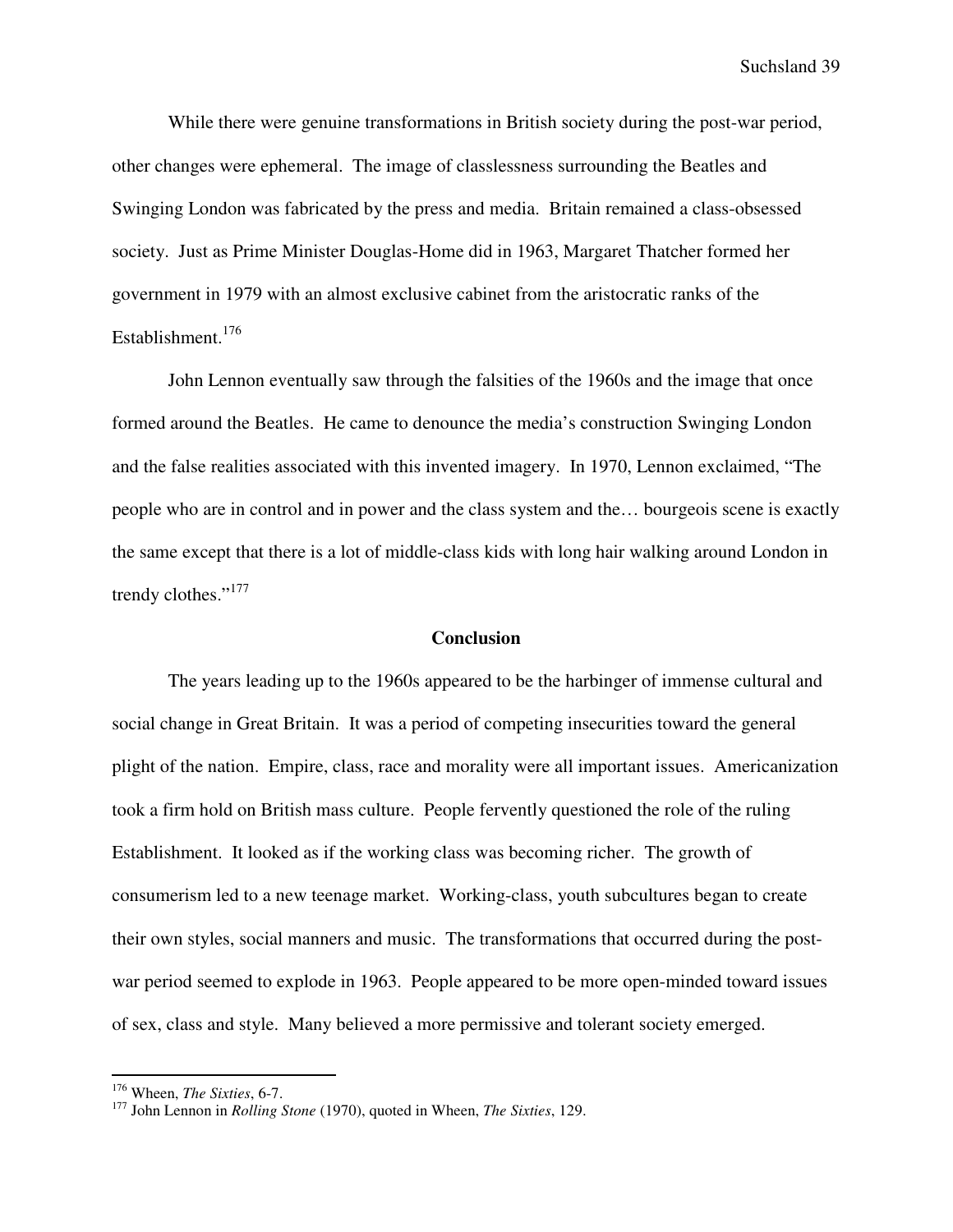As Britain experienced a cultural renaissance in 1963, the Beatles entered the British cultural scene. The Beatles symbolized the culmination of these post-war changes. Nevertheless, they did not do this on their own. The Beatles owed part of their success to luck and timing. They were helped along the road to fame and fortune by shrewd management and a press and media willing to promote the band.

As the Beatles emerged on the cultural scene, their management and the nation's press invented marketable images of the group. The initial image of the group was developed by the Beatles' management and the press in 1962 and 1963. The Beatles were envisioned as wholesome, working-class boys with all the distinct markings of provincialism. They were presented as anything but snob and arrogant members of the upper classes.

Likewise, the success of the Beatles in 1963 led to the eventual recognition of the group by the Establishment. As a result, the image of the band transformed. The band's image became de-classed. As a result of their association with American musical influences and the success of *A Hard Day's Night*, the Beatles appeared to transcend notions of class and class divisions in British society. An image of classlessness surrounded the Beatles, and the press continued to play a major role in the embellishment of this imagery.

London was also surrounded by this same image. The capital was transformed into the Swinging City, which distanced itself from the old stuffy symbols of a pompous past. Youthful egalitarianism, fashionable styles, rock 'n' roll tunes and anti-Establishment values epitomized this hedonistic bohemia of the 1960s. Accordingly, the press hid around every corner to capture this spirit. Newspapers, magazines and films helped invent and broadcast the imagery of Swinging London, ultimately crowning the Beatles as its royalty. The Beatles and some of their peers in the London scene did achieve fame and fortune from working-class upbringings. The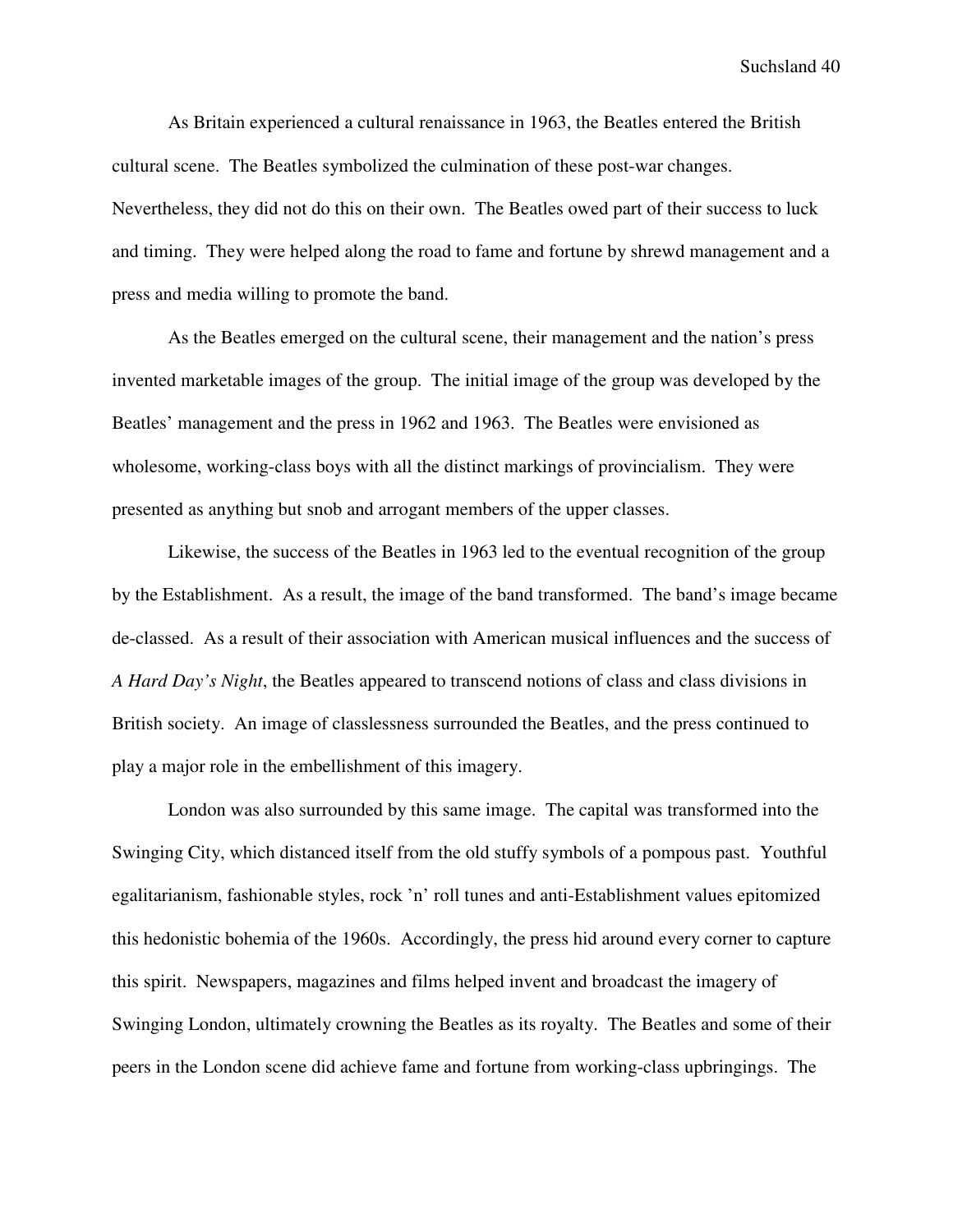journalists, and the subjects of their stories, portrayed this as the slow deterioration of the class system.

In spite of this, the symbols of change eventually disappeared. The spirit of Swinging London faded, and the Beatles split up shortly after the decade ended. Britain remained obsessed with class long after the decade of "classlessness" ended. Britain still faced troubling political and cultural challenges. Studies exposed classlessness as a false portrayal of reality, and poverty continued unabated throughout the 1960s. Ultimately, the Beatles did not achieve the classless ideals the press and media envisaged. The specter of class division in Britain remained long after the curtains were drawn on the 1960s. The reality of class inequality could not be conjured away by the Beatles rock 'n' roll tunes.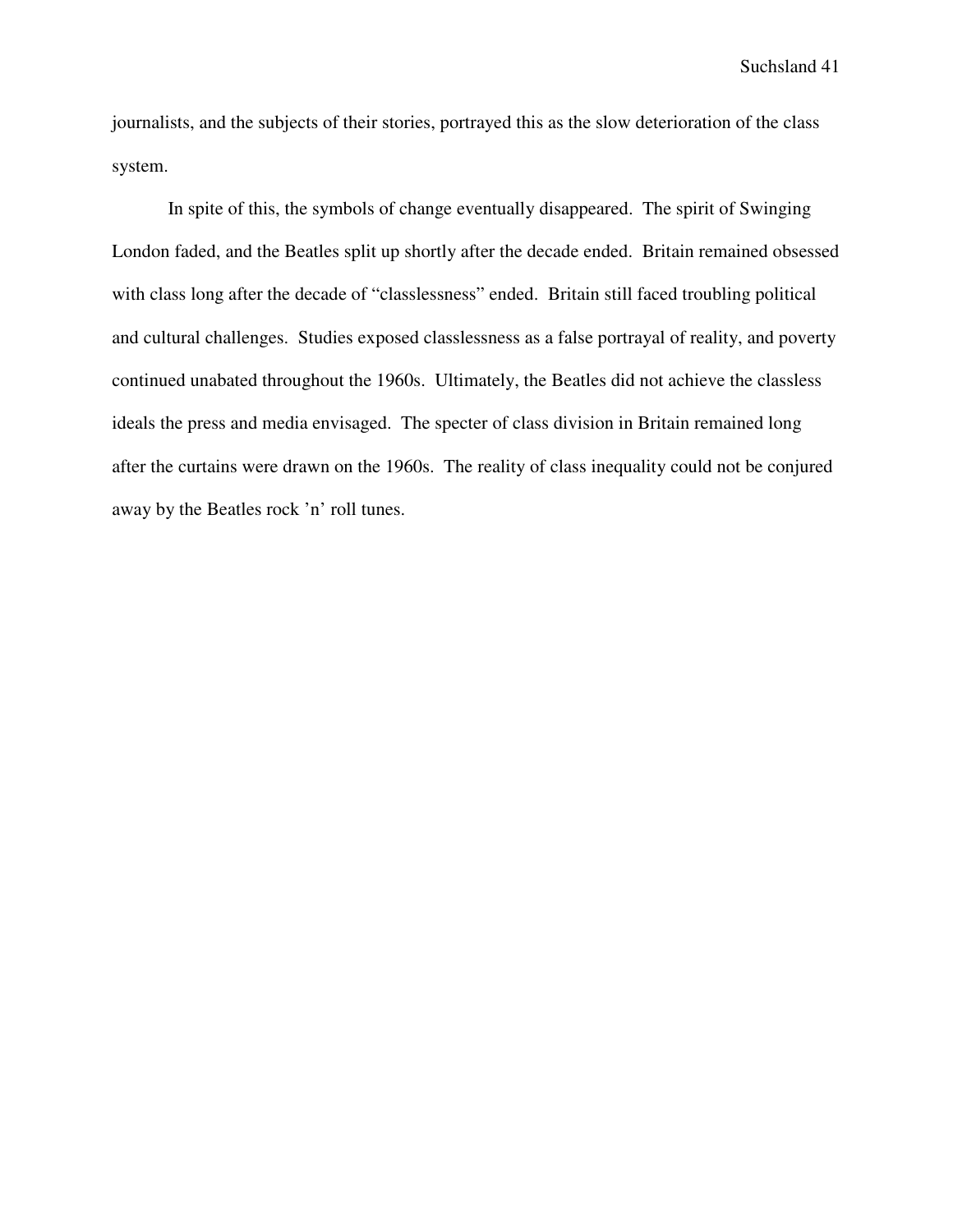## **Bibliography**

## **Primary Sources**

- *A Hard Day's Night*. DVD. Directed by Richard Lester. 1964. Burbank, CA: Buena Vista Home Entertainment, 2002.
- "Beatles Are 'Helpful,' Prince Philip Thinks." *New York Times*, 26 Feb. 1964: p. 5. *ProQuesta Historical Newspapers*. <http://proquesta.umi.com> (accessed 28 Feb. 2007).
- *Blow-Up*. DVD. Directed by Michelangelo Antonioni. 1966. Burbank, CA: Warner Home Video, 2004.
- Cleave, Maureen. "Why the Beatles Create All that Frenzy." In *The Beatles Literary Anthology*, edited by Mike Evans, 57-59. London: Plexus, 2004.
- ---. "How Does a Beatle Live? John Lennon Lives Like This." In *The Beatles Literary Anthology*, edited by Mike Evans, 159-163. London: Plexus, 2004.
- Epstein, Brian. *A Cellarful of Noise*. 1964. Ann Arbor, MI: The Pierian Press, 1984.
- Gillett, Charlie. *The Sound of the City: The Rise of Rock and Roll*. 1970. Reprint, New York: Outerbridge and Dienstfrey, 1971.
- Goldthorpe, John H., and David Lockwood. "Affluence and the British Class Structure." *Sociological Review* 11, no. 2 (July 1963): 133-163.
- Goldthorpe, John H., David Lockwood, Frank Bechhofer, and Jennifer Platt. *The Affluent Worker in the Class Structure*. Cambridge, England: The University Press, 1969.
- Harry, Bill. "A Beatle Named George." *Mersey Beat*, 20 Aug. 1964. <http://www.mersey beat.net> (accessed 2 Mar. 2007).
- Lennon, Cynthia. "A Twist of Lennon." In *The Beatles Literary Anthology*, edited by Mike Evans, 16-22. London: Plexus, 2004.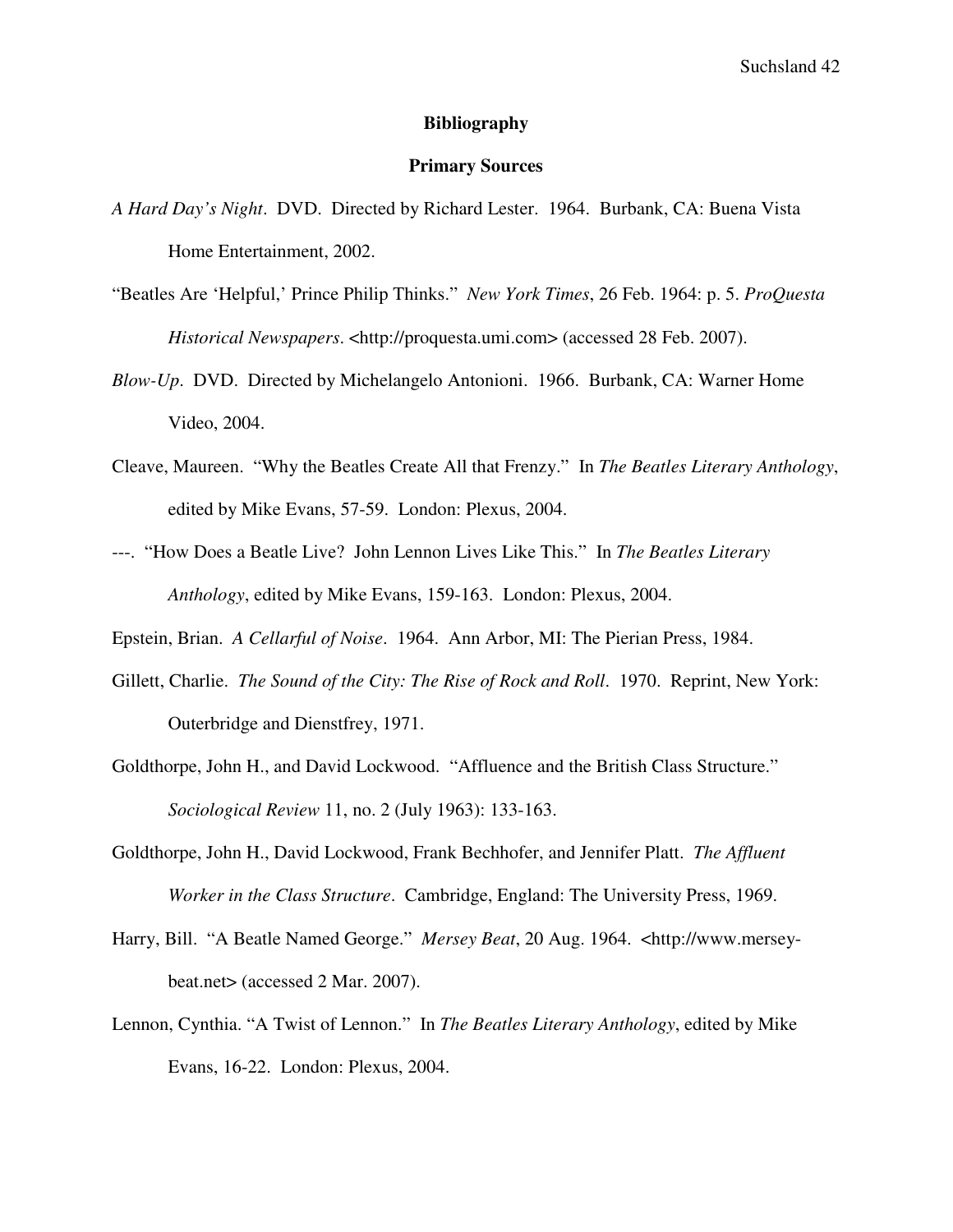- *Look Back in Anger*. VHS. Directed by Tony Richardson. 1958. Charlotte, NC: United American Video, 1989.
- MacInnes, Colin. *Absolute Beginners*. 1959. In *The London Novels of Colin MacInnes: City of Spades, Absolute Beginners, Mr. Love and Justice* with introduction by Nat Hentoff, 249- 449. New York: Farrar, Straus and Giroux, 1969.

Martin, George, and Jeremy Hornsby. *All You Need is Ears*. New York: St. Martin Press, 1979.

Melly, George. *Revolt into Style: The Pop Arts in Britain*. London: The Penguin Press, 1970.

"Notes From the Top." *Time*, 24 Aug. 1959. <http://www.time.com/time/magazine/article/

0,9171,864813,00.html> (accessed 5 Feb. 2007).

Nuttall, Jeff. *Bomb Culture*. New York: Delacorte Press, 1968.

Osborne, John. *Look Back in Anger*. 1957. London: Penguin Books, 1982.

- Osmundsen, John A. "Peoplewise, the Beatles Provide New Study for the Sociologists." *New York Times*, 17 Feb. 1964: p. 1, 20. *ProQuest Historical Newspapers*. <http://proquest. umi.com> (accessed 5 Feb. 2007).
- Reynolds, Stanley. "Big Time." In *The Beatles Literary Anthology*, edited by Mike Evans, 69-72. London: Plexus, 2004.

Sampson, Anthony. *Anatomy of Britain*. New York: Harper and Row, Publishers, 1962.

- *---. The Anatomy of Britain Today*. 1965. New York: Harper Colophon Books, 1966.
- Sheff, David. *The Playboy Interviews with John Lennon and Yoko Ono*. Edited by G. Barry Golson. New York: Playboy Press, 1981.
- "The New Madness." *Time*, 15 Nov. 1963. <http://www.time.com/time/magazine/article/ 0,9171,873176,00.html> (accessed 5 Feb. 2007).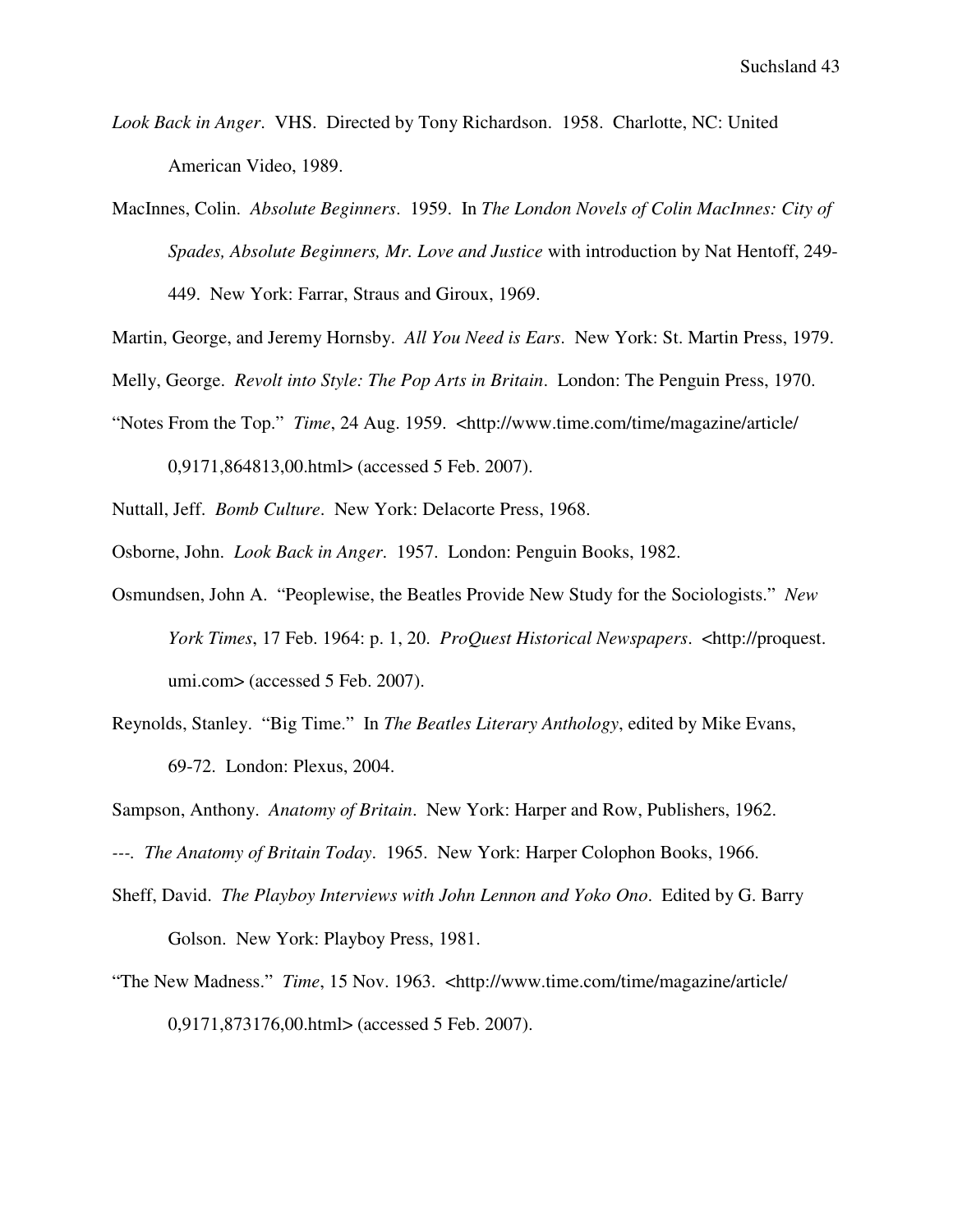"You Can Walk Across It On the Grass." *Time*, 15 Apr. 1966. <http://www.time.com/time/ magazine/article/0,9171,835349,00.html> (accessed 4 Jan. 2007).

## **Secondary Sources**

- Donnelly, Mark. *Sixties Britain: Culture, Society, and Politics*. London: Pearson Education Limited, 2005.
- Dworkin, Dennis. *Cultural Marxism in Postwar Britain: History, the New Left, and the Origins of Cultural Studies*. London: Duke University Press, 1997.

Evans, Mike, ed. *The Beatles Literary Anthology*. London: Plexus, 2004

Gardiner, Juliet. *From the Bomb to the Beatles*. London: Collins and Brown, 1999.

Glynn, Stephen. *A Hard Day's Night*. London: I. B. Tauris and Co., 2005.

- Hall, Stuart, and Tony Jefferson, eds. *Resistance Through Rituals: Youth Subcultures in Post-War Britain*. London: Routledge, 2000. First published 1975 as *Working Papers in Cultural Studies*, no. 7/8.
- Hebdige, Dick. *Hiding in the Light: On Images and Things*. London: Routledge, 1988. ---. *Subculture: The Meaning of Style*. 1979. London: Routledge, 1996.
- Hewison, Robert. *In Anger: British Culture in the Cold War, 1945-60*. New York: Oxford University Press, 1981
- ---. *Too Much: Art and Society in the Sixties, 1960-75*. New York: Oxford University Press, 1987.

Inwood, Stephen. *A History of London*. New York: Carroll and Graf Publishers, Inc., 1998. Johnson, Phil. "Twist and Shout." In *The Beatles Literary Anthology*, edited by Mike Evans, 65-68. London: Plexus, 2004.